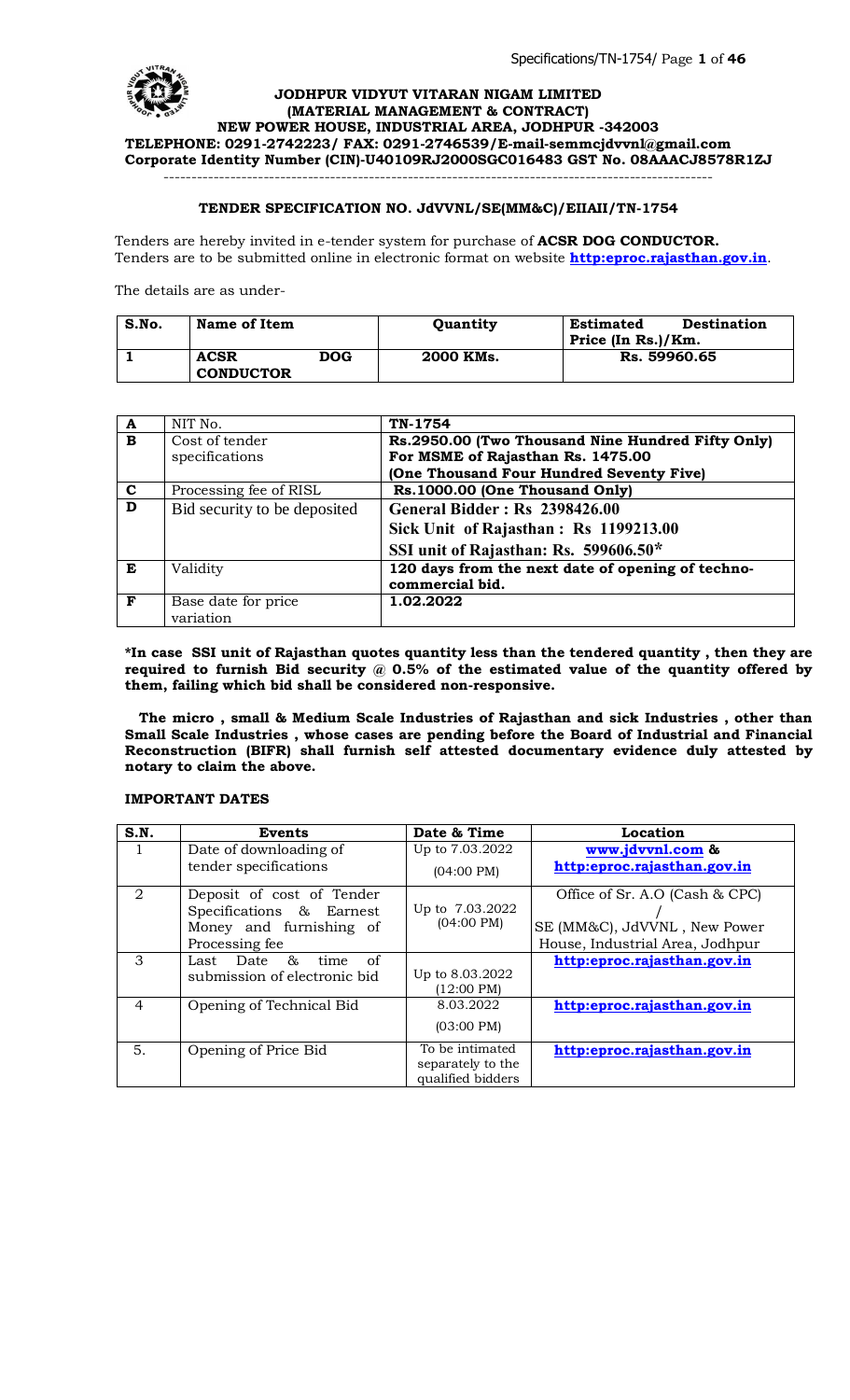| Section-I      | Instructions to bidders                                                                                                    | For e-Tendering                                                                         |
|----------------|----------------------------------------------------------------------------------------------------------------------------|-----------------------------------------------------------------------------------------|
| Section-II     | General Conditions of Contract                                                                                             |                                                                                         |
| Section-III    | Technical Specification for ACSR DOG CONDUCTOR                                                                             |                                                                                         |
| Schedule-I     | Schedule of Requirement                                                                                                    |                                                                                         |
| Schedule-II    | Price                                                                                                                      |                                                                                         |
| Schedule-III   | Details of Standards                                                                                                       |                                                                                         |
| Schedule-III A | Pre Qualification Requirement (PQR)                                                                                        |                                                                                         |
| Schedule-III B | Performa for Bank Guarantee in lieu of Type Test                                                                           |                                                                                         |
| Schedule-IV    | <b>BOQ</b> (Price Schedule)                                                                                                | To be submitted on line                                                                 |
| Schedule-IVA   | Details of tendered quantity, quantity offered<br>along with justification with reference<br>to<br>qualifying Requirement. | The bidder is required to<br>justify quantity offered as<br>per qualifying requirement. |
| Schedule V     | Departure from Guaranteed Technical Particulars                                                                            |                                                                                         |
| Schedule VA    | Guaranteed Technical Particulars For<br><b>ACSR</b><br>DOG CONDUCTOR.                                                      |                                                                                         |
| Schedule VI A  | Departure from the requirement of Technical<br>Specification.                                                              |                                                                                         |
| Schedule VI B  | Departure from commercial terms & conditions of<br>specification                                                           |                                                                                         |
| Schedule VII   | List of Past Supplies                                                                                                      |                                                                                         |
| Schedule VII A | C.A. Certificate for Quantity Justification.                                                                               |                                                                                         |
| Schedule VIII  | Delivery schedule.                                                                                                         |                                                                                         |
| Schedule IX    | List of equipment & technical hands available<br>with the biding firm.                                                     |                                                                                         |
| Schedule X     | Format of Affidavit for Rajasthan MSME                                                                                     |                                                                                         |
| Schedule XI    | General Particulars about the bid in brief                                                                                 |                                                                                         |
| General        | Amendments in ITB & GCC and Addendum in ITB                                                                                |                                                                                         |
| Appendix-A     | Performa for Bank Guarantee in lieu of Bid Security                                                                        |                                                                                         |
| Appendix-B     | Declaration by the Bidder towards blacklisting/debarment etc.                                                              |                                                                                         |
| Annex.-A       | Self Attested under taking to be given on firm's letter<br>head                                                            |                                                                                         |
| Annex.-I       | Under taking for C.A. Certificate                                                                                          |                                                                                         |
| Annex.- II     | <b>Bidder Details</b>                                                                                                      |                                                                                         |

## **INDEX**

1. Tender documents will be made available on e-Tendering portal www.eproc.rajasthan.gov.in The bidders, in their own interest are requested to read very carefully the tender document before submitting the bid only through online on website www.eproc.rajasthan.gov.in. The bidders can download bid up to 04:00 p.m. one day prior to schedule date of opening of respective bid mentioned above documents and submit their bids online up to 12:00 p.m. on schedule of respective bid mentioned above.

2. Eligible bidders should submit their bid well in advance instead of waiting till last date JdVVNL will not be responsible for non-submission of bids due to any website related problems.

- 3. The cost of Tender specification **Rs. 2950/-** (Non-Refundable) to be paid by Demand Draft in Favour of the Sr. Accounts officer(Cash & CPC), JdVVNL, Jodhpur and tender processing fees Rs. **1000/-** shall be payable by demand draft in favour of The Managing Director RISL, Jaipur (Non- Refundable). The bidders are required to deposit all these payments in the office of the SE(MM&C), JdVVNL, Jodhpur up to 4.00 PM one day prior to date of tendering otherwise their bids are liable to be rejected.
- 4. The Bid Security amount (as applicable) to be paid by demand draft/banker's cheque in favour of SR.AO(CASH & CPC), JDVVNL, Jodhpur (Payable at jodhpur) 342003 **up to 4.00 P.M. upto one WORKING day prior to schedule date of opening** of respective bid or Bank guarantee, in specified format, of a scheduled bank in favour of superintending Engineer (MM&C), JDVVNL, Jodhpur **up to 4.00 p.m. up to one WORKING day prior to schedule date of opening** of respective bid and obtain a receipt/acknowledgement thereof. No other mode of deposit sh[all be accepted. At the tim](http://www.eproc.rajasthan.gov.in/)e of depositing the Bid Security amount or Bank Guarantee, the bidder shall also furnish self attested and duly attested by Notary, the documentary evidence [of SSI unit of Rajasthan](http://www.eproc.rajasthan.gov.in/) or of sick unit (as applicable). Along with affidavit as per schedule X on non-judicial stamp of Rs. 100.

The Bank Guarantee against Bid Security be issued by Nationalized / Scheduled Bank. The same may be accepted after confirmation by issuing Bank. If any Bid Security Bank Guarantee is not in proper format / not confirmed by the issuing Bank the same would not be accepted and the bidder would be immediately sorted out from bid process.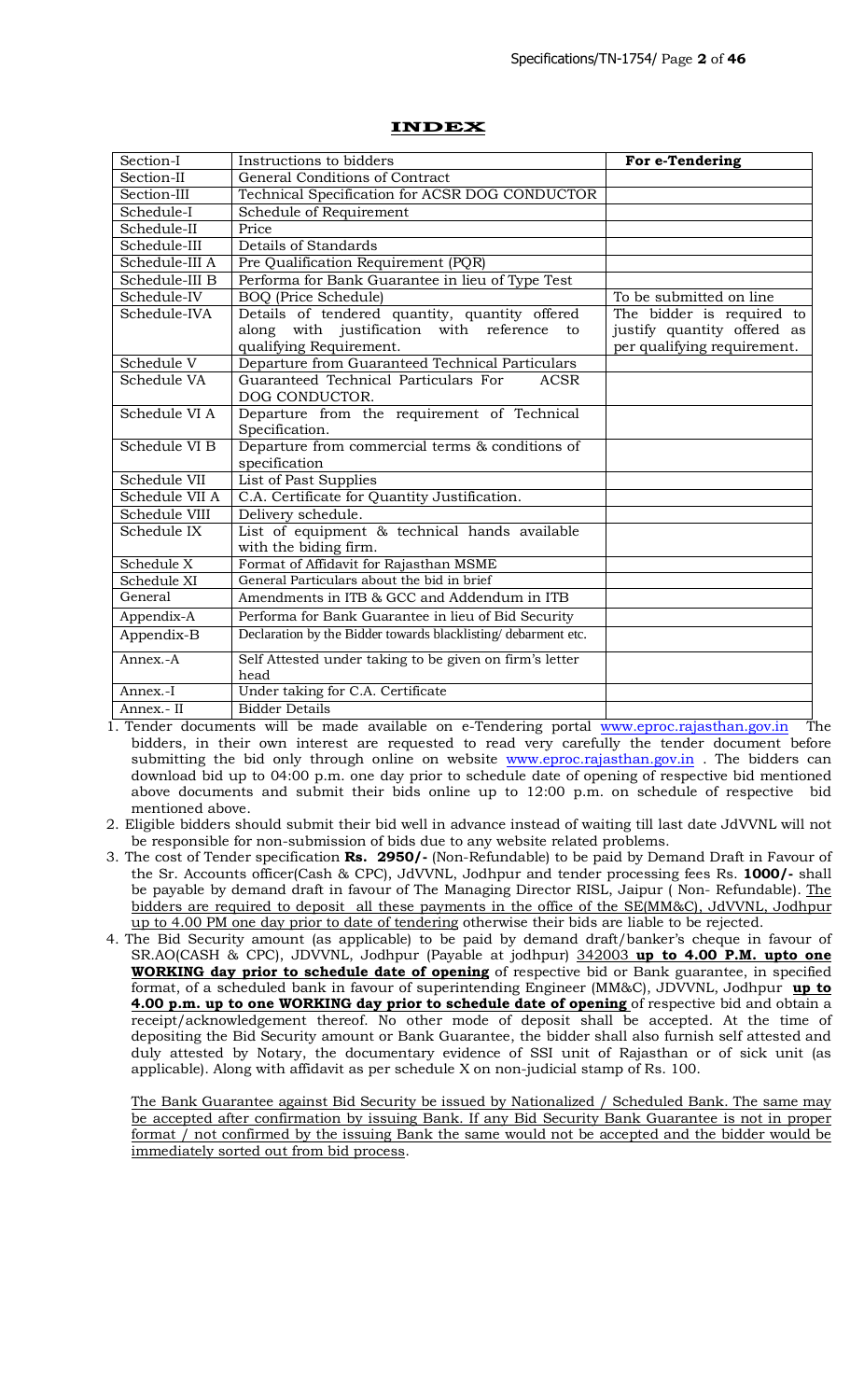#### **SECTION-III --------------------**

#### **TECHNICAL SPECIFICATION FOR ACSR DOG CONDUCTOR AGAINST 1754** ----------------------------------------------------------------------------------------------------------------

#### **1. SCOPE**

1.1 This section provides for manufacture, testing before **dispatch, supply and delivery anywhere in the stores of JDVVNL** F.O.R Destination of Aluminum Conductor, Galvanized Steel reinforced (ACSR) for satisfactory operation in various lines and sub-stations. The conductor should conform to latest IS. The requirement of various type of Conductor shall be as per Schedule of Requirement Annexed with this Section at Schedule-I. It may be noted that the requirement indicated in the Schedule is tentative and may vary at the time of placement of order.

1.2 Aluminum Conductor with galvanized Steel re-enforcement shall be conforming to IS: 398(Pt.2)/1996 with latest amendments if any, supplied on non returnable strong wooden drums generally conforming to IS: 1778/1981 (Latest).

 **The bidders should be a manufacturer of offered Conductor. The Offers from sole selling agents / authorized dealer shall not be entertained. The firms (manufacturers) must posses valid ISI License for the offered Conductor. The technical bid of the bidders shall be considered for opening in absence of non-furnishing of above required ISI License along with the bid. However, price bid of the responsive bidders shall only be opened if bidder furnishes above required ISI License up to the official working hours of one working day prior to the scheduled / notified date of opening of price bid, alongwith undertaking on NJS of Rs. 100.00 duly notarized that BIS License so furnished is valid till date and same has not been withdrawn / cancelled by Bureau of Indian Standard, failing which price bid of the bidder shall not be opened. The bids from trading firms shall not be considered.**

# 2. **CLIMATIC CONDITIONS:**

| i) Peak ambient temperature in shade.                                     | $50$ deg. $C$            |
|---------------------------------------------------------------------------|--------------------------|
| ii) Maximum average ambient<br>temperature in a 24 hours period in shade. | $40$ deg. $C$            |
| iii) Min. ambient air temperature in shade                                | $(-)$ 5 deg.C            |
| iv) Maximum temperature attainable<br>by an object exposed to sun.        | $60 \text{ deg.C}$       |
| v) Maximum relative humidity.                                             | 100%                     |
| vi) Average number of thunder<br>storm days per annum.                    | 40                       |
| vii) Average number of rainy days per annum.                              | 100                      |
| viii) Average annual rainfall                                             | 10 to 100 cm             |
| ix) Number of months of tropical Monsoon conditions.                      | 4 months                 |
| x) Maximum wind pressure.                                                 | $100 \text{ kg}$ sq. mm. |
| xi) Altitude not exceeding                                                | 1000 M                   |

## 3. **GENERAL TECHNICAL REQUIREMENT OF ACSR DOG CONDUCTOR**:

 The technical particulars shall be furnished strictly in the Performa attached at Schedule-V-A of this specification. The specific values must be indicated against each column and no 'dash'. 'dot', 'blank' or as per IS word should be indicated in this schedule. The technical suitability shall be adjudged from the values furnished in the clause 3.2 "PRINCIPAL PARAMETERS".

 The ACSR conductor shall comply in all respect with IS: 398(Part.2)/1996 with latest amendment, if any from the date of its applicability. Any departure from the strandard be indicated in Schedule-III

#### 3.1 **MATERIAL**

 The material offered shall be of the best quality and workmanship. The conductor shall be constructed from hard drawn aluminum and galvanized steel wires which have the mechanical and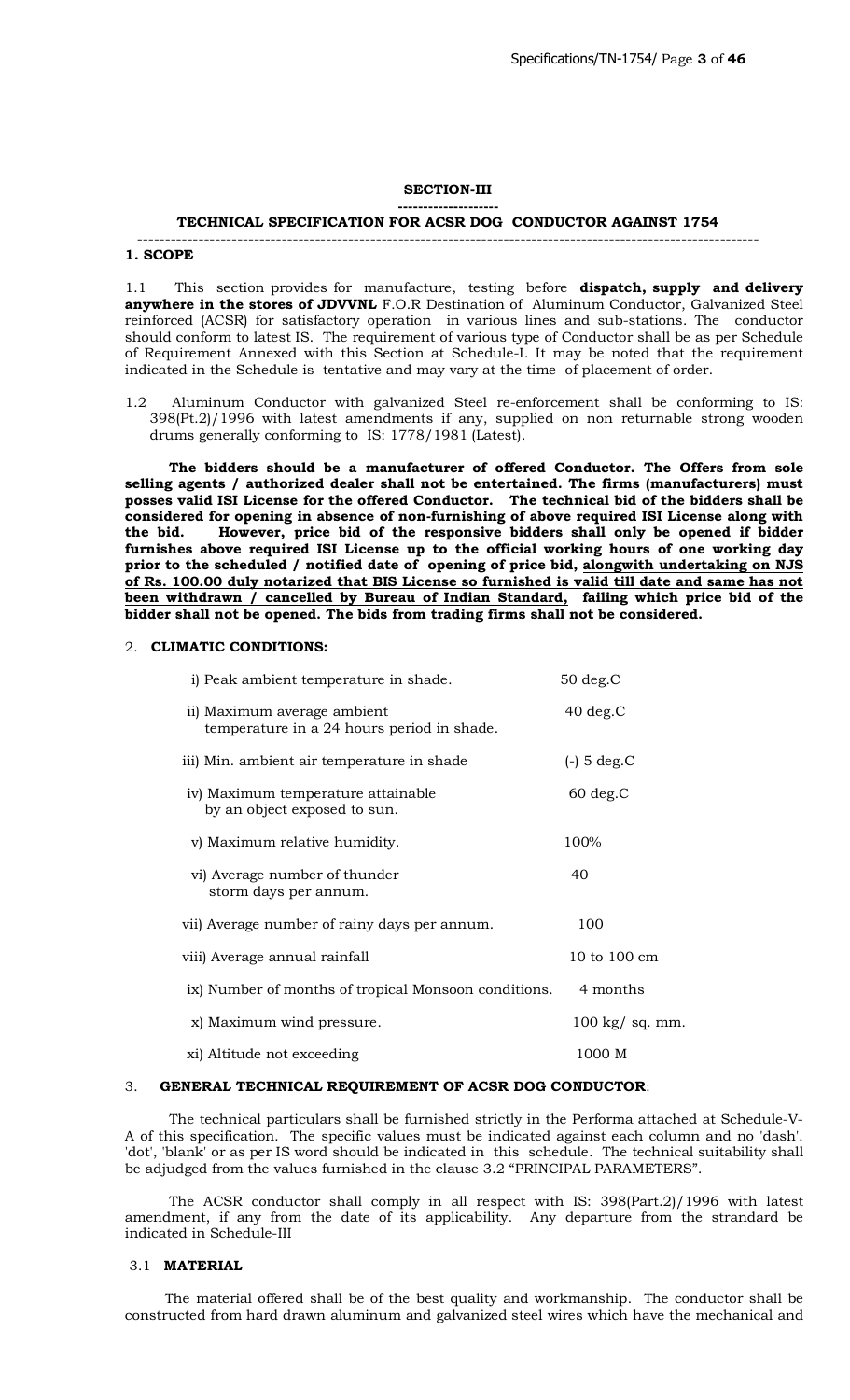electrical properties specified in Tables 1 & 2 of IS:398(Part.2)/1996 with latest amendment, if any, The Zinc coating on the galvanized steel wires may be applied in accordance with IS:4826/1979 with latest amendment if any. The EC Grade Aluminum rods for use in the manufacture of Aluminum Wires shall conform to IS:5484/1978 amended up to date. The zinc used for galvanizing shall be Electro type High Grade Zinc not less than 99.95 percent purity. It shall conform to and satisfy all the requirements of IS:209/1992 amended up to date. Galvanized Steel Wire should comply mechanical properties as per Table 2 of IS:398 (Part.2)/1996 amended up to date. The chemical composition is as per Annexure-C of IS:398 (Part.2)/1996 amended up to date.

# 3.2 **PRINCIPAL PARAMETERS**:

The details of ACSR Dog conductor are tabulated below:-

| <b>PARTICULAR</b>                                         | <b>ACSR DOG</b>           |
|-----------------------------------------------------------|---------------------------|
| Stranding and wire diameter (mm)<br>a)                    | $6/4.72$ Al. $7/1.57$ St. |
| b) Number of strands                                      |                           |
| Central Steel wire                                        | 7                         |
| Aluminum                                                  | 6                         |
| c) Sectional area of Aluminum (Sq. mm)                    | 105                       |
| d) Total Sectional area (Sq. mm)                          | 118.5                     |
| e) Overall diameter (mm) (Approx.)                        | 14.15                     |
| f) Weight $(Kg/Km)$ (Approx.)                             | 394.00                    |
| g) Calculated max. DC resistance at 20 Deg. C (Ohm./ Km.) | 0.2792                    |
| h) Approx. calculated breaking load (KN)                  | 32.41                     |
| i) Modulus of elasticity (GN/Sq. meter)                   | 75                        |
| j) Coefficient of liner Expansion per deg C.              | $19.8x10^{-6}$            |

3.3 The details of aluminum strands are as follows:

| <b>PARTICULAR</b>                                        | <b>ACSR Dog</b>      |
|----------------------------------------------------------|----------------------|
| a) Min. Breaking load of strand before stranding (KN)    | 2.78                 |
| b) Min. Breaking load of strand after stranding (KN)     | 2.64                 |
| c) Max. D.C. Resistance of strand at 20 Deg. C (ohm/Km.) | 1.650                |
| d) Diameter mm<br>Nominal<br>Minimum<br>Maximum          | 4.72<br>4.67<br>4.77 |
| e) Mass $(Kg/Km)$                                        | 47.30                |

3.4 The details of steel strands are as follows:

| <b>PARATICULAR</b>                                        | <b>ACSR Dog</b>       |
|-----------------------------------------------------------|-----------------------|
| i) Min. Breaking load of strand before stranding (KN)     | 2.70                  |
| ii) Min. Breaking load of strand after stranding (KN)     | 2.57                  |
| iii) Diameter mm<br>Nominal<br>al<br>Max./Min<br>b)       | 1.57<br>1.60/1.54     |
| iv) Zinc coating testing                                  | 2 dips of 1 min. each |
| v) Min. weight of zinc coating GM/Sq. Mtr.                | 180.50                |
| vi) Mass of strand at normal diameter of strand (Kg./Km.) | 15.10                 |

## 3.5 **Tolerance on normal sizes**:

 The tolerance in diameter of aluminum wires and steel wire used in the manufacture of ACSR shall be allowed as per IS: 398/ (Part-2) /1996 amended up to date.

# 3.6 **Stranding :**

3.6.1 The wires used in the construction of a galvanized steel reinforced aluminum conductor shall before stranding, satisfy all the relevant requirements of this specification and relevant IS.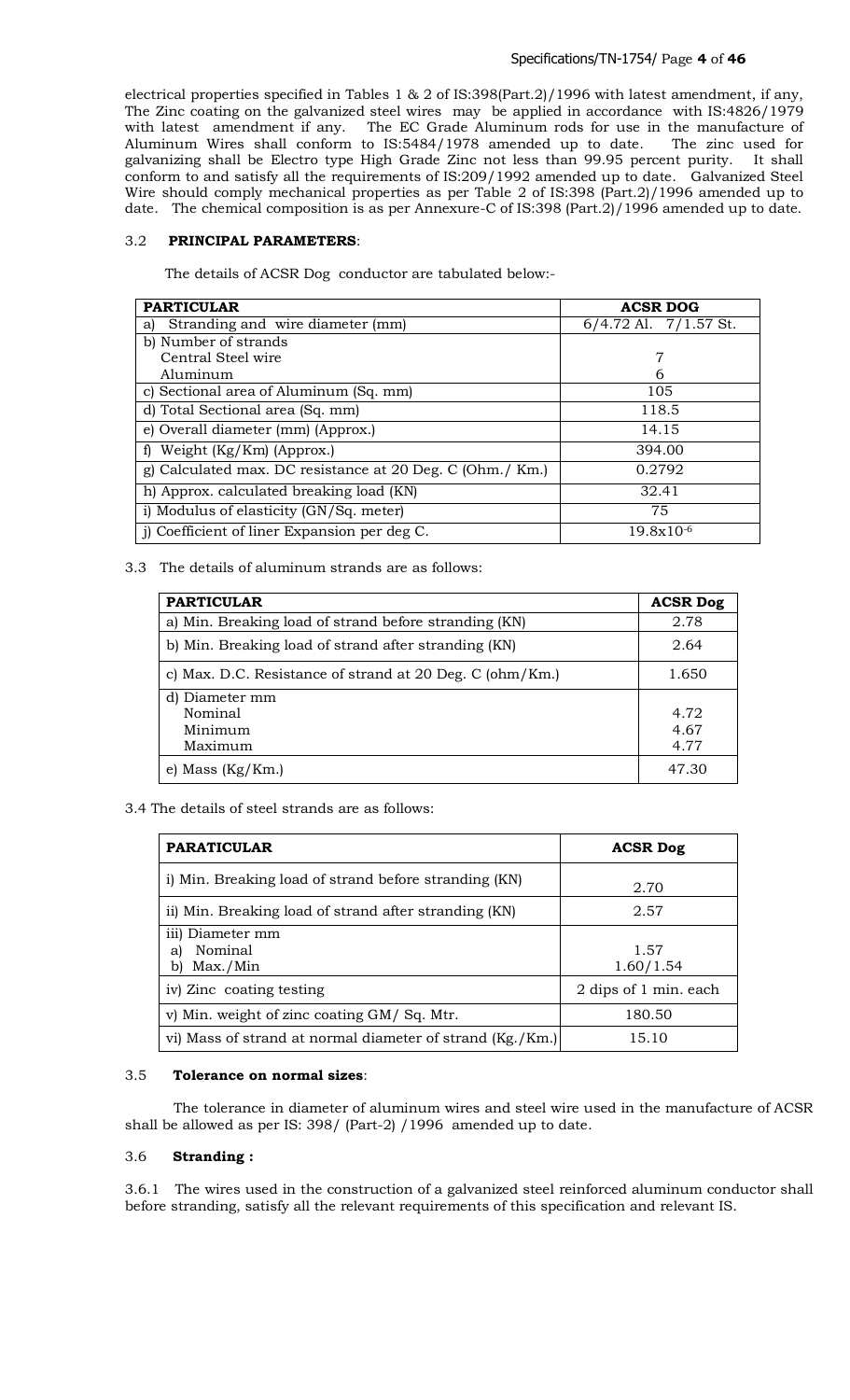| S. No. | Particulars                             | ACSR DOG |
|--------|-----------------------------------------|----------|
|        | Number of wires:                        |          |
|        | a) Aluminum                             | 6        |
|        | b) Steel                                |          |
| 2      | Ratio of aluminum Wire dia-meter to     |          |
|        | Steel wire dia-meter                    | 3        |
| 3      | Lay ratio for aluminum Wires (Outer     |          |
|        | most layer):                            |          |
|        | a) Minimum                              | 10       |
|        | b) Maximum                              | 14       |
| 4.     | Lay ratio for steel core (6 wire layer) |          |
|        | Minimum<br>al                           | 13       |
|        | Maximum                                 | 28       |

3.6.2 The lay ratio of the different layers shall be within the limits given:

**NOTE:** For the purpose of calculation, the mean lay ratio shall be taken as the arithmetic mean of the relevant minimum and maximum value given in this table.

# **4. TESTS (FOR ACSR DOG CONDUCTOR):**

**TESTS BEFORE DISPATCH**: The ACSR Dog Conductor shall be subjected at manufacturer's works before dispatch, to the tests mentioned here-under as per IS: 398 (Part-2)/1996 with latest amendments.

## **4.1 ROUTINE TESTS:**

The following tests shall be conducted before and after stranding on each drum of the conductor by the manufacturer at his works as per relevant standard IS: 398 (Part-2)/ 1996 (latest amended)

- a) Visual & dimensional check on drum as per specification.
- b) Visual check for joints, scratches etc. and length of conductor by re-winding of conductor on empty drum as per Specification/ IS.
- c) Measurement of dia-meter of individual Aluminum and steel wires. (Clause-13.2)
- d) Measurement of Lay Ratio. (Clause-13.8)
- e) Breaking load of individual wires (Clause-13.3.1)
- f) Ductility Test (Clause-13.4)
- g) Wrapping Test (Clause-13.5)
- h) Resistance Test (Clause-13.6)
- i) Galvanizing Test (Clause-13.7)
- j) Any other test as per relevant IS

## **4.2 ACCEPTANCE TESTS:-**

The following tests shall be conducted on samples taken at random from a lot as per relevant standard IS: 398 (Part-2)/1996 (Latest amended) in presence of purchaser's representative:-

- a) Visual & dimensional check on drum as per specification.
- b) Visual check for joints, scratches etc. and length of conductor by re-winding of conductor on empty drum as per Specification / IS.
- c) Measurement of dia-meter of individual Aluminum and steel wires. (Clause-13.2)
- d) Measurement of Lay Ratio. (Clause-13.8)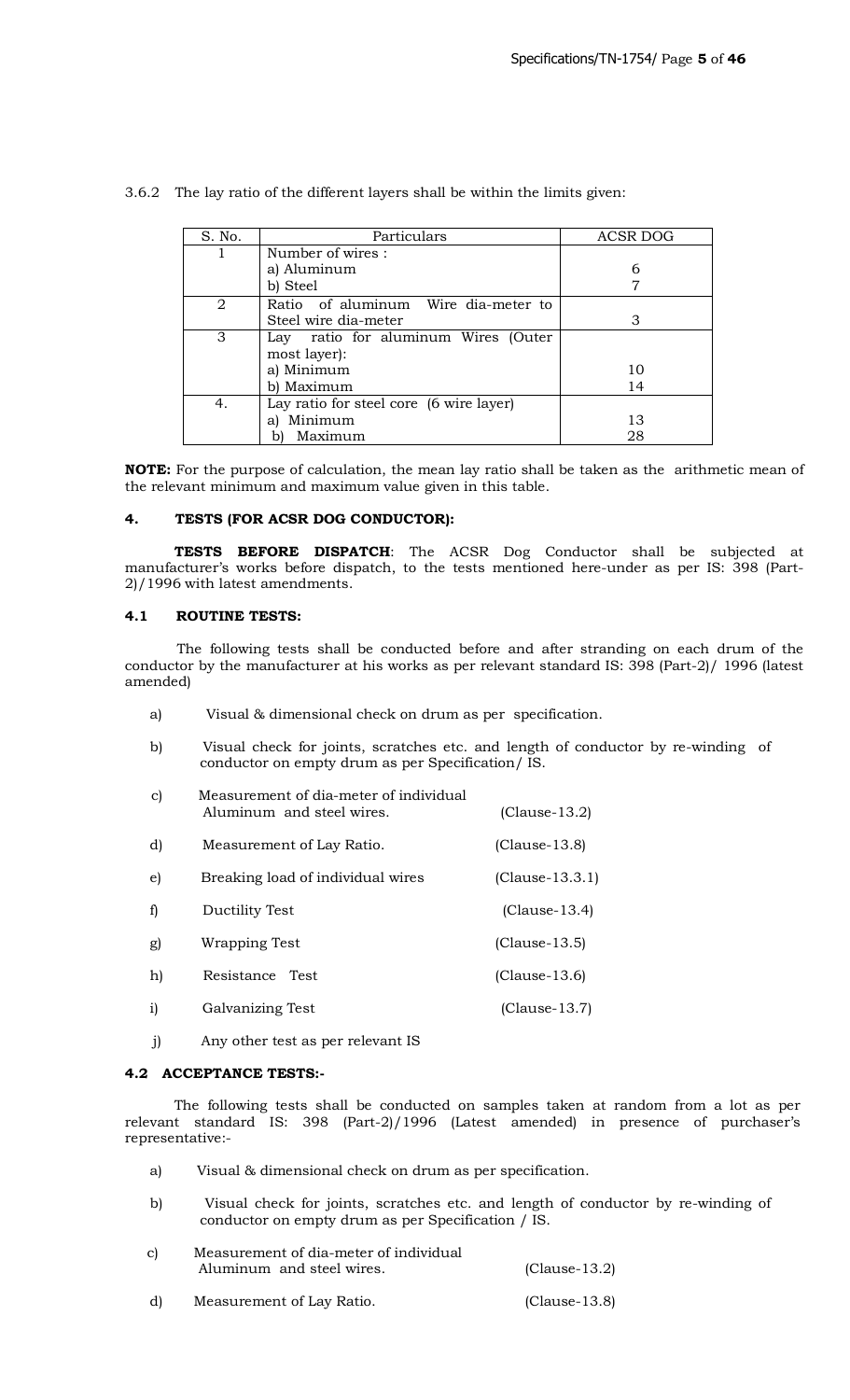## Specifications/TN-1754/ Page **6** of **46**

| e)           | Breaking load of individual wires | $(Clause-13.3.1)$ |
|--------------|-----------------------------------|-------------------|
| f)           | Ductility Test                    | $(Clause-13.4)$   |
| g)           | Wrapping Test                     | $(Clause-13.5)$   |
| h)           | Resistance Test                   | $(Clause-13.6)$   |
| $\mathbf{i}$ | Galvanizing Test                  | $(Clause-13.7)$   |

## **5.0 TYPE TESTS :-**

For ACSR Dog Conductor, the bidders shall furnish the type test report along with bid as detailed at **Schedule-III A " Pre-Qualification Requirement" (PQR)** as per relevant IS:398 Pt.2)/1996 with latest amendment along with bid **only for those tests which are not covered under acceptance test.**

The following shall constitutes type test which are to be conducted on the samples taken from Three Drums of the conductor as per relevant IS:398 (Pt.2)/1996 with latest amendment:

- a) Stress Strain Test (Clause No.13.11 of ISS).
- b) Surface Condition Test (clause No.13.9 of ISS).
- c) Ultimate Breaking Load Test (Clause No.13.10 of ISS).

5.01 Where the bidder furnishes B.G. against Type Test in terms of conditions mentioned in Schedule-III "A" ' Pre Qualification Requirement (PQR).

One sample of 15 Mtr. Length from the  $1<sup>st</sup>$  Lot of ACSR DOG Conductor as received in purchaser's store shall be selected and sealed in the presence of representative of supplier for getting it type tested from a Govt. / Govt. approved / Govt. Recognized / NABL Accredited laboratory / ILAC Accredited laboratory (Suppliers own lab shall not be considered for the purpose of type test). **The selected and sealed sample for type test shall be identified by providing Polycarbonate Seals on both ends of conductor and two stickers seals provided along the**  length of the conductor. The transportation charges of sample from store to test house shall be borne by NIGAM, whereas the charges incurred towards type test of the material at test house shall be borne by the Supplier. **The testing charges should be remitted through D.D. in favour of Test House. Name of Test House shall be intimated separately by purchaser.**

## **The bidder shall have to deposit type test charge(s) immediately with the supply of 1stlot . If the type test charge(s) are not deposited then acceptance of 2nd offered lot shall be at the discretion of purchaser.**

# **In case sample from first lot fails then:**

- a) Supplier shall have to replace the full quantity of the respective inspected lot supplied to various stores and lying unused at stores.
- b) For the quantity already utilized against the order in field a deduction of @30% (Thirty Percent) of F.O.R. Destination price of the material supplied shall be made.
- c) Sample from next lot shall be selected again for type test. All test charges incurred towards type test of the material for second time shall be borne by the Supplier.
- **d) In case the 1st sample fails, the supplier shall have to pay the type test charges again for testing house for which the testing charges should be remitted through D.D. in favor of Test House by the supplier with the 2nd inspection offer.**

#### **In case sample again fails in the type test then:**

- a) The quantity lying unused at various stores shall be rejected.
- b) For the quantity already utilized against the order in field a deduction of @30% (Thirty Percent) of F.O.R. Destination price of the material supplied shall be made.
- c) Further supplies shall not be accepted.

**"At the option of purchaser, the material received in the stores may be utilized in the field after receipt of successful test report from CTL, Jodhpur for the mandatory test checking on the samples selected from the material received at stores against first lot and subsequent lot(s) in anticipation of successful type test report(s)."**

## **ALTERNATIVELY**

**In case the bidder do not meet above requirement the none sample of 15 Mtr. Length from the ACSR DOG Conductor as received in purchaser's store shall be selected and sealed in the presence of representative of supplier** for getting it Type Tested at Govt. / Govt. approved / Govt. Recognized / NABL accrediated Laboratory / ILAC Accrediated.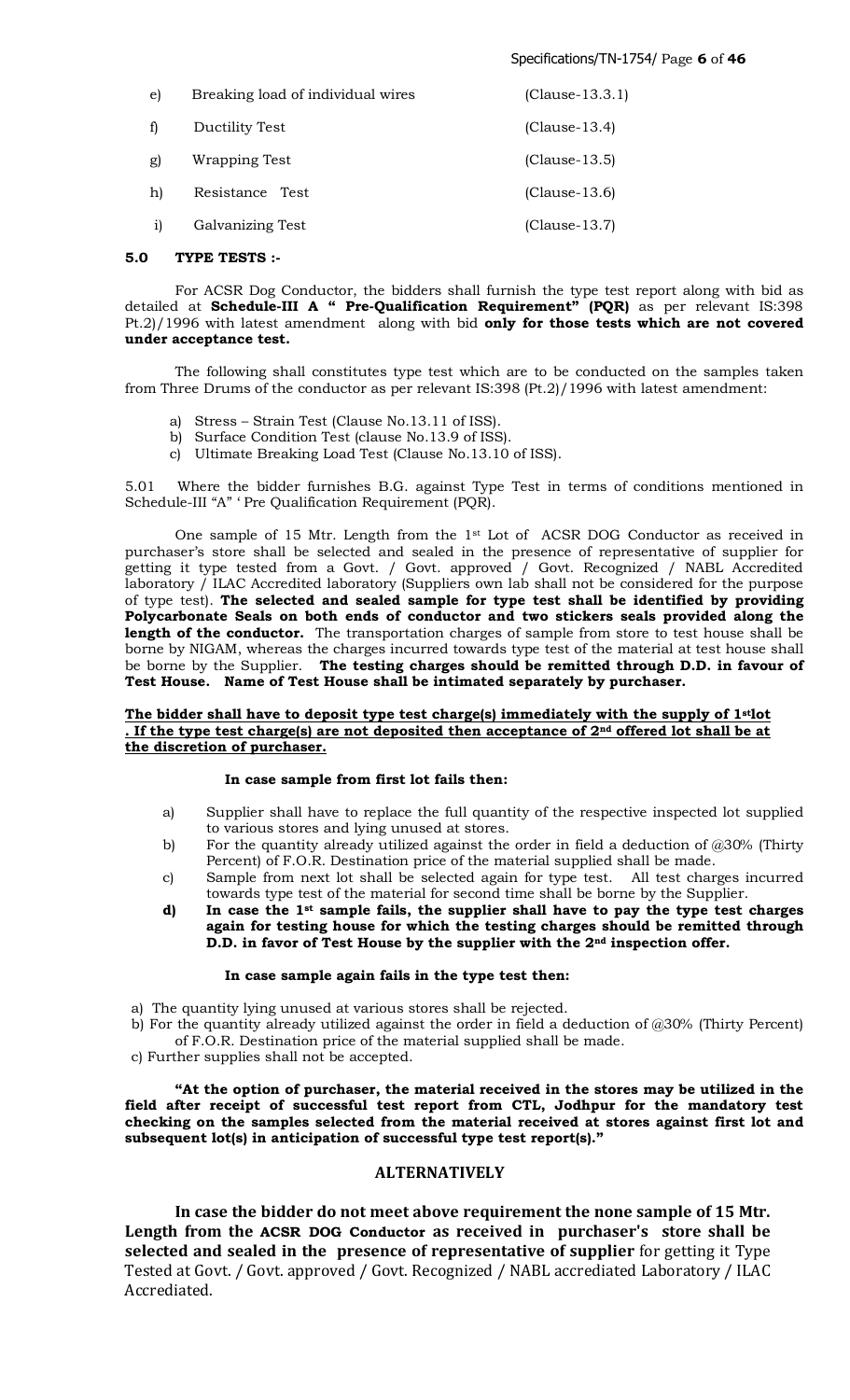**The selected and sealed sample for type test shall be identified by providing Polycarbonate Seals on both ends of ACSR DOG Conductor and two stickers seals provided along the length of the ACSR DOG Conductor.** The transportation charges of sample from store to test house shall be borne by NIGAM, whereas the charges incurred towards type test of the material at test house shall be borne by the Supplier. **The testing charges should be remitted through D.D. in favour of Test House. The name of the test house shall be intimated separately**

# **a) Further supplies shall not be accepted.**

"At the option of purchaser, the material received in the stores may be utilized in the field after receipt of successful test report from CTL, Jaipur for the mandatory test checking on the samples selected from the material received at stores against first lot and subsequent lot(s) in anticipation of successful type test report(s)." **NOTE:**

**1. The 70% payment shall be released after receipt of successful Test reports from CTL, Jodhpur for the mandatory test checking on the samples selected from the material received at stores against first lot and subsequent lot(s) in anticipation of successful type test reports. 2. The balance 30% payment shall be released after receipt of successful type test reports on the samples selected from the material received in the stores.**

#### **6.0 SAMPLING PLAN:**

6.1**.** Samples for Acceptance Tests: Samples shall be taken as per relevant IS i.e. IS-398 (Part-2)/1996 with latest version as the case may be.

6.2 Apart from the sample selected for carrying out Acceptance Tests at the works of the firm during inspection, **one more sample from each length be also selected out of one drum under re-winding for carrying out various Acceptance Tests as per relevant IS. If any of the sample so selected from each length failed in any acceptance test the entire lot under inspection is not acceptable.**

## 6.3 **TOLERANCE ON TEST RESULTS**:

Tolerance on test results shall be allowed as per relevant IS/Spec. whichever is more stringent.

#### **7.0 INSPECTION**

7.1 (a) The conductor shall be manufactured in accordance with latest edition of IS: 398(Part.2)/1996 with all subsequent amendments issued from time to time for ACSR Dog Conductor. All the tests as laid down in the above mentioned specification on individual aluminum wire and steel wire shall be carried out. The testing shall also include the tests on manufactured finished conductor. Moreover the supplier shall also furnish test certificate(s) of raw materials to the inspecting officer at the time of inspection. The inspection & testing shall be governed by Clause No.1.27 of Section-II (General Condition of Contract).

 (b) The supplier / manufacturer must offer conductor for inspection through a letter of offer mentioning size and quantity of the conductor along with Packing List duly signed indicating drum Serial No. individual lengths total length, net weight & gross weight in DUPLICATE. This letter of offer shall be addressed to this office. The packing list shall also be furnished to the Inspecting Officer prior to carrying out the inspection at the works.

 (c) The Manufacturer shall provide all adequate facilities at his works for inspection of at least one number conductor drum or 5% conductor drums offered for inspection whichever is higher selected at random by the authorized representative of the purchaser for checking / verification of conductor length/ manufacturing defects by transferring the conductor from one drum to the another empty drum and at the same time measuring the length and lay ratio of each conductor length so transferred by means of the standard calibrated and sealed meter.

 (d) If the firm is not having the necessary facilities for carrying out the required tests as per relevant IS / Purchase Order, the supplier will arrange such testing facilities in some other Government laboratory and shall bear the cost so incurred. But in such cases firm shall inform to the purchaser in advance before commencement of supplies.

 (e) The supplier shall provide adequate facilities for weighment of all the drums offered for inspection.

7.2 In case of testing after re-offering as per Clause No.15 of IS:398 (Part.2)/1996 the lot under reference will be subject to 100% checking, if required by the purchaser.

7.3 The supplier shall present the latest Calibration Certificate(s) of testing instruments / equipments to be used for the testing of the material covered in the Purchase Order to the authorized inspecting officer / inspecting agency of the purchaser. The testing instruments / meters/ inspecting officer  $/$  inspecting agency of the purchaser. apparatus etc. should be got calibrated by the supplier from time to time from Govt. Lab or Independent test laboratory / house having valid accreditation from National Accreditation Board for Testing and Calibrating Laboratories for the testing equipments or original manufacturer having traceability to NABL / NPL or equivalent accredited lab.

**The calibration certificate(s) should not in any case be older than one year at the time of presenting the same to the inspecting officer / inspecting agency of the purchaser. The**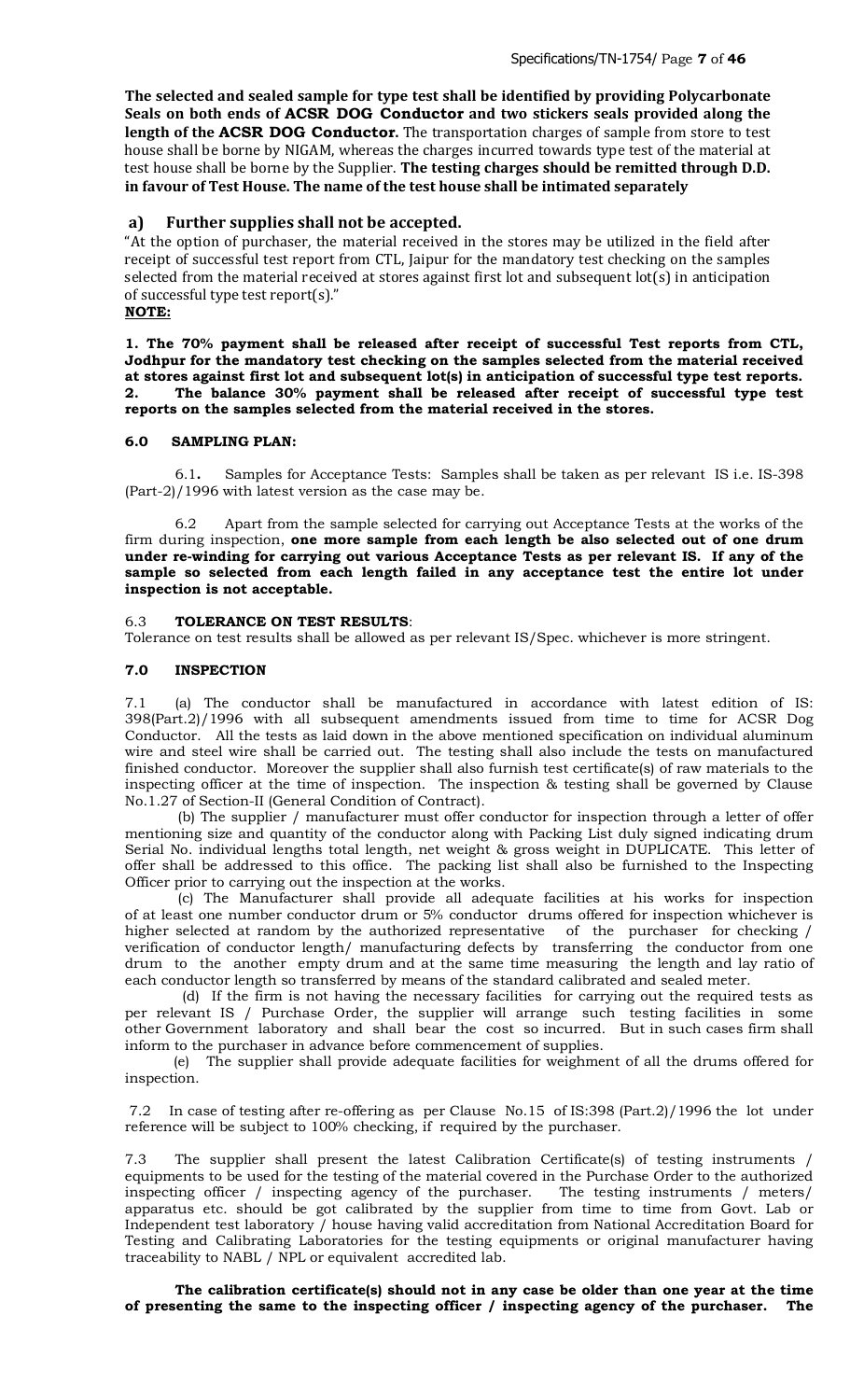# **testing instruments / equipments should be duly sealed by the Calibrating Agency and mention thereof shall be indicated in the calibration certificate(s).**

7.4 The manufacturer will provide certificates as per the Clause No.7 of IS: 398((Part.2)/1996 "Freedom from defects" and clause No.9 "Joint in Wires" of IS:398 (Part 2) /1996 for ACSR Conductors and the certificates as per Clause No.6.

## **8.0 STANDARD LENGTH & VARIATION IN LENGTHS:**

-

 $\sim$  -  $\sim$   $\sim$   $\sim$ 

8.1 The ACSR Dog Conductor shall be supplied in the standard length. The standard length of ACSR Dog Conductor shall not less than the value specified below with a tolerance of (-) 5%. More than the standard length shall be acceptable.

a) ACSR DOG - 1000 Mtrs.

8.2 Short length(s), if any shall not measure less than 80% of standard length as specified above in any case. The total quantity of such short length(s) shall not exceed 5% of the quantity of the lot offered for inspection.

8.3 **The maximum permissible length per drum shall be as under subject to condition that the manufacturer while packing the conductor in drum shall ensure that after winding complete quantity of conductor in drum a uniform space of not less than 100 mm. remains between outer layer of conductor and inner surface of the external protective lagging of the drum. This is essential to ensure that the conductor does not get closer to the lagging and to avoid damaged during transportation/ reeling / unreeling or rolling on the undulated ground / fields:**

**a) ACSR DOG --- 2.4 Kms.**

## **9.0 QUANTITY TOLERANCE:**

A quantity tolerance of plus minus 2% shall be allowed on the total ordered quantity.

#### **10.0 QUANTITY:**

- a) The quantities as mentioned in the schedule of requirement are tentative & these may increase/decrease as per the requirement of the Nigam **(Schedule-I).**
- b) Details of offered quantity along with justification with reference to Qualifying Requirement shall be furnished in **Schedule-IVA**

# **11.0 PACKING FORWARDING AND MARKING**:

11.1 The packing shall have to be done as per standard practice worthy of road transport. The conductor shall be wound in strong wooden drums so as to withstand all stresses due to transportation, handling and stringing operation so that there is no damage caused to the conductor during the process of these operations. The wooden drums shall be nonreturnable and shall **generally conform IS:1778/1981 with latest amendments, however, the main parameters of the drum shall be as under:**

| S.NO.           | <b>PARTICULARS</b> | DIMENSION FOR ACSR DOG CONDUCTOR |
|-----------------|--------------------|----------------------------------|
|                 | Flange Dia         | 1250 mm $(+/- 5%)$               |
| 2.              | Flange Thickness   | $2x25$ mm $(+/- 5%)$             |
| 3.              | Barrel Dia         | 500 mm $(+/- 10$ mm)             |
| 4.              | Traverse           | $510$ mm $(+/- 10$ mm)           |
| 5.              | Number of Bolts    | 4 Nos.                           |
| 6.              | Dia of Bolts       | $12 \text{ mm}$                  |
| $7\overline{ }$ | Bore Dia           | $80 \text{ mm}$                  |

However, use of seasoned wood shall not be insisted, provided wood used should be of good quality to withstand transportation hazards. The drums shall be having inside flanges painted with Aluminum Paint and with Ordinary White Enamel paint from outside. The conductor on each drum shall be securely fastened at each end. The outer end of the conductor shall be fastened inside the drum against one of the sides of the flanges while it is under tension and shall be such that no looseness is transmitted to the internal layers. The conductor shall be snugly, tightly and uniformly spooled on the drums. The wrapping of conductor on the drums shall be laid snugly against side of the preceding wrap and the first and last wrap in each layer shall fit snugly against side of the preceding wrap and the first and last wrap in against the sides of the flanges. Drums shall be lagged with sufficient strong wooden laggings to The wooden drums after providing lagging shall be fastened by two steel wires of min. 3 mm. Dia over the lagging on the two sides of adequate size to keep the lagging intact and to prevent the drum from crushing/ damage.

 Although the various dimension of the drums such as flanges, stretches, traverse and barrel diameter shall depend on the quantity of conductor as offered and agreed upon, on one drum. **The manufacturer while packing the conductor in drum shall ensure that after winding**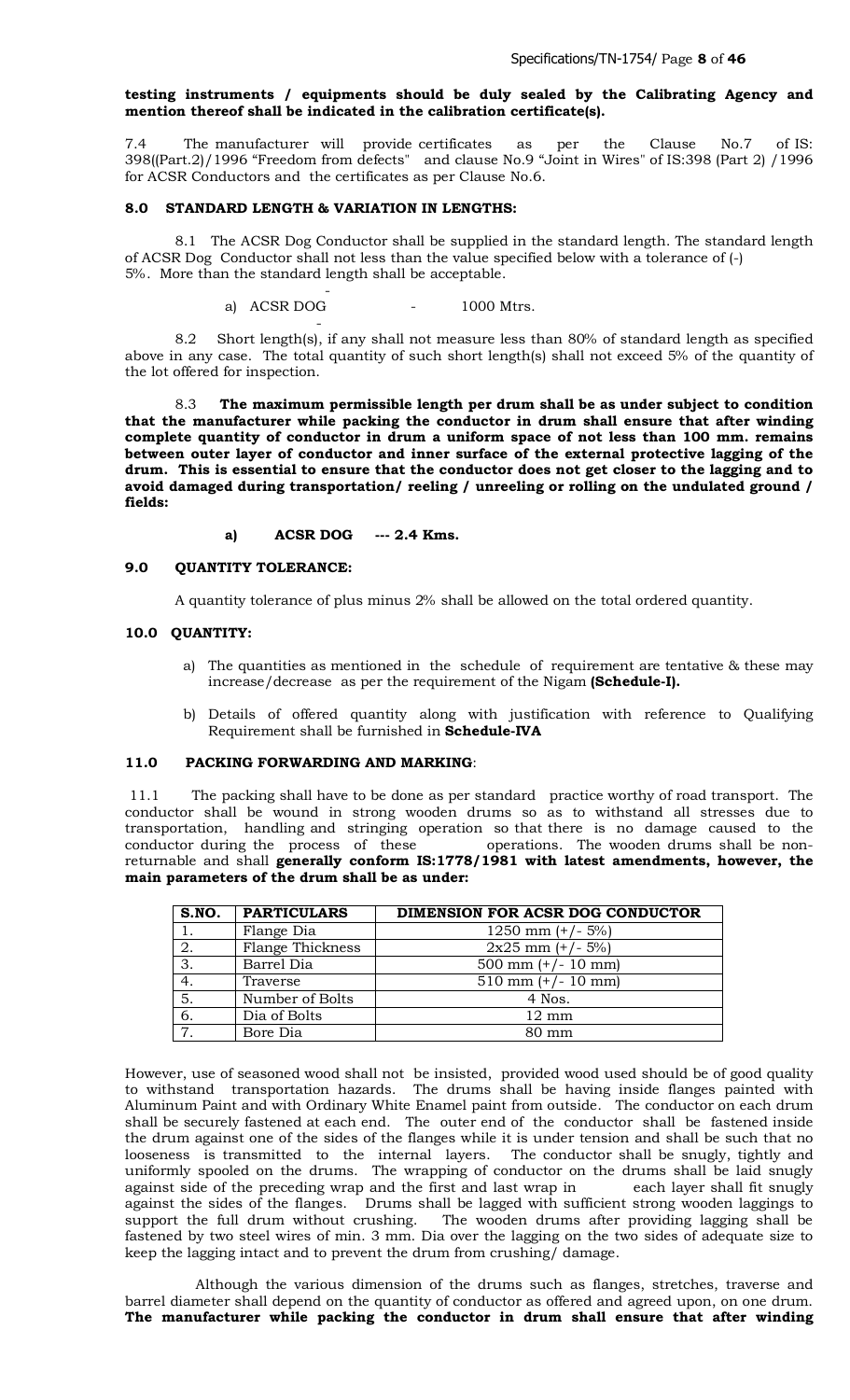**complete quantity of conductor in drum a uniform space of not less than 100 mm. remains between outer layer of conductor and inner surface of the external protective legging of the drum. This is essential to ensure that the conductor does not get closer to the legging and to**  avoid damaged during transportation/ reeling / unreeling or rolling on the undulated ground / **fields.**

11.2 Water proof material shall be wrapped round the barrel and inner surface of flange before winding the conductor and also wrapped round over the conductor completely wounded and under the laggings.

11.3 **The drums shall be marked clearly in block letters with water proof mark having the marking attached to them so that there is no possibility of goods being lost or wrongly dispatched due to faulty marking. The marking shall constitute the following:-**

- a) Name & full address of the consignee.
- b) Destination station.
- c) Serial number of drum.
- d) Size of Conductor with its code name.
- e) Total length of Conductor in drum, with individual length (s).
- f) Number of length(s) in each drum.
- g) Gross mass of drum including the tare mass of drum.
- h) Tare mass of the empty drum with lagging.
- i) Net mass of conductor.
- j) BIS standard mark.
- k) Name of the supplier.
- l) Purchase order reference/TN number.
- m) Date of expiry of warranty / guarantee period.

 Besides above, an arrow shall be put on the drum so as to indicate the direction in which the drum can be unwound. The manufacturer shall also provide his own lead seal with distinguishing mark at the outer end of the conductor on each drum before dispatch of the material.

## **12. PRICES :**

- a) The bidder shall quote the Prices in **Schedule-IV** strictly in the manner prescribed in Clause No. 1.09 of Section-I (Instruction to Bidders) & Clause No. 1.33 of Section-II (General Conditions of Contract).
- b) The **prices** quoted shall be **variable as per PV formula** given in the specification at **Clause No.15** without any ceiling with **Base Date** 0**1.02.2022 .**
- c) The Price Variation shall be governed by Clause No. 1.10 of Section-I (Instruction to Bidder).

# **13. PRICE VARIATION FORMULA:**

 The price of conductor shall be variable without any ceiling, based on the average prices of ex-prime producer of EC grade Aluminum rod and High Tensile Galvanized steel wire of ACSR Conductor prevailing on **1.02.2022**, as per CACMAI Circular. The average price of the EC grade Aluminum wire rod and price of High Tensile Galvanized steel wire shall be furnished along with the bid.

## **No base price other than the prices prevailing on 1.02.2022 as per CACMAI Circular will be acceptable in any case.**

No variation shall be allowed on labour, packing, forwarding, freight and insurance charges.

## **The duties / taxes shall not be allowed on basic price of Aluminum Rods and Steel Wire, while evaluating the price variation.**

 Any statutory variation on GST on the finished conductor shall be payable according to Clause No.1.09.15 of Section-I " Instructions to Bidders".

The Price Variation amount shall be determined as under:

For every one Rupee, increase / decrease per Kg. in the above price of EC grade Aluminum wire Rod, the price per Km. for ACSR Dog Conductor shall be increase / decrease by @ Rs.288.00.

For every one rupee, increase / decrease per Kg. in the above price of high tensile galvanized steel wire the price per Km. of ACSR Dog Conductor shall be increase / decrease by Rs.106.00.

The above price variation bears no ceiling limit.

 The applicable price for claiming price variation on account of change in the price of EC grade Aluminum Wire rod and High Tensile Galvanized Steel wire shall be the price prevailing on the delivery date which shall be considered as per Clause No.1.10 of Section-I " Instructions to Bidders"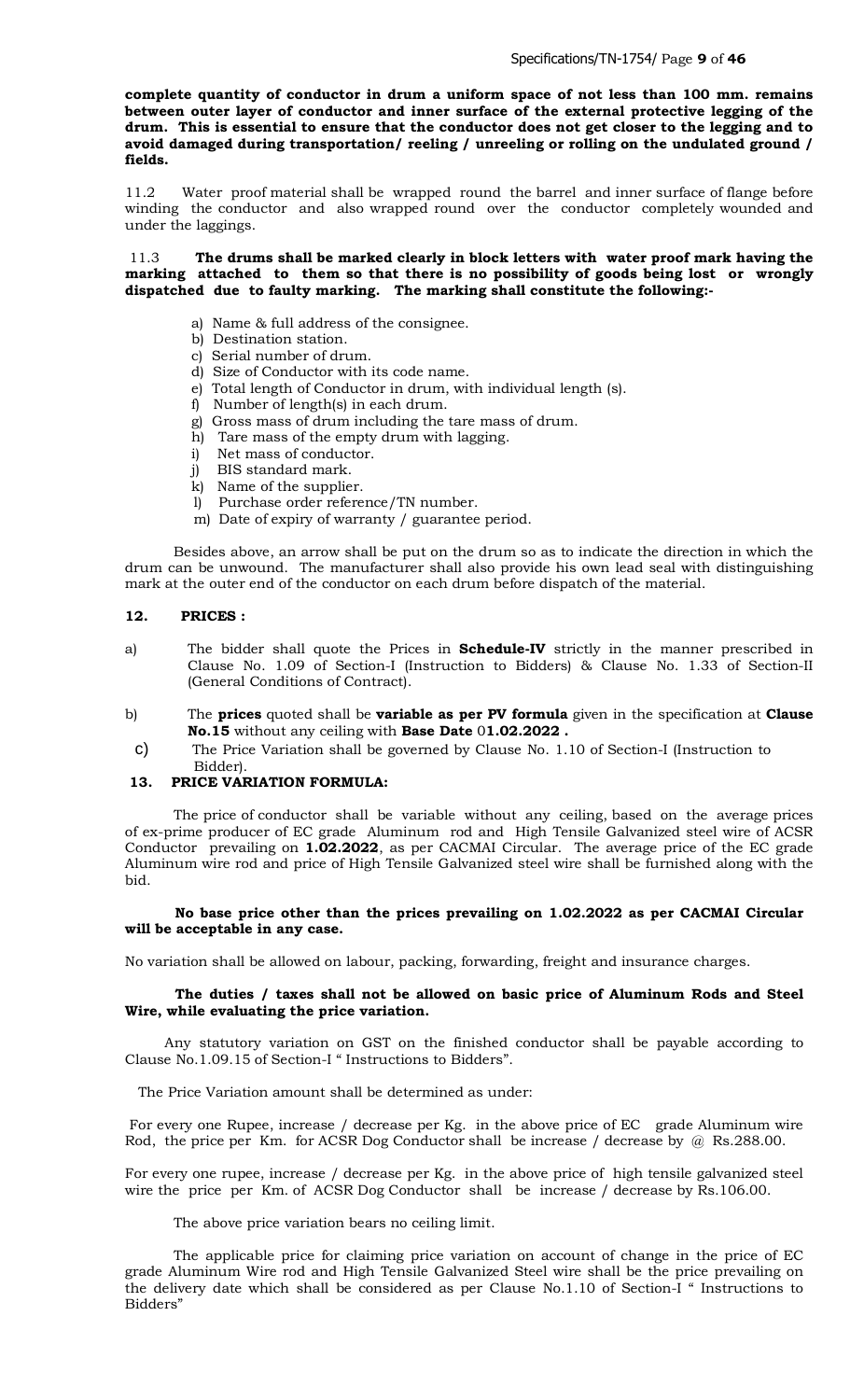The quoted price should be based on the above price variation clause only.

 In case there is any decrease in the base price of Aluminum and Steel, supplier shall give an undertaking in the shape of Indemnity Bond on Non Judicial Stamp Paper of Rajasthan State Government Worth Rs.100/- that such decrease will be immediately accounted for and brought to the notice of the purchaser to revise price accordingly. In case of failure to do so, the purchaser shall be at liberty to recover the excess amount drawn by you from any pending payments due or by operating the Bank Guarantee(s) or in the manner as may be deemed appropriate and expedient.

 However, if any amount of GST is claimed from the JDVVNL and subsequently got refunded back to the supplier from the Government of India / State Government the same shall be refunded to the purchaser within 15 days. Failing which purchase shall be at liberty to recover the excess amount drawn by supplier from any pending payment due or by operating Bank Guarantee(s) or in the manner deemed to be appropriate and expedient.

#### **14.0 PAYMENTS**

Payment shall be made only after receipt of successful test report from the CTL of JDVVNL on the samples selected from the material received at the stores. However, the due dates for payment shall be considered from the date of submission of the bills along with receipted challans to Sr. Accounts Officer(Cash & CPC) of Jodhpur Discom.

 The Payment shall be governed in accordance with the clause No. 1.42 , 1.43 & 1.44 of GCC (Section-II). Further the Clause No. 1.43 "Due Date of Payment" of the General Condition of Contract has been amended to following extent as under :

 Payment shall be due to and payable by the purchaser in accordance with the provision of the contract within a reasonable period from the date of receipt of each invoice by the contractor /supplier duly supported by a certificate of the Engineer. The purchaser will take all possible effort to make payment to the contractors/supplier generally on 45th day after receipt of duly verified challan's /receipts/bills in the office of paying authority Sr. Account officer (CPC) and completion of contractual formalities. But in case of delay in payment the purchaser shall not be liable to pay any interest on the outstanding amount to the contractor/supplier.

The GST will be charge extra at the prevailing rate on all the settlement fees as applicable and amended time to time.

#### **15.0 DELIVERY:**

The bidder is required to quote monthly delivery in Schedule-VIII. The delivery of quoted quantity of each type of conductor should be **commenced after 30 days from the date of receipt of purchase order and shall be completed in 09 (Nine) months thereafter at equal monthly installments.** In case of ordered quantity is different than the quoted quantity, then monthly delivery shall be adjusted proportionately. **Bids of bidders in which monthly delivery schedule is not quoted shall be considered as Non Responsive.**

#### **16.0 TEST CHECKING OF MATERIAL AT STORES:**

**i) Sample drums from the material received at stores shall be selected for testing at CTL as per sampling plan given hereunder in presence of firm's representative.**

ii) **The selected sample drum for CTL testing shall be identified by the seals provided by Inspecting Officer / Inspecting Agency during pre-dispatch inspection at firm's works and these sealing details shall be invariably mentioned in the selection Memo by the nominated officers of Nigam.**

iii) The tests in the Nigam Testing laboratory (CTL) shall be conducted in the presence of representative of supplier for which a 3 days notice shall be issued through Fax / Speed Post stating Date & Time to the firm, so that supplier can depute their representative to witness the test . In case the supplier or his representative does not turn up the testing shall be proceeded & completed. **The payment shall be released only after receipt of successful CTL test reports** for the samples selected at purchaser's stores for mandatory test checking the samples to be selected from material received at Nigam's stores by officers to be nominated by Circle SE's / SE (I&S) for testing at CTL.

## 16.1 **SAMPLING**

 **Selection of samples from the material received at stores shall be done as soon as material received in stores in the presence of representative of supplier.**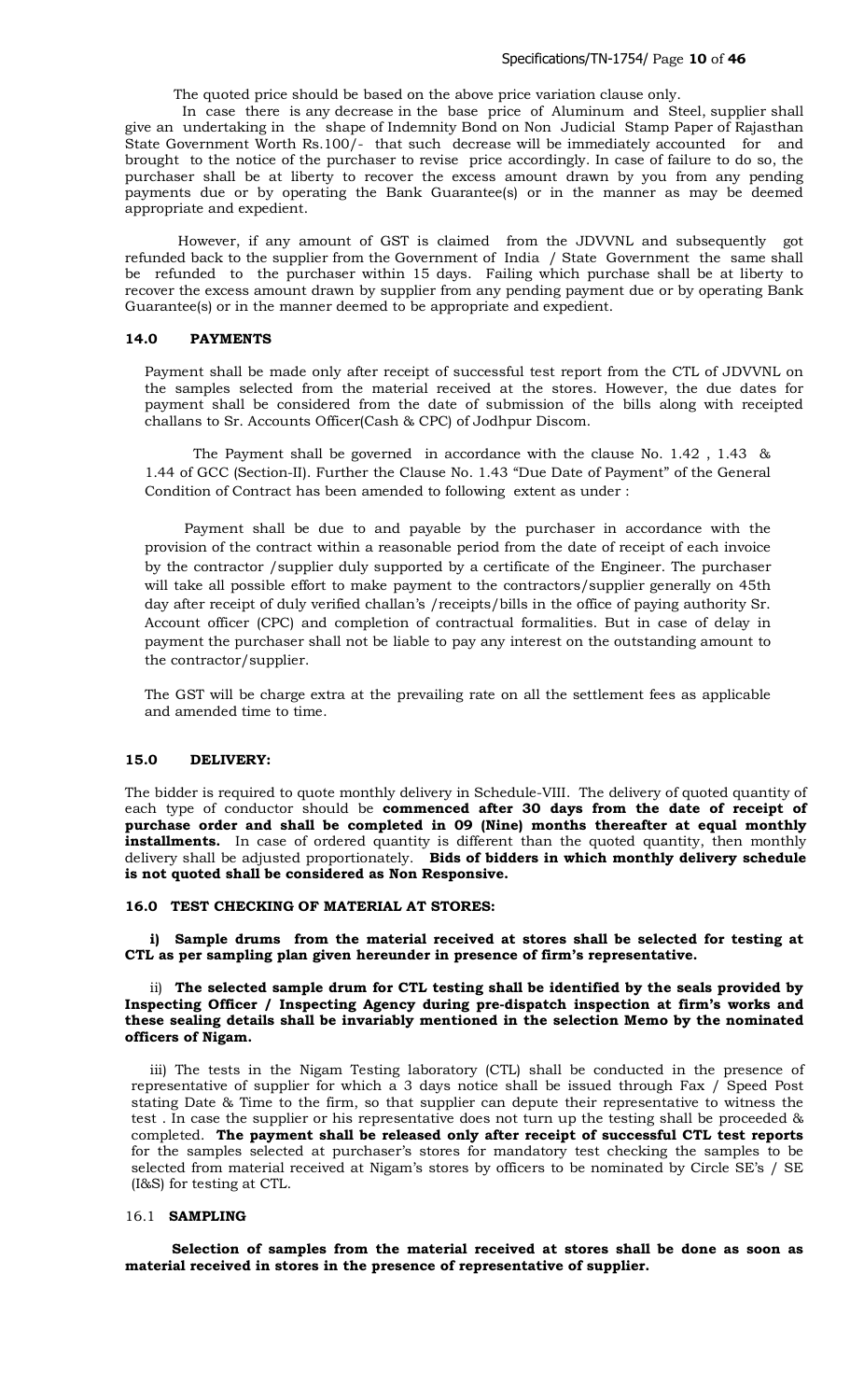## **One number Drum out of each lot / sub-lot of 20 Nos. Drums or part thereof for the material received in Stores of Nigam. The selected sample drum / drums shall be transported to CTL by concerned ACOS / SS.**

 In case of selection of sample for type test the length of the sample shall be of 15 Mtrs. The selected and sealed sample for type test shall be identified by providing polycarbonate seals on both ends of conductor and after forming the coil of conductor two stickers seals provided around the coil.

## **16.2 TESTS**

- **16.2.1.** The following tests shall be carried out as per relevant Clause of latest IS-398  $(Part2)/1996$  on each selected drum by drawing sample of 5 Mtrs. at CTL from random distance from any length of the selected drum of ACSR Conductor during rewinding:
	- a) Rewinding test (Measurement of Length and weight) & Checking of Manufacturing defects.
	- b) Measurement of lay ratio during rewinding of Conductor Drum.
	- c) Dia. of Aluminum Strands and Steel Wires.
	- d) Breaking load test.
	- e) Resistance Test.
	- f) Galvanization of steel wire (Uniformity) and Mass of Zinc Coating.
	- g) Verification of Water Proof marking on Drum as per Specification.

16.2.2 The following tests shall be carried out as per relevant Clause of latest IS / Specification on each selected drum by drawing sample of 5 Mtrs. at CTL from random distance from any length of the selected drum of Conductor during rewinding:

- i) Rewinding test (Measurement of Length and weight) & Checking of Manufacturing defects.
- ii) Measurement of lay ratio during rewinding of Conductor Drum
- iii) Breaking Load test
- iv) Elongation Test
- v) Resistance test
- vi) Measurement of dia-meter of individual Aluminum.
- vii) Verification of Water Proof marking on Drum as per Specification.

#### **NOTE: (a) In addition to above tests remaining acceptance tests as per relevant IS shall also be conducted at CTL provided the testing facility is available at CTL for these tests time to time. Only those tests shall be conducted for which testing facilities are available in NIGAM's Lab.**

- (a) The Officer In charge of central Testing Lab (CTL) of Nigam shall send copies of test reports to the Purchasing Officer / Sr. AO (CPC), consignee and the supplier.
- **(b) The payment of every lot shall be released after receipt of successful test report from Nigam's Lab (CTL) on the samples selected from the material received in Nigam stores.**

## **16.3 CRITERIA FOR ACCEPTANCE**:

(a) Rewinding Test (Measurement of Length and weight):

 The results of measurement of length test shall be made applicable to all drums contained in each lot/sub-lot by making deduction of less length of conductor in a sample drum. In case short length is observed more than one percent of the length contained in lot / sub-lot , then the lot / sub-lot shall liable to be rejected

The net calculated weight of conductor corresponding to minimum prescribed diameter in IS of Aluminum Strand & Steel Strands shall be as under:

#### **a) ACSR DOG 384.33 Kg./Km.**

 If weight of conductor corresponding to minimum prescribed diameter as per IS found less up to 2% in respect to measured length the lot shall be acceptable otherwise the entire lot for which sample drum represents shall be rejected and to be replaced by the supplier.

 (b) If the sample(s) fail in any test other than length measurement, the entire material in the Lot shall be rejected and shall have to be replaced by the supplier.

c) If the contractor / supplier fails to lift the material declared rejected or any part thereof from the consignee within a period of 15 days from the date of dispatch instruction from the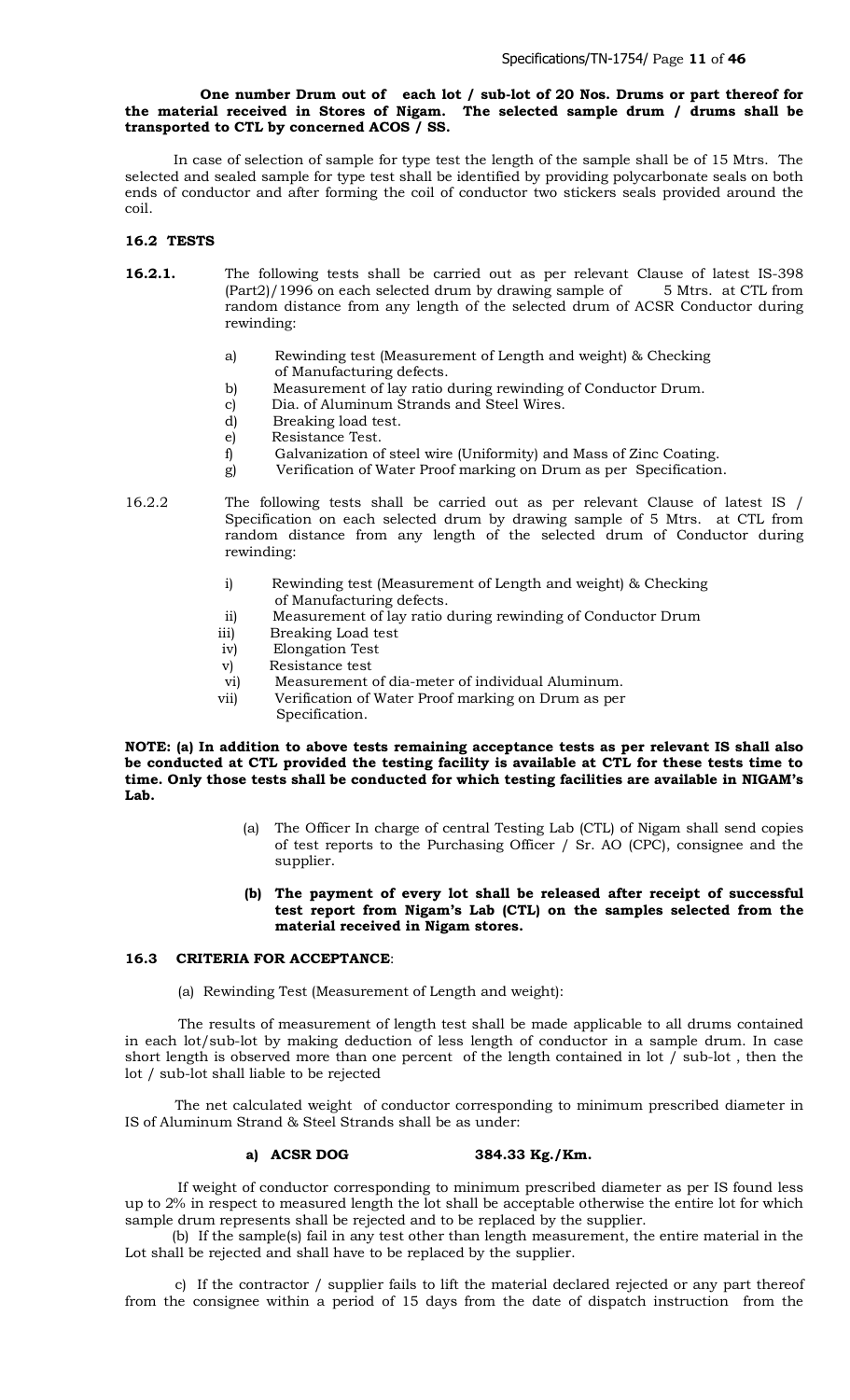purchaser, the purchaser shall be entitled to effect recovery along with other actions as per Clause No. 1.62 of Section-II (General Condition of Contract).

#### **17.0 TEST CHARGES:**

 All test charges incurred towards test checking of the material received in our stores shall be borne by the NIGAM.

#### **18.0 DETAILS OF PAST EXPERIENCE:**

 The details of past orders executed by the bidder may be indicated in the relevant **Schedule- VII & VII A** . The bidder must furnish the documentary evidence like copy of purchase order placed for detailing of past supplies.

## **19.0 CHALLENGE TESTING CLAUSE:**

The other manufacturer can also request challenge testing for any test based on specification. The challenger would request for testing with testing fee. The challenge test fees are proposed at least three times cost of testing. This is likely to deter un-necessary challenges. The challenger would have the opportunity to select the sample from the store and any such challenge should be made within the guarantee period. The party challenged, the challenger & the utility could witness the challenge testing. The challenged testing would cover all the type tests as per relevant IS.

The challenge test could be conducted at NABL Accredited Laboratory like ERDA, CPRI, Bangalore / Muradnagar / Bhopal. If the values are within limit the product gets confirmed else not confirmed. If the product is not confirmed the manufacturer would pay the challenge fee and challenger would get the fee refunded. However, as a redressal system the challenger would be asked for fresh selection of two more samples from the stores and the same be tested in a NABL Laboratory (which shall be other than previously selected NABL Accredited Lab) at the cost of supplier in presence of party challenged, challenger and the utility. If any one or both samples does not confirmed the tests then the product is said to have failed the tests. In such cases, the manufacturer will be declared as unsuccessful manufacturer for the said product and balance supply shall not be availed and the order shall be cancelled with levy of maximum penalty.

#### **20.0**. **GST:-**

GST registration number of Jodhpur Discom is **08AAACJ8578R1ZJ.**

#### **As GST act has been implemented from 01.07.17, therefore, BOQ has been prepared accordingly with applicability of GST. Further, old tax structure wherever appearing in ITB, GCC, and specification may be replaced by GST as per notification.**

#### **21. ADDITIONAL ORDER**

 Repeat order for additional quantities upto 50% of original ordered quantities , may be placed by the nigam on the same rates , terms and conditions given in the contract.

## **22.0 Every Micro, Small & Medium enterprises of Rajasthan shall be required to submit an affidavit in schedule-X, along with duly filled bid document.**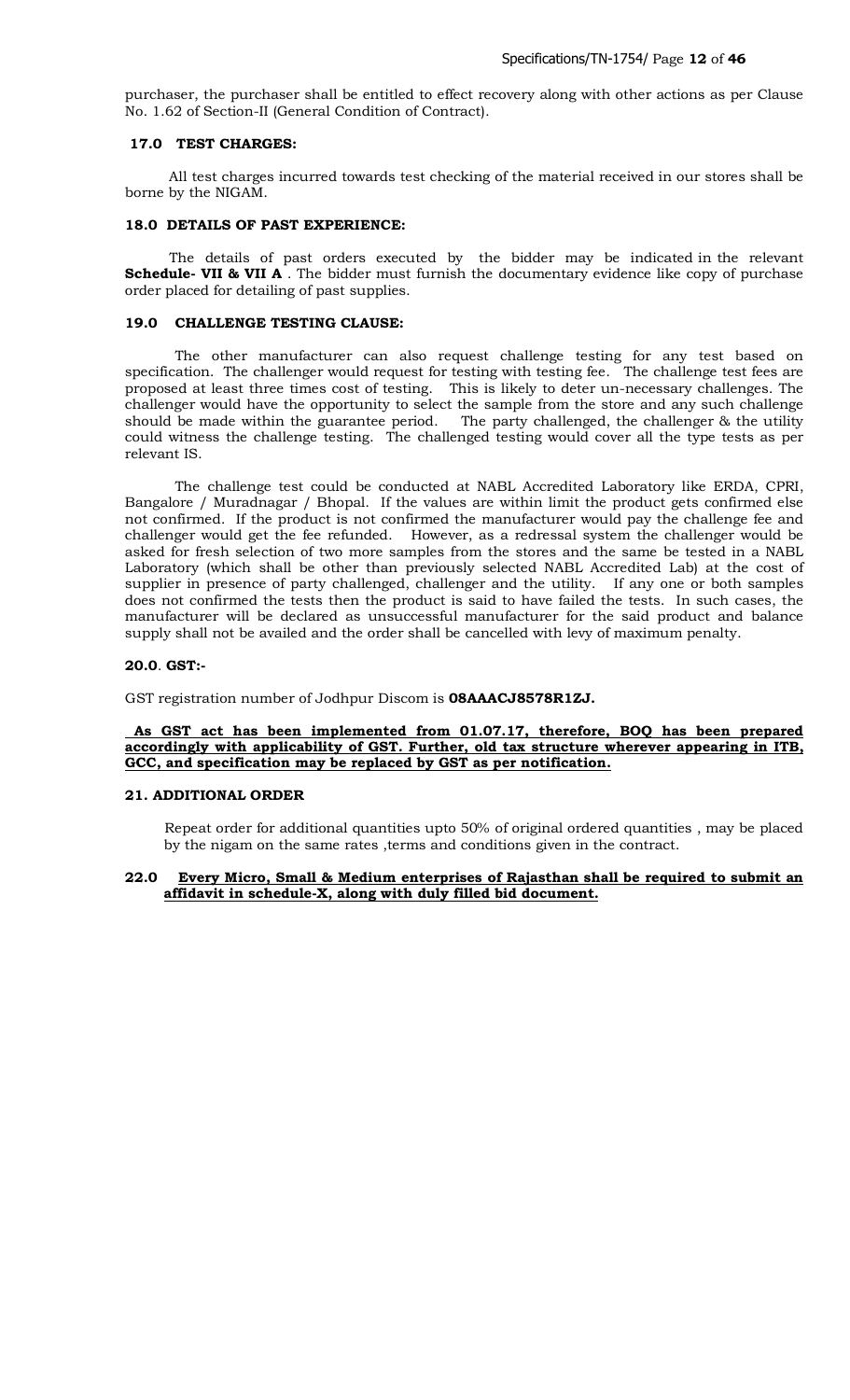# **SCHEDULE - 1**

# **SCHEDULE OF REQUIREMENT**

| S.No. | Name of Item                                                         | <b>Ouantity</b> |
|-------|----------------------------------------------------------------------|-----------------|
|       | ACSR "Dog" Conductor size Aluminum 6/4.72 mm &                       | 2000 Kms.       |
|       | Steel 7/1.57 mm having sectional Aluminum Area of<br>$105.0$ Sq. mm. |                 |

The above mentioned quantity is approximate and may increase or decrease as per the requirement of the Nigam.

# **1754**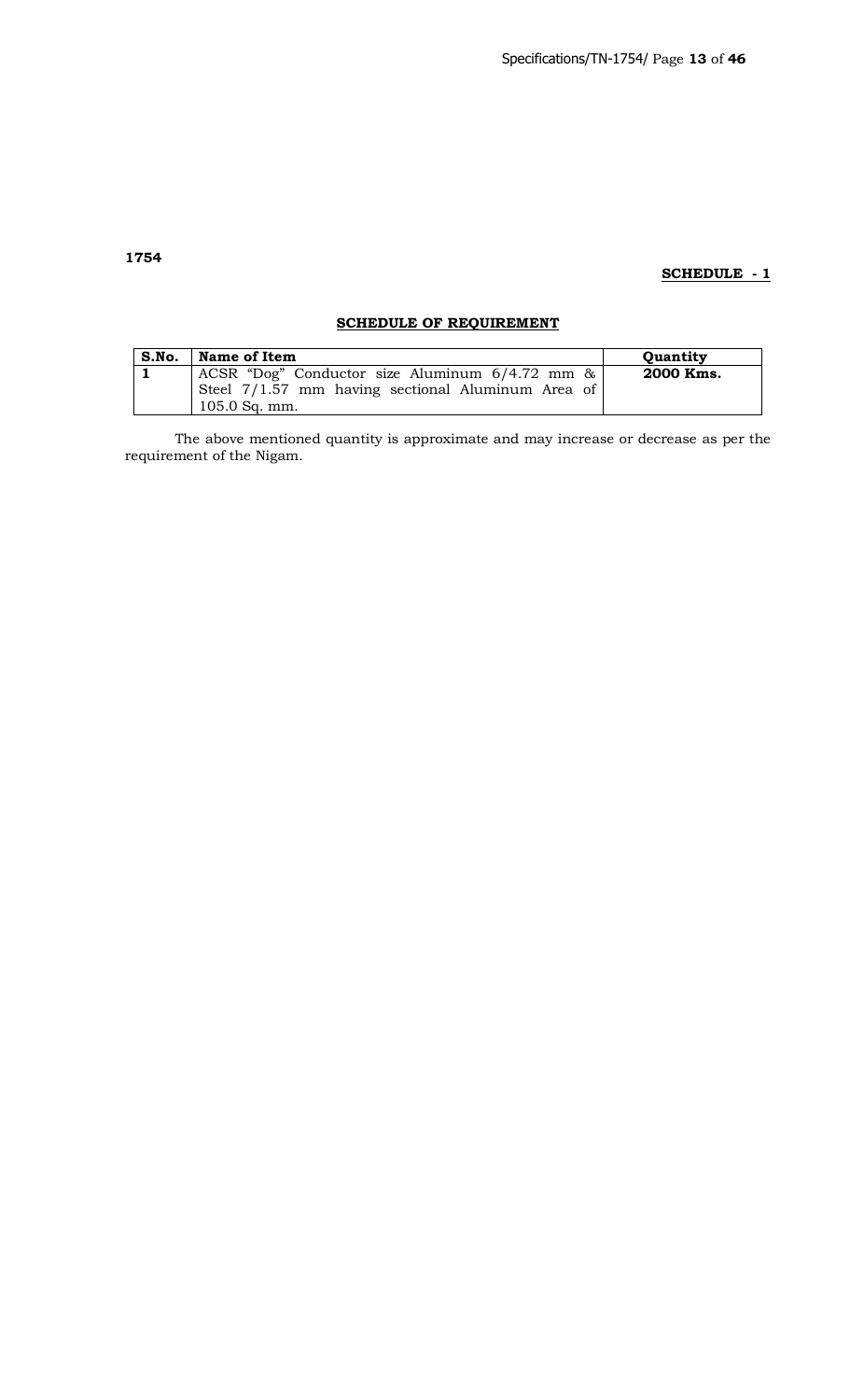

## **JODHPUR VIDYUT VITRAN NIGAM LIMITED A Govt. of Rajasthan Undertaking**

# **SCHEDULE - II**

**1754**

# **PRICE FORMULA OF ACSR DOG CONDUCTOR AGAINST TN-1754**

# **PV Formula**

# **For Aluminium**

|  | <b>PV1=</b> $(Al-Alo)*288/1000$ |
|--|---------------------------------|
|--|---------------------------------|

- **Al=** Price of Aluminium Rod for the month for which PV is required
- **Alo=** Price of Aluminium Rod for Base Date month

# **For Steel**

- **PV2=** (S- So)\*106/1000  **S=** Price of Steel for the month for which PV
	- is required
	- **So=** Price of Steel for Base Date month
- **Net PV=** PV1 + PV2

The price of **ACSR DOG conductor** shall be variable without any ceiling, based on the average prices of ex-prime producer of EC grade Aluminum rod and High Tensile Galvanized steel wire prevailing on **01.02.2022**, as per CACMAI Circular. The average price of the EC grade Aluminum wire rod and price of High Tensile Galvanized steel wire shall be furnished along with the bid.

# **No base price other than the prices prevailing on 01.02.2022as per CACMAI Circular will be acceptable in any case.**

No variation shall be allowed on labour, packing, forwarding, freight and insurance charges.

# **The duties / taxes shall not be allowed on basic price of Aluminum Rods and Steel Wire while evaluating the price variation.**

 Any statutory variation on ED and CST / VAT on the finished conductor shall be payable according to Clause No.1.09.15 of Section-I " Instructions to Bidders".

**The Price Variation amount shall be determined as under:** 

- **A. For every one Rupee, increase / decrease per Kg. in the above price of EC grade Aluminum wire Rod, the price per Km. for ACSR DOG Conductor shall be increase / decrease by @ Rs.288.**
- **B. For every one rupee, increase / decrease per Kg. in the above price of high tensile galvanized steel wire the price per Km. of ACSR DOG Conductor shall be increase / decrease by Rs.106.**

The above price variation bears no ceiling limit.

 The applicable price for claiming price variation on account of change in the price of EC grade Aluminum Wire rod and High Tensile Galvanized Steel wire shall be the price prevailing on the delivery date which shall be considered as per Clause No.1.10 of Section-I " Instructions to Bidders"

The quoted price should be based on the above price variation clause only.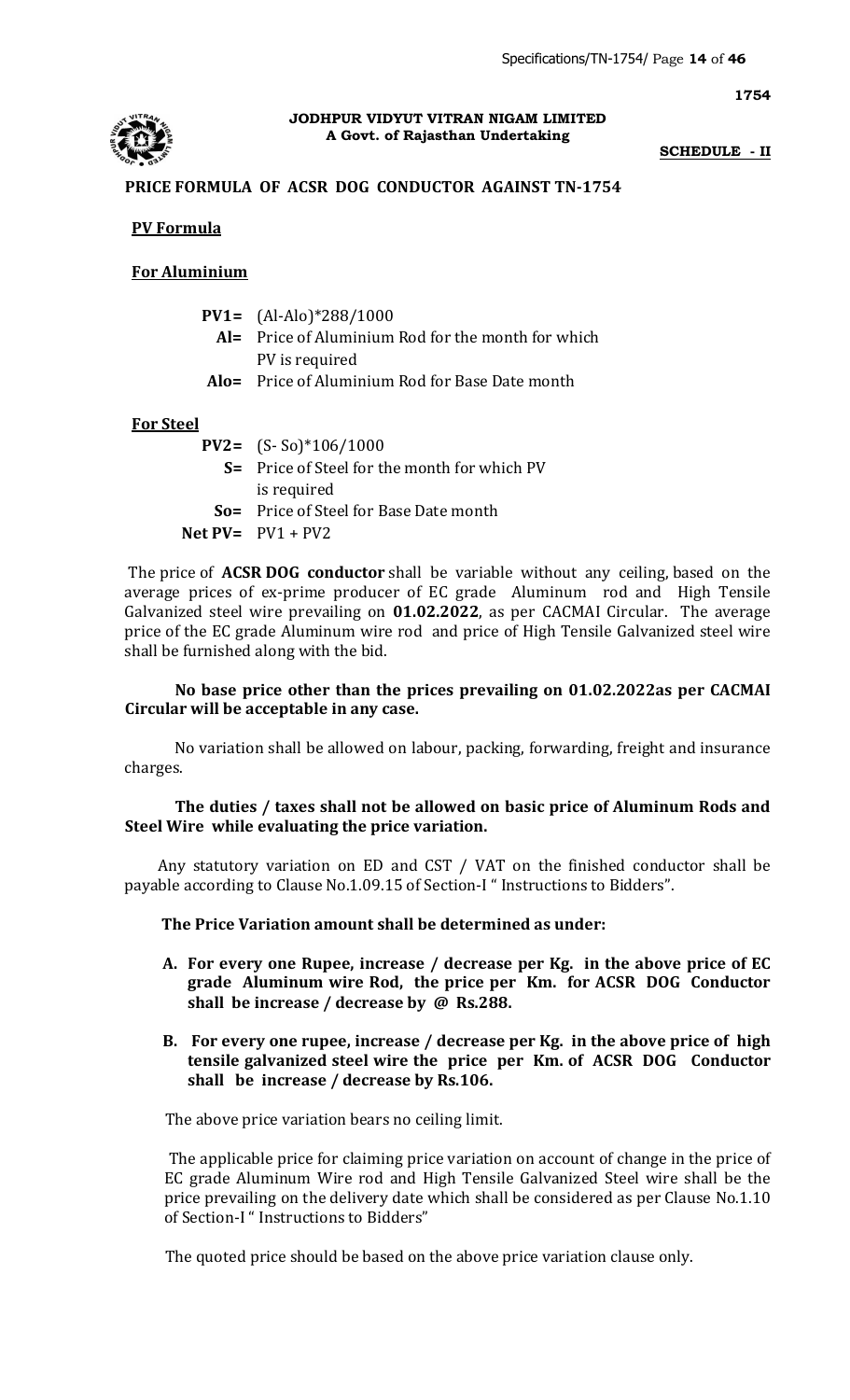# **SCHEDULE-III**



**JODHPUR VIDYUT VITRAN NIGAM LIMITED A Govt. of Rajasthan Undertaking Prescribed technical specification for supply of**  (Name of Material/Equipment/Machinery/T&P etc.)

| S.No. | Technical specification      | Name of IS/other         | Other particulars |
|-------|------------------------------|--------------------------|-------------------|
|       | to which material/equipment/ | standard specification   | if any.           |
|       | Machinery/T&P shall conform  | to which material should |                   |
|       |                              | conform                  |                   |

Certified that we agree to all the aforesaid technical specification except at S.No……. for which our technical specification shall be as under:-

| S.No. | Technical specification<br>to which material/equipment/<br>Machinery/T&P shall conform | Name of IS/other<br>standard specification<br>to which material should<br>conform | Other particulars<br>if any. |
|-------|----------------------------------------------------------------------------------------|-----------------------------------------------------------------------------------|------------------------------|
|-------|----------------------------------------------------------------------------------------|-----------------------------------------------------------------------------------|------------------------------|

# **(Signature)**

Name & Designation with seal of the bidder.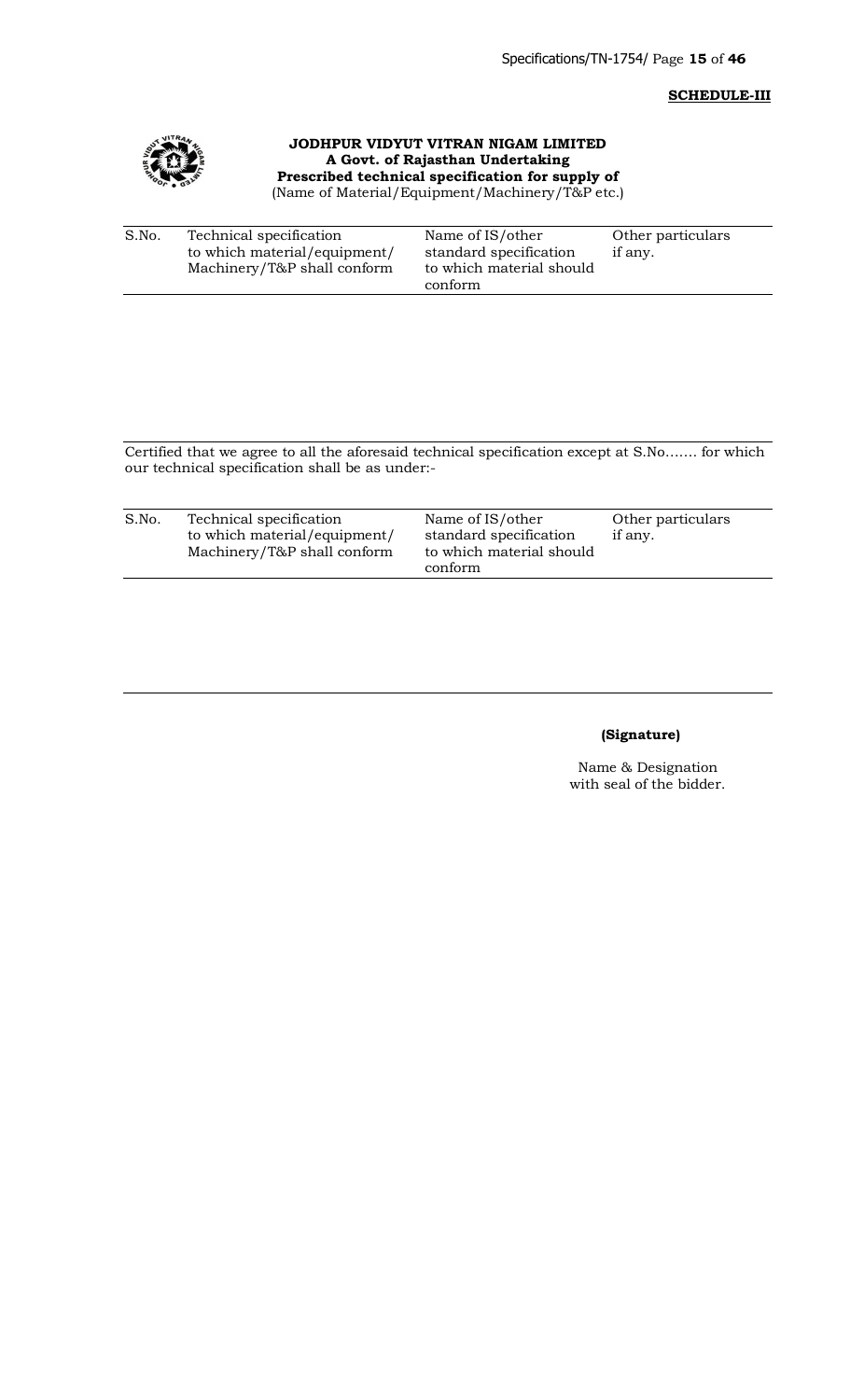## **SCHEDULE-III (A)**

## **PRE-QUALIFICATION REQUIREMENT**

# **PRE-QUALIFICATION REQUIREMENT (PQR) FOR PURCHASE OF ACSR DOG CONDUCTOR CONFORMING TO IS:398(PART-2/1996 WITH LATEST AMENDMENT AS PER SPECIFICATION NO. JdVVNL /SE (MM&C) /EIIAII / 1754**

The bidder should fulfill following qualifying requirements for successful participation in the tender along with relevant documentary evidence supporting each qualifying requirement without which the offer shall be considered non-responsive & rejected.

#### 1.0 **STATUS OF BIDDER**:-

- a) The bidder should be a Manufacturer of offered items. The offers from sole selling agent/ authorized dealers shall not be entertained.
- b) Old/ New suppliers:- Any bidder located within or outside the state of Rajasthan has participated for the first time in a particular Discom & meeting minimum qualification requirement and has supplied the tendered material/or of higher rating in other utility shall be treated as an old supplier. Rajasthan's firms although supplied in past but not meeting minimum quantity supplied criterion including altogether new units which have not supplied any quantity but having adequate & required manufacturing and testing facility and technical know-how of the tendered material shall be considered as new firms and would be eligible for trial order only. In case of supply made to the licensed power utility outside India, the C.A. certificate furnished by firm shall be considered.
- c) The bidders should be qualified, not be insolvent, not be in receivership, not be bankrupt or being wound up, should not have affairs administered by a court or a judicial officers, should not have business activities suspended, should not be blacklisted or debarred by any utility/ government agency, should not have a conflict of interest. For this bidder is required to furnish a Declaration as per Appendix-B, on Rajasthan Non-Judicial Stamp Paper of Rs. 100/ (excluding surcharge on Stamp Paper, as per rules)."

## 2.0 **PAST SUPPLY & PERFORMANCE CRITERIA**:-

The bidder shall meet both past supply and performance criteria as detailed below for opening of tenders:-

#### 2.01 **PAST SUPPLY:-**

- 2.01.1 The bidder is required to quote for minimum 10% of tendered quantity failing which their offer may be considered Non-Responsive.
- 2.01.2 The bidder should have designed, manufactured / fabricated, tested and supplied to utility / Discoms / Govt. Departments at least 2 X QQ (QQ being the quoted quantity) of similar item / higher rating of tendered material / equipment in last 3 financial years from the date of opening of technical-commercial bid.
- Note: Requirement of quantity manufactured, minimum quantity to be offered and amount of Bank Guarantee to be furnished in absence of test certificate shall be reduced to 25% for Rajasthan based units.
- 2.01.3 In support of fulfillment of the past supply criteria, the bidder shall furnish documentary evidence in the form of certificate from Chartered Accountant in the enclosed prescribed proforma only. This prescribed proforma should be furnished either in original or copy duly attested by Notary. The bidder shall also sign and affix seal on the C.A. Certificate. The certificate should have membership number with the name & address of the chartered accountant. Certificate should clearly indicate the quantity supplied, period of supply, voltage Class, Rating of the Transformer etc. in the format prescribed, any deviation to format or information diverted format, will not be considered and rejected.

Note:-The material supplied and accepted for same/higher rating for Turnkey projects to a licensed power utility/Govt. shall be considered for the purpose of evaluating criteria. The certificate given by C.A. shall indicate above quantity separately.

# 2.02 **PERFORMANCE CRITERIA:-**

2.02.1 i) If a bidder has supplied up to 50% of ordered quantity in previous tender up to date of opening of subsequent tender and scheduled delivery period expired, the bid of such bidder will not be opened in the Discom for that item.

ii) However, if the supplies have been completed for a quantity more than 50% but not completed up to date of opening of subsequent tender and scheduled delivery period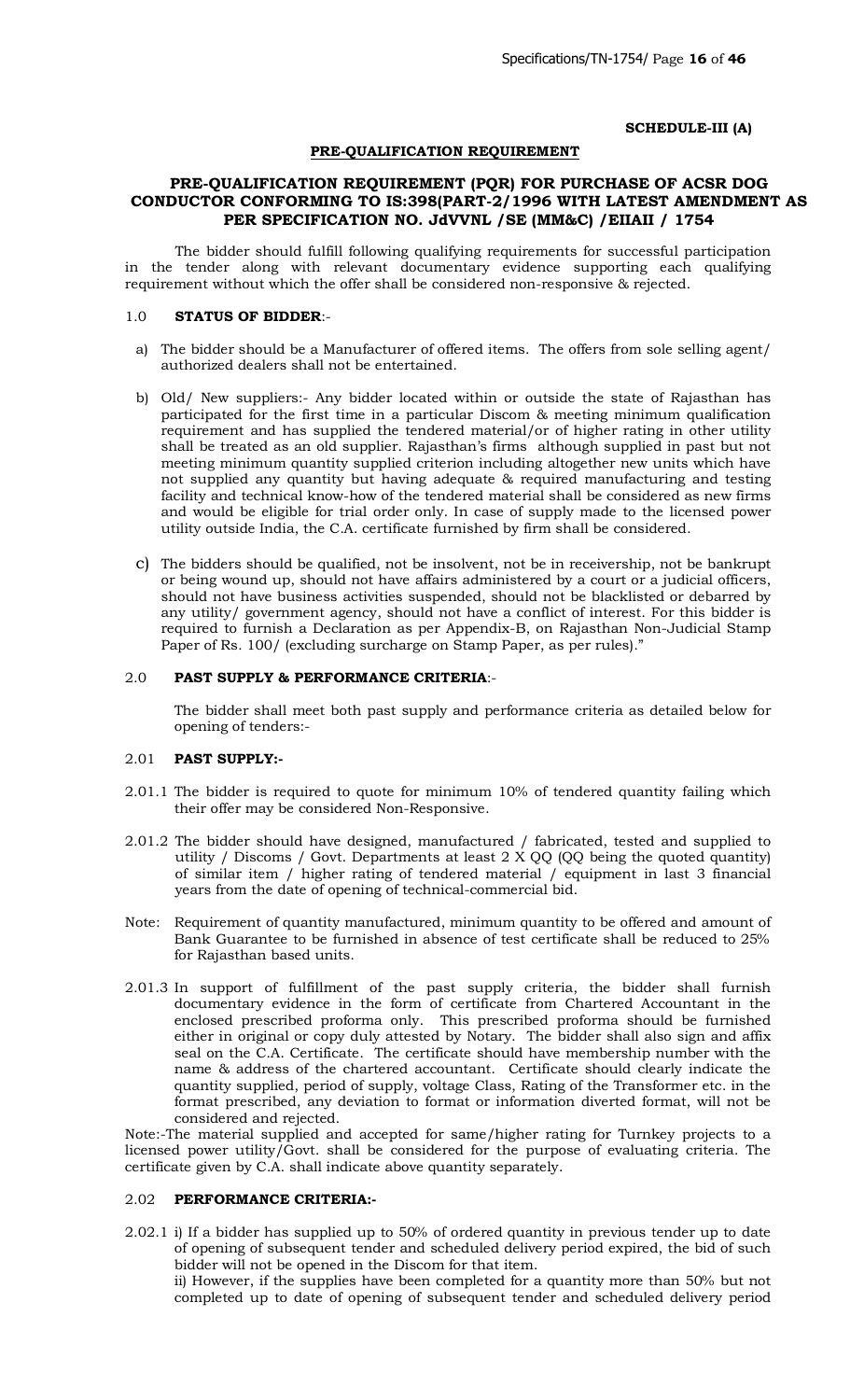expired, the quantity equal to the quantity pending in previous tender for that item shall be reduced from the subsequent tender quantity to be allocated to the bidder.

## **3.0 TYPE TEST CRITERIA**

3.0.1 The bidder shall furnish valid and authenticated type test certificate from a Govt. approved/ a Govt. recognized/ NABL accredited laboratory/ ILAC i.e. International Laboratory Accredited laboratory / ILAC i.e International Laboratory Accrediation Corporation ( In case of foreign laboratory) of similar rating and design of tendered material. Such type test certificates should not be older than 5 years as on the date of bid opening. For this purpose date of conducting type test will be considered.

The bid of the bidders be also considered for meeting the Type Test criterion if the bidder have the requisite type test conducted successfully on the samples selected from the 1st Lot **(If Applicable)** supplied to JdVVNL against previous tenders and its report are available with the Nigam & furnish certified copy of such Type Test Reports with the bid or reference of order / tender be mentioned in Bid document for verification purpose . Such type test certificates should not be older than **five** years as on the date of bid opening. For this purpose date of conducting type tests will be considered.

The type test certificates by in house laboratory of biding firm even if it is a Govt approved/ Govt recognized/ NABL accredited Laboratory / ILAC accredited, shall not be accepted, in case of their own bid. This will not apply if biding firm is Govt. Company/ Public Sector Undertaking.

- 3.02 The bidder should furnish documentary evidence in support of the laboratory whose type test have been furnished, that the said laboratory is a Govt. / a Govt. approved / a Govt. recognized / NABL accredited laboratory / ILAC accredited (in case of foreign laboratory).
- 3.03 The type test certificates shall be furnished either in original or copy duly attested by notary.
- 3.04 The bids of only those bidders shall be considered to be meeting the type test criteria who furnishes complete type test certificate with the bid as per above provision.
- 3.0.5 However, in following cases the bid of the bidder may be considered meeting the type test criteria if the bidder furnishes an undertaking stating that valid type test certificate from a Govt. approved / Govt. recognized / NABL Accredited laboratory / ILAC Accredited laboratory shall be furnished from first lot received in Nigam store (without asking any delivery extension) along with bank guarantee with the technical bid from a Nationalized / Scheduled Bank in prescribed proforma at Schedule-III B or DD / Pay Order amounting to **value as detailed below** . The initial validity of bank guarantee shall be nine months with claim period of three months in addition
- i) Where a new Rajasthan based firm is participating & is technically competent.
- ii) Where one or more type tests) is/ are older than 5 years.
- iii) The Rajasthan / outside Rajasthan firm furnished requisite type test reports of higher rating material.

**The date of conducting type test shall be before the date of opening of Technical Bid. The date of issuing of type Test Bank Guarantee in lieu of non-furnishing of Type Test reports shall be before the date of opening of technical bid & the Type Test BG issued on or after opening of technical bid shall not be accepted**

| Amount of Bank Guarantee in lieu of type test                  |  |  |  |  |
|----------------------------------------------------------------|--|--|--|--|
| For Outside Rajasthan based firms<br>For Rajasthan based firms |  |  |  |  |
| $1.25$ Lacs<br>5.0 Lacs                                        |  |  |  |  |

# **4.0 POOR RECORD OF PERFORMANCE AND DELIVERY**:

The bidder who has been black listed in any of the state Discom or with whom business relations have been severed in Jodhpur Discom shall not be considered. Severment of business relations will be done in case of following circumstances for the period and with the recovery mentioned against each:

|                         | i) When vendor does not Forfeiture of EMD/cancellation of vendor registration to        |
|-------------------------|-----------------------------------------------------------------------------------------|
|                         | accept order awarded on its recover amount of EMD along with severment of business      |
|                         | accepted price and terms and relations for three years from the date of issue of order. |
| conditions or does not  |                                                                                         |
| comply with contractual |                                                                                         |
| formalities.            |                                                                                         |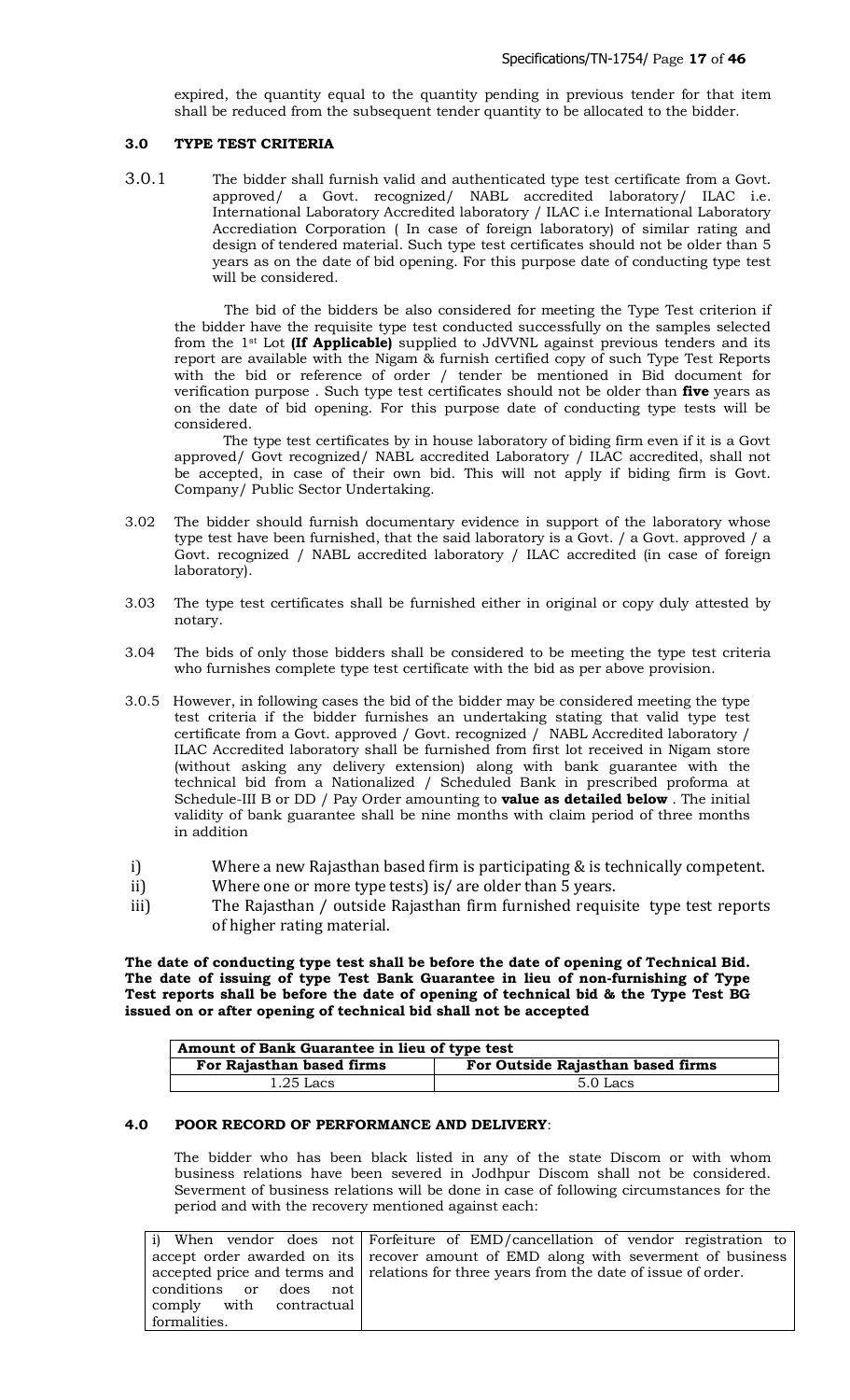|           | ii) When vendor complies Levy of maximum recovery on account of delay in delivery           |
|-----------|---------------------------------------------------------------------------------------------|
|           | with contractual formalities along with severment of relations for a period of 2 years from |
|           | but does not commence the date of issue of order or in next two bids whichever is           |
| supplies. | later.                                                                                      |
|           |                                                                                             |

- 2. A Bidder debarred under section 46 of the RTPP Act 2012 shall not be eligible to participate in any procurement process undertaken by‐
	- (a) any Procuring Entity, if debarred by the State Government; and
	- (b) a Procuring Entity if debarred by such procuring Entity

# **5.0 (A) BLACK LISTING OF A FIRM:**

After having given Show Cause Notice of 30 days, and having established & cogent reasons for blacklisting of the firm as given below, the firm should immediately be blacklisted for a period of 5 years indicating reasons of doing so, in the letter itself, and a copy of such blacklisting should be given to the firm, with the approval of CLPC:-

- (i) There are sufficient and strong reasons to believe that the supplier or his employee has been guilty of malpractices such as manhandling/misbehavior with Government official by supplier or his partner/employee, bribery, corruption or abatement of such a offence in a position where he could corrupt Nigam's official, fraud, vitiating fair tender process including substitution of or interpolation in tender, mis-representation, pilferaging or unauthorized use or disposal of Nigam's material issued for specific work etc.
- (ii) Where a supplier or his partner or his representative has been convicted by a court of Law for offences involving moral turpitude in relation to the business dealing or where security considerations including suspected disloyalty to the Nigam/state so warrant the blacklisting.
- (iii) If the State Bureau of Investigation or any other authorized investigating agency recommends for blacklisting after completing the investigation.
- Note:1 If a supplier after having tendered for a supply or after negotiations gives application voluntarily vitiating the fair tendering process, it shall also tantamount to malpractice.
- Note:2 A register containing the reasons for blacklisting the supplier as also the names of all the partner of the suppliers and the allied concerns coming within the effective influence of the blacklisted supplier will be maintained.
- Note:3 A register of black listed supplier will be maintained which will not only include suppliers enlisted with the Enlisting Authority but also black listed suppliers in Nigam.
- Note.4 A Black listed supplier (i) shall not be entitled for registration in any of the Discom (ii) shall not be awarded any supply order in future in any Discom during the notified period.(iii) his registration if any shall stand cancelled immediately and his registration security /EMD/S.D. shall stand forfeited. (iv) In case of blacklisting of the firm by any one of Discom for the cogent prescribed reason(s) as stipulated above, the same shall be applicable to all the three Discoms and as a consequence of blacklisting, all the pending orders to that firm, will be cancelled in all three (3) Discoms with immediate effect. However in respect of completed/executed contract G.P. obligations as well as other liabilities shall be fulfilled by the supplier.

## **(B) SEVERMENT OF BUSINESS RELATION:**

- (a) After having given Show Cause Notice of 30 days, and having established & cogent reasons for Severment of business relation as given below, the firm should immediately be severed the business relations for a period of 2 to 3 years indicating reasons of doing so, in the letter itself, and a copy of such severment should be given to the firm, with the approval of CLPC:-
- (i) The supplier continuously refuses to pay Nigam dues without showing adequate reasons and where the purchasing authority is satisfied that no reasonable dispute attracting reference to Settlement Committee or Court of Law exists for the supplier's action of non-supply.
- (ii) When vendor does not accept LOI/detailed purchase order awarded on its accepted prices and terms & conditions or does not comply with the contractual formalities.
- (iii) When vendor/supplier who otherwise completed contractual formalities but does not commence supplies on the date of opening of technical bid of the fresh tender/completion of schedule delivery period whichever is later.
- Note.1 In case supplier does not deposit outstanding dues towards Nigam, even after completion of severment period, the period of severment will continue.
- Note.2 Severment done purely/ mainly on account of non-deposition of dues against the supplier/vendor/contractor could be lifted by CLPC, if the dues are deposited prior to the expiry of such severment period.
- Note 3 Severment done by one Discom for non-supply of material and /or corresponding nonrecovery of dues will not be effective in other Discoms except in respect of common purchase cases of three Discom.
- Note 4 On severment of business; the EMD/SD/vendor registration security will be forfeited.
- Note 5 The orders in execution satisfactorily will not be cancelled other than the order on which severment have been done.

## **(C) DEBARMENT**

Reasons on which Debarment can be made:-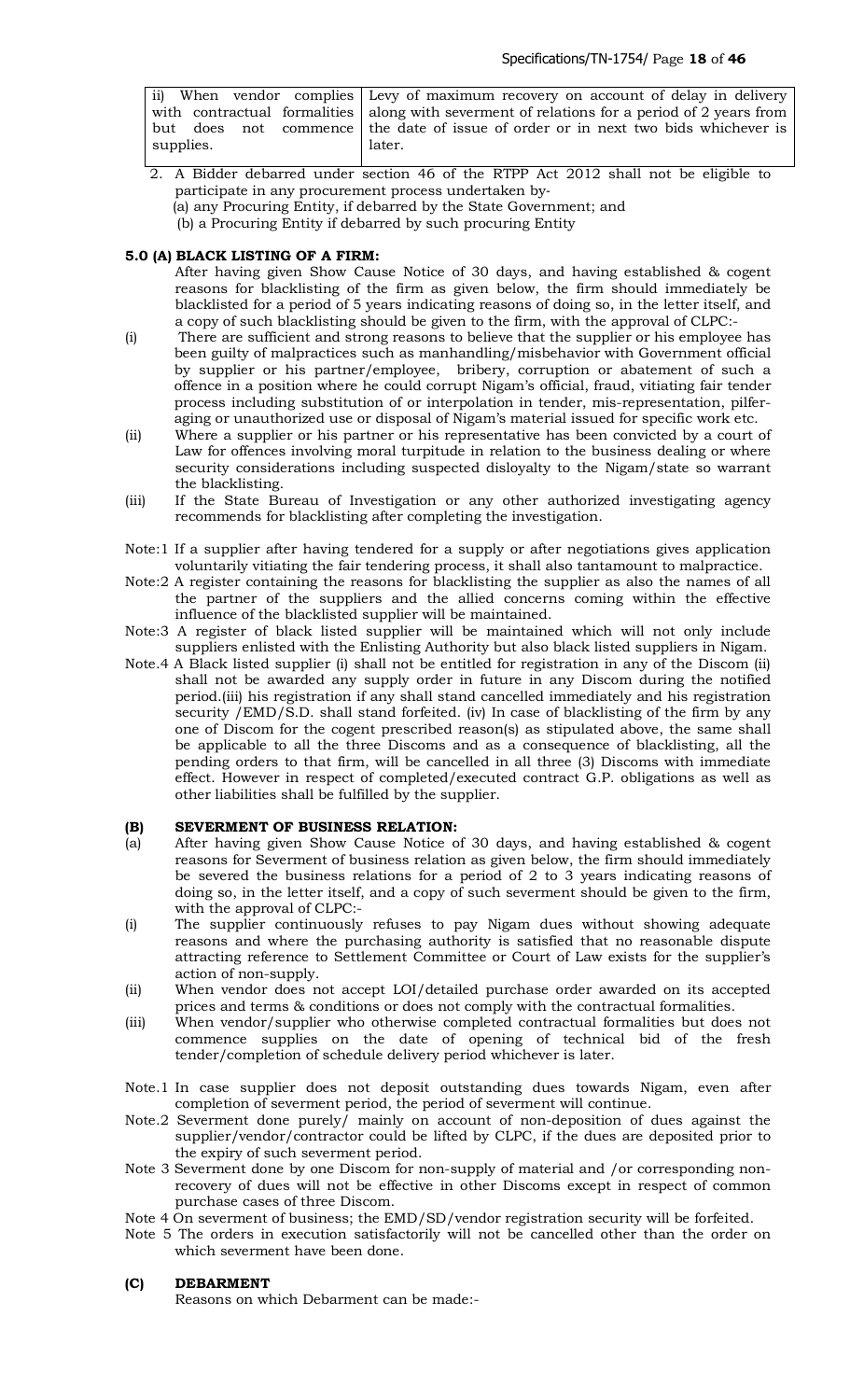- (i) The competent authority may debar the supplier on account of his performance or other disabilities, if it is no longer considered fit to remain under vendor registration as per his obligation under vendor registration.
- (ii) If at any subsequent stage of inspection of firms after award of contract, it is found that firm does not have sufficient tech. staff or required/necessary technical equipments, the purchasing authority can debar the firm for one year or next tenders whichever is later. The debarment will be lifted only on re-inspection of firm's works; the defects noticed earlier are fully rectified to the satisfaction of Nigam.
- (iii) When contract agreement executed and supplies commenced but could supply only up to 50% of ordered quantity and scheduled delivery period expired, then the firm can be debarred for one year or next tender whichever is later in that Discom only for that particular item/rating/ capacity/size etc.
- (iv) The suppliers who have been awarded contract for supply of material is not adhering to the periodic delivery schedule, the contract awarding authority reserve the right to terminate the contract and may debar the firm in participating in tender for a period of 2 to 3 years.
- Note.1. On debarment, the EMD/ SD/Vendor Registration security shall be forfeited.
- Note.2 If the firm is debarred in one Discom for any reasons then the same should not be applicable in other Discom subject to exception that in case of common Discoms purchases such debarment of a firm would be applicable to all three Discoms for that particular item and rating/capacity/size etc.

# **XII) Panel Provisions against defaulter bidder:-**

# **As per RTPP Act 2012 clause 42 (2) A bidder who-**

- **(a) withdraws from the procurement process after opening of financial bids;**
- **(b) withdraws from the procurement process after being declared the successful bidder;**
- **(c) fails to enter into procurement contract after being declared the successful bidder;**
- **(d) fails to provide performance security or any other document or security required in terms of the bidding documents after being declared the successful bidder, without valid grounds, shall, in addition to the recourse available in the bidding documents or the contract, be punished with fine which may extend to fifty lakh rupees or ten per cent of the assessed value of procurement, whichever is less**

# **6.0 APPEALS AND APPLICATIONS:-**

Appeal against the order of blacklisting, severment and debarment can be filed before BOD within a period of 3 months from the date of intimation. The letter of appeal will be addressed to the order placing authority. Who will process the case for placing the matter in B.O.D. with in a period 60 days. The BOD may reduce or waive the penalty, if sufficient reasons/supporting documents are furnished by the supplier.

# **GENERAL CONDITIONS : - (ALL CONDITIONS BE DULY SIGNED & SEALED)**

- I) The bidder shall clearly indicate the deviations such as `Technical Deviation & Commercial Deviations' in the prescribed proforma only. The deviations indicated elsewhere in the bid shall not be accepted.
- II) The bidder must clearly fill up each and every particular of guaranteed technical particulars annexed with Technical Specifications otherwise he will be responsible for Technical Non-responsiveness.
- III) All documents required in the prescribed format are to be furnished along with the bid itself only except an attested copy of BIS license (wherever it is required), failing which the bid will be summarily rejected.
- IV) However, "a copy of valid BIS License irrespective to date of issue of BIS License may be submitted by the bidder up to the official working hours of one working day prior to the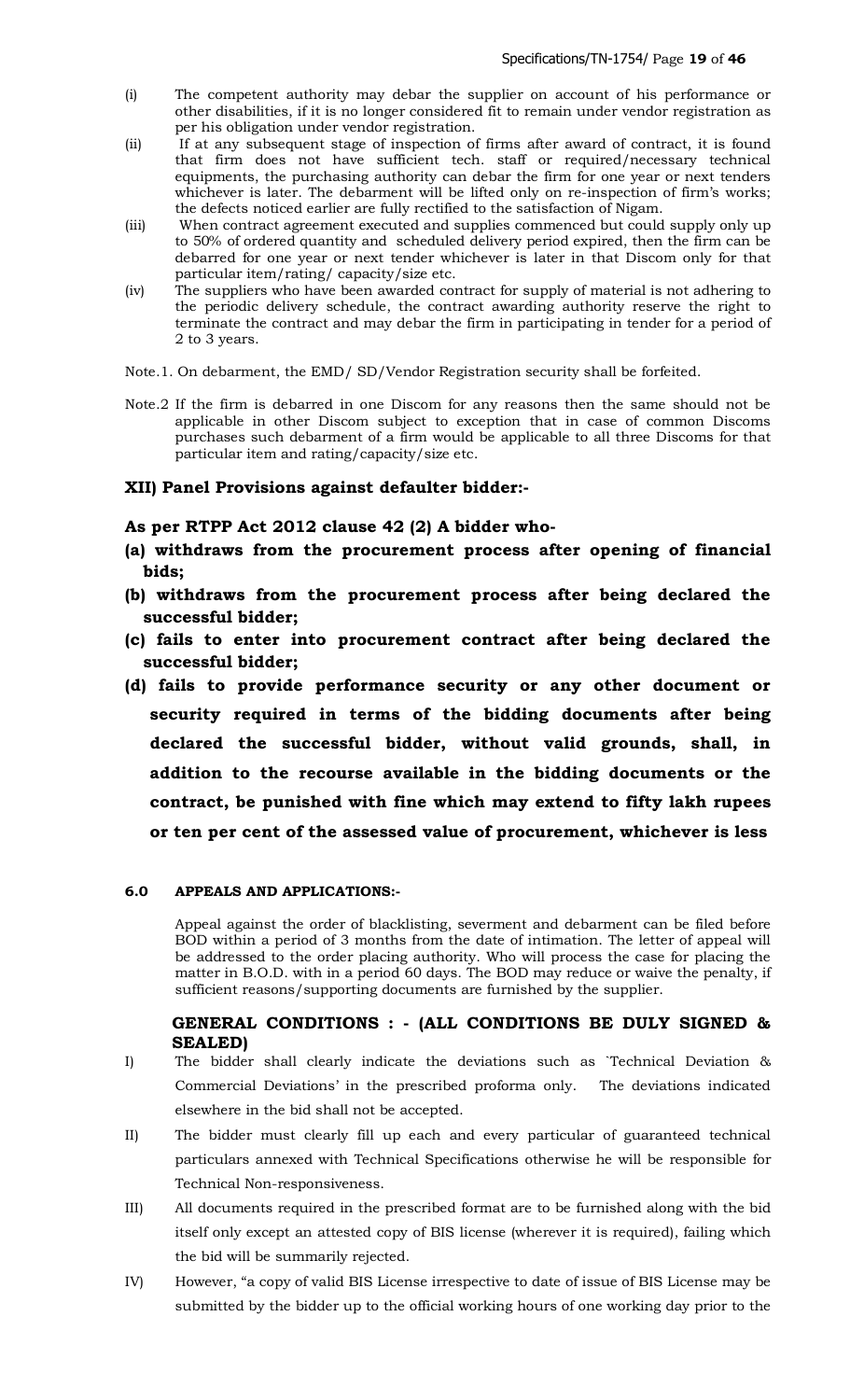schedule / notified date of opening of price bid" along with undertaking that BIS License so furnished is valid till date and same has not been withdrawn/cancelled by Bureau of Indian Standard. Similar undertaking of validity of BIS l License be also furnished by the bidder who furnishes BIS License along with Technical Bid.

V) The date of conducting type test shall be before the date of opening of Technical Bid. The date of issuing of type Test Bank Guarantee in lieu of non-furnishing of Type Test reports shall be before the date of opening of technical bid & the Type Test BG issued on or after opening of technical bid shall not be accepted.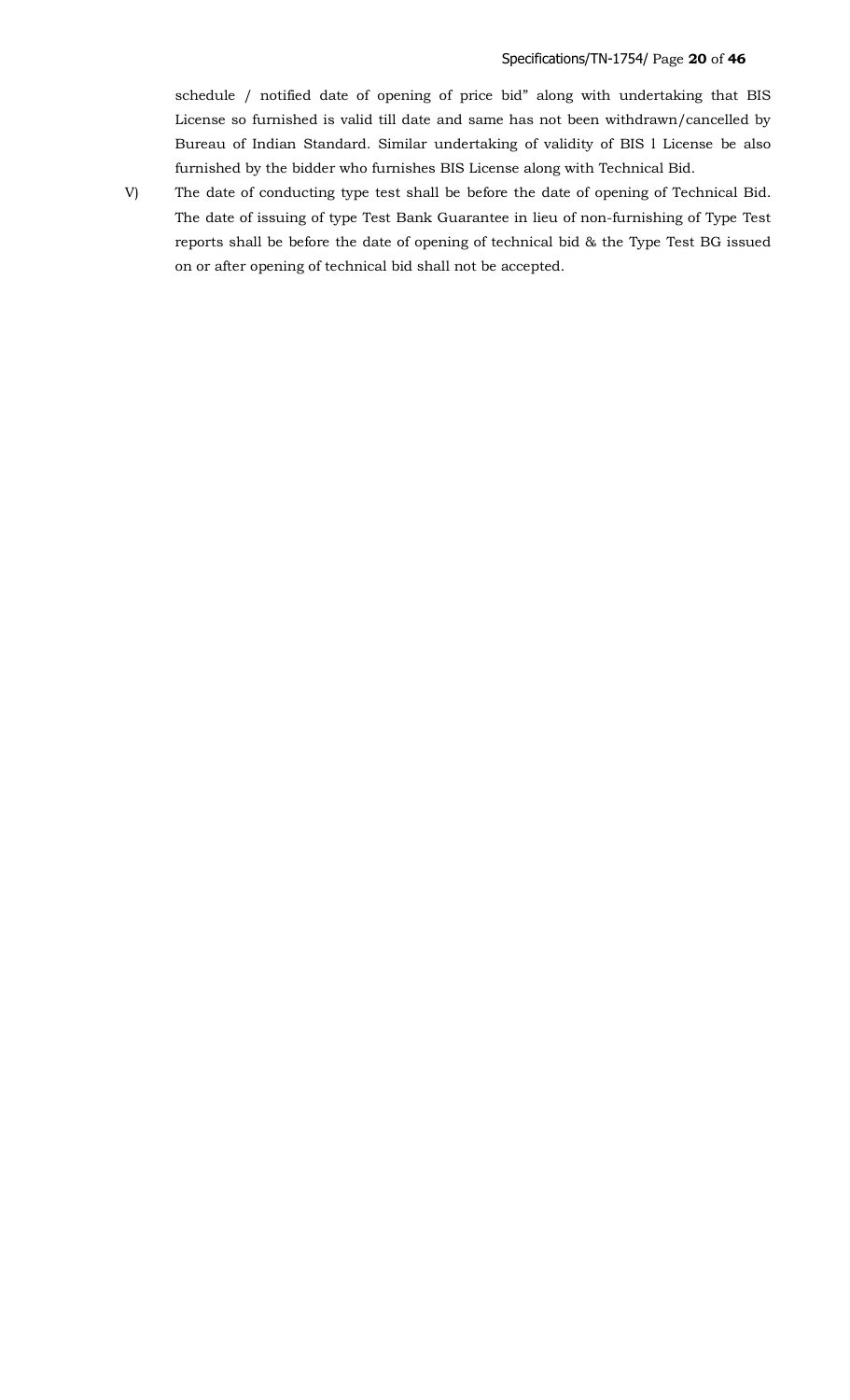#### **SCHEDULE-III-B**

## **BANK GUARANTEE IN LIEU OF FURNISHING OF TYPE TEST CERTIFICATE**

( On Rajasthan Non-Judicial Stamp Paper worth  $\frac{Rs}{(0.25\%)}$  of BG amount or Rs. 25,000/-, whichever is less)

To,

The Superintending Engineer (MM&C), Jodhpur Vidyut Vitran Nigam Limited, New Power House Premises, Industrial Area, Jodhpur-342 003.

Dear Sir,

 Whereas Jodhpur Vidyut Vitran Nigam Limited , Jodhpur ( hereinafter called the purchaser) has issued a bid enquiry under TN……. for procurement of ……………………………………………. (Name of material).

 Whereas M/s …………………………………………….. (hereinafter called the bidder ) has furnished a bid for supply of ………….. to The [Superintendi](mailto:Rs.@0.25%)ng Engineer (MM&C), Jodhpur Vidyut Vitran Nigam Limited, Jodhpur or his Nominated officer (s) .

 Whereas in accordance with the provision of the specification of the afore- said TN…….. , the bidder can deposit a bank guarantee in lieu of the requirement of furnishing the type test certificates.

 Whereas M/s ………….. ( the bidder) have requested us (Name of the Bank) to furnish the bank guarantee in lieu of the type test certificate for an amount equivalent to Rs……………… ( in words also) only.

 Under this Bank Guarantee, we (Name of the Bank) hereby undertake unconditionally and irrevocably to guarantee as primary obligator and not as Surety merely, the payment to the purchaser on his first demand without whatsoever right of objection on our part and without his first claim to the bidder in the amount not exceeding ( amount of guarantee in figures and words).

 Payment pursuant to this undertaking will be demanded by the purchaser from the Bank and will be met by the Bank without question in the case in which the bidder , on receipt of the order and / or after the acceptance of this bid, makes default in furnishing the required type test certificates. Also whether the occasion or ground has arisen for such demand the decision of The Superintending Engineer (MM&C), Jodhpur Vidyut Vitran Nigam Limited, shall be final.

The liability of the Bank shall not at any time exceed Rs…………………………………………………………… ( Rupees……………).

 The undertaking will be determined on but will not withstanding such determination, continue to be in force till the expiry of 3 months from that date.

 No indulgence or grant of time by the purchaser to the bidder without the acknowledgement of the Bank will discharge the liabilities of the Bank under this guarantee.

 The guarantee herein contained shall not be affected by any change in the constitution of the bidder.

 All disputes arising under the said guarantee between the Bank and the bidder or between the bidder and the purchaser pertaining to the guarantee shall be subject to the jurisdiction of Courts only at JODHPUR in Rajasthan.

 The bank further undertake not to revoke this guarantee during its currency except with the previous consent of The Superintending Engineer (MM&C), Jodhpur Vidyut Vitran Nigam Limited, Jodhpur.

 Notwithstanding anything contained herein before, the Bank's liability under this guarantee i.e restricted to Rs………………… (Rupees …………..) and the guarantee shall remain in force upto …………………. Unless demand or claim in writing is presented on the Bank within three months from that date, the bank shall be released and discharged from all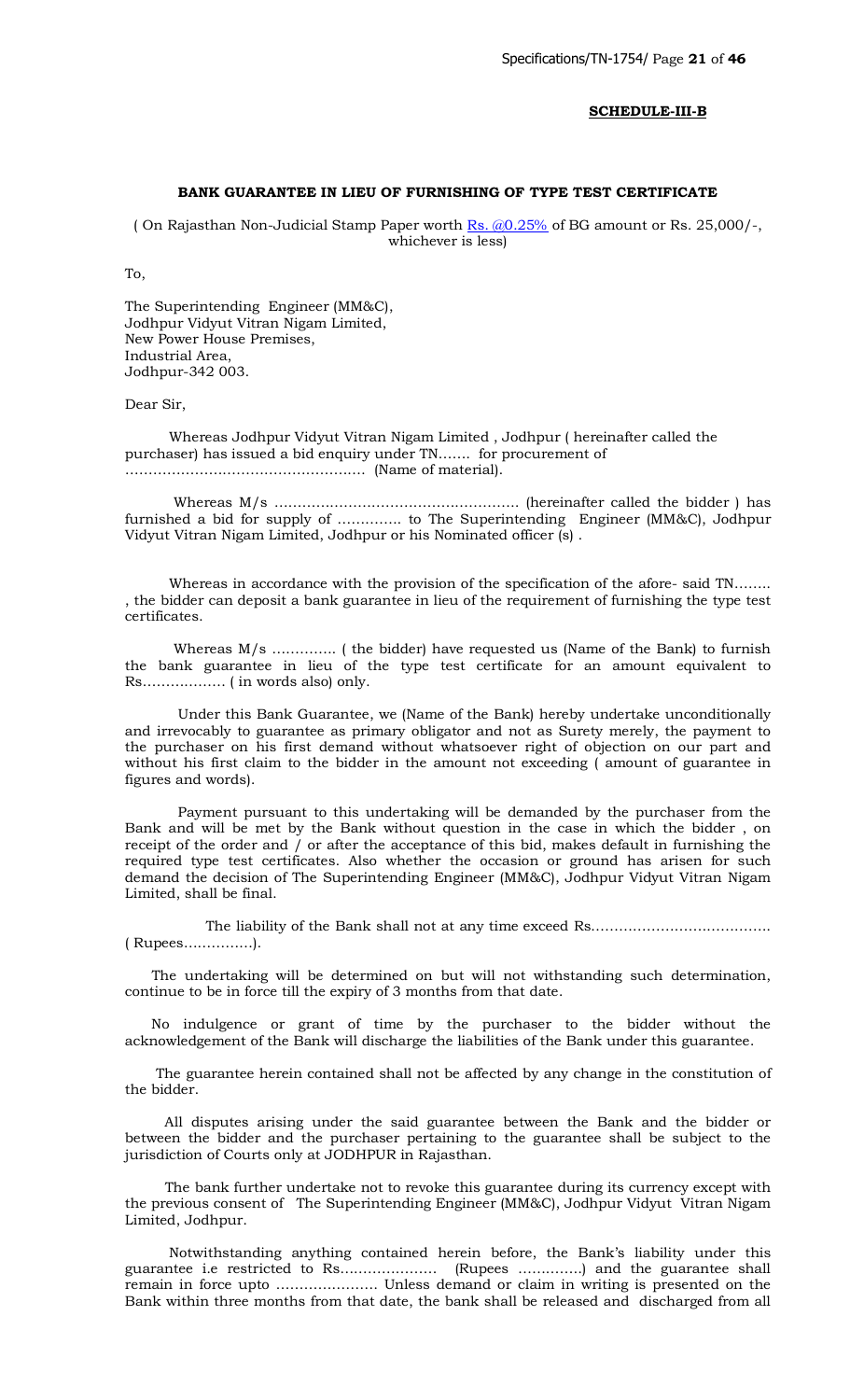liabilities there under. However, the validity of the bank guarantee shall be extended as and when required by the purchaser.

 IN WITNESS WHEREOF the bank has executed these presents the day …………. month……………. and year…………….

Yours faithfully,

 ( Bankers) Executants

Witness:

1.

2.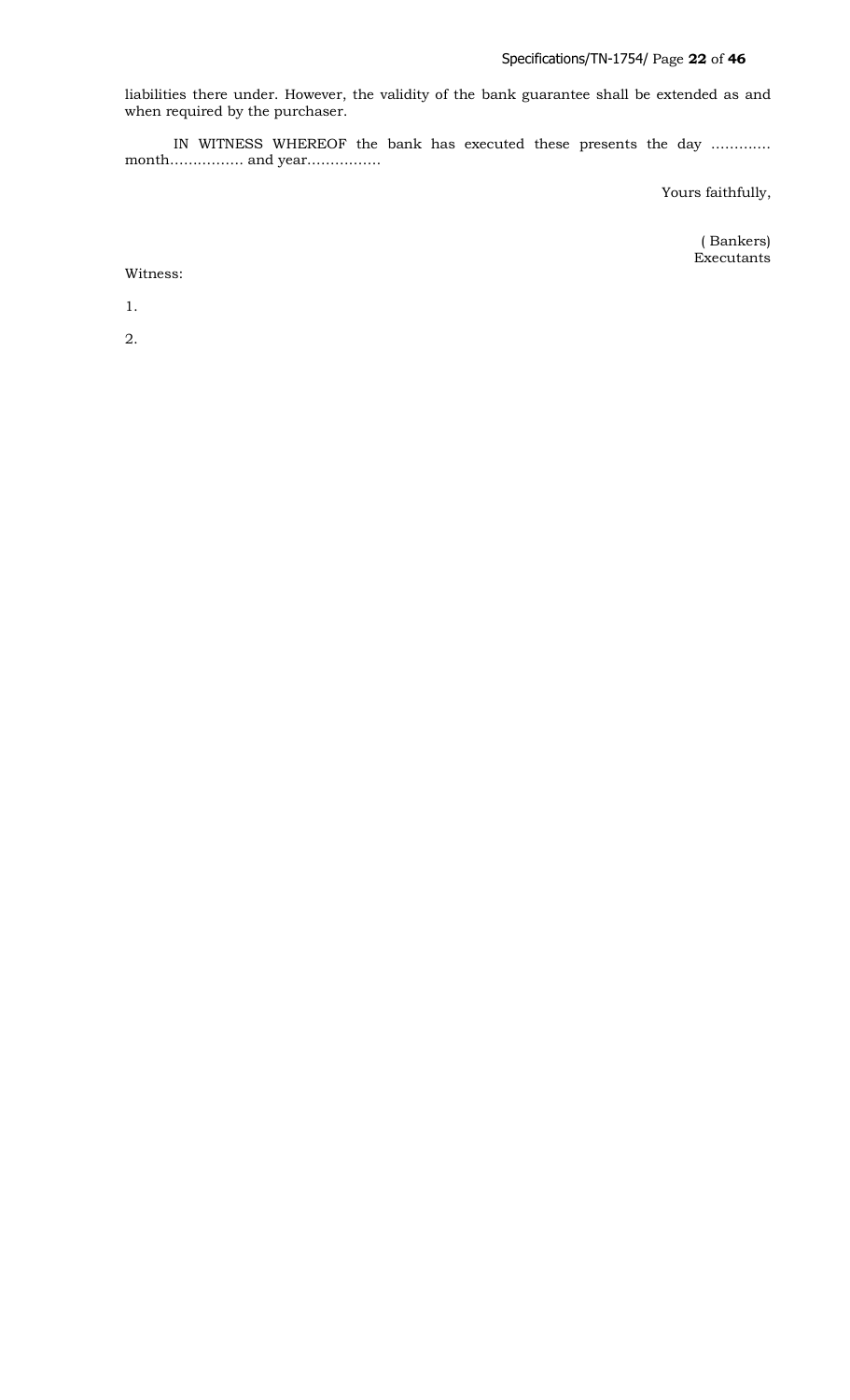# **SCHEDULE-IV-A**

# **Must be filled in by the bidder and attach with technical bid**

To,

The Superintending Engineer (MM&C) Jodhpur Vidyut Vitran Nigam Limited, Jodhpur.

Dear Sir,

With reference to your invitation to tender against specification No. JdVVNL/SE/MM&C/ TN-1754, we agree to supply the following quantity.

| S.No. | Particulars of item                 | <b>Tendered</b><br>quantity in<br><b>Kms</b> | Qty.<br>offered | Justification<br>quantity<br>оf<br>offered<br>as<br>per<br>qualifying<br>requirement. | <b>Status</b><br>оf<br>test<br>type<br>certificate |
|-------|-------------------------------------|----------------------------------------------|-----------------|---------------------------------------------------------------------------------------|----------------------------------------------------|
|       | 2                                   | 3                                            | 4               | 5                                                                                     | 6                                                  |
|       | <b>ACSR DOG</b><br><b>CONDUCTOR</b> | <b>2000 Kms</b>                              |                 |                                                                                       |                                                    |

- 1. The offer is valid for a period of 120 days from the next date of opening of Techno Commercial Bid of the tender.
- 2. The prices are variable with the base date **01.02.2022** as per price variation formula given at schedule –II.
- 3. It is noted that the quantities as mentioned in the specification are approximate and we agree to supply any quantity as per your order.
- 4. The delivery shall strictly be in accordance with delivery clause. In case we fail to deliver the material, we are liable to pay recovery for delay in delivery as per clause No. 1.24 of this Section-II of this specification.

The material shall conform to your specification No. JdVVNL/SE/MM&C/TN-1754 and as per relevant ISS in all respect.

5. We confirm that we agree to all the terms and conditions as well as the technical stipulations of your specification No. JdVVNL/SE/MM&C/TN-1754 and there are no deviations other than as specified in the Schedule-VI (A&B).

> Signature of bidder With stamp discussion of the contract of the Dated Dated States of the United States of the United States of the United States of the United States of the United States of the United States of the United States of the United States o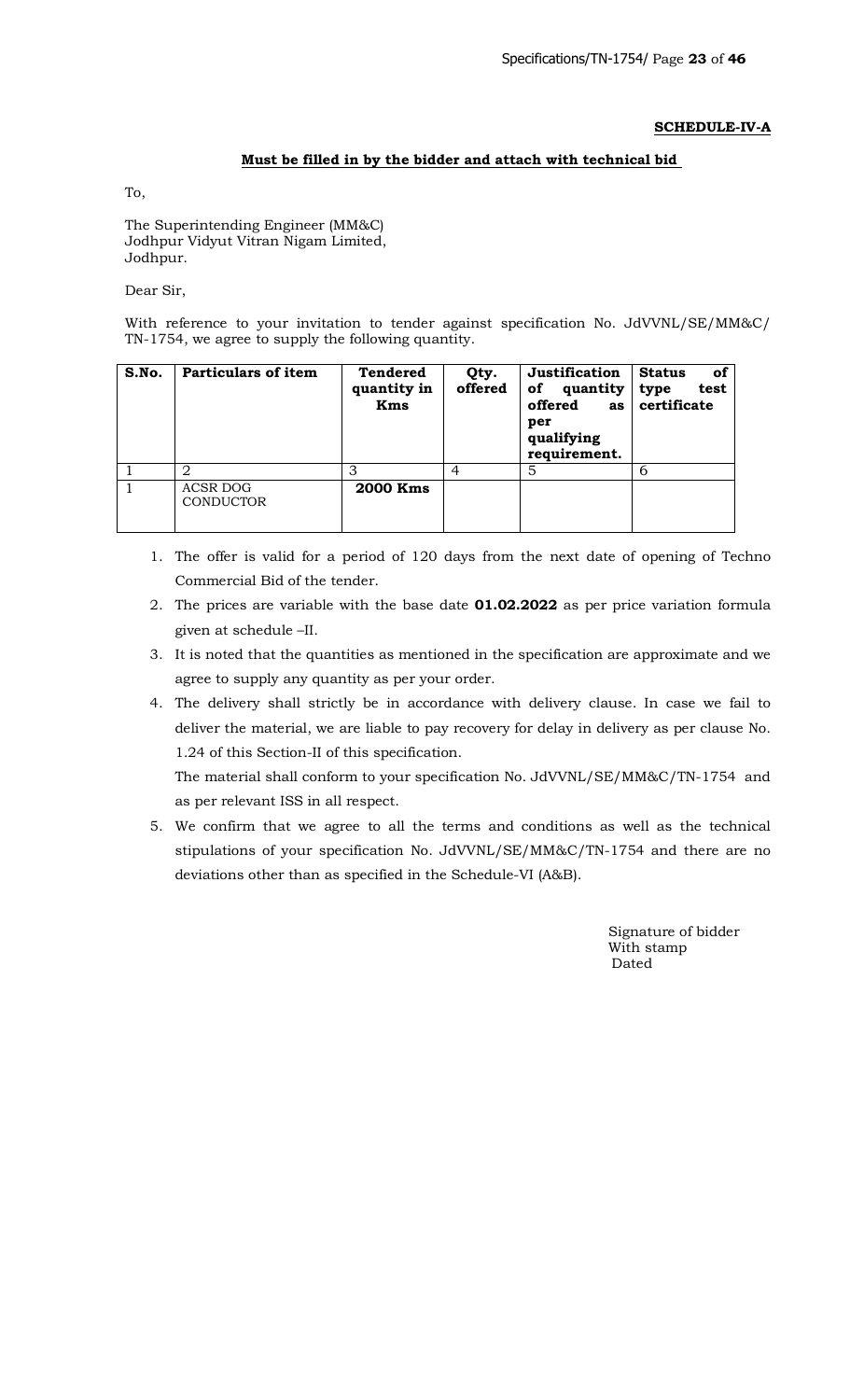## **SCHEDULE – V**



# **JODHPUR VIDYUT VITRAN NIGAM LIMITED A Govt. of Rajasthan Undertaking**

Statement of guaranteed technical particulars and other performance data for supply of ……………………………………….. (Name of material) against specification no..………………………..

S.No. Particulars of technical & other performance data guaranteed.

Certified that we agree to all the aforesaid technical particulars and other performance data except following :-

| S.No. | Particulars of technical & other | Reasons for           |
|-------|----------------------------------|-----------------------|
|       | Performance data                 | deviations/departure. |

**(Signature)** Name & Designation with seal of the bidder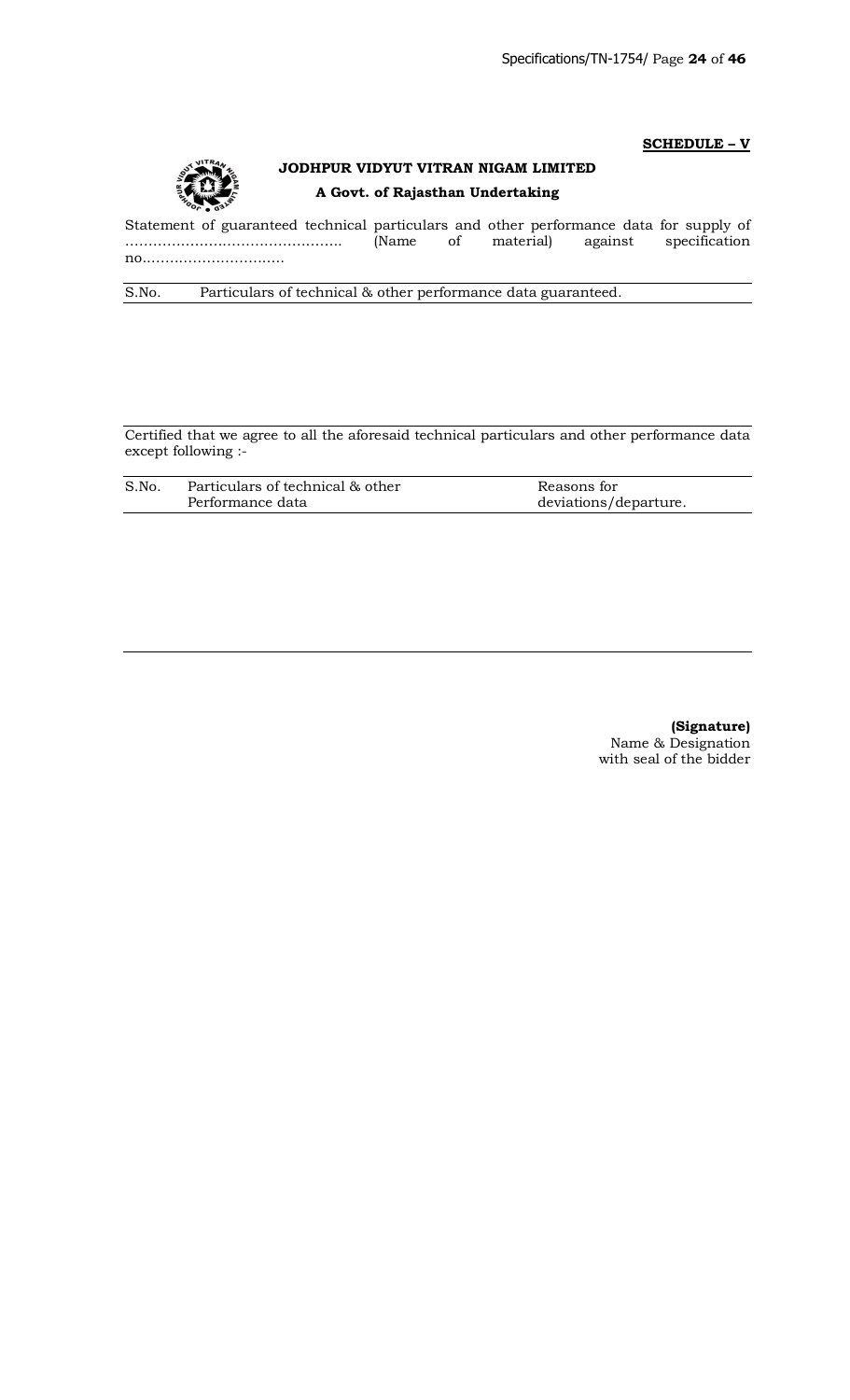#### **SCHEDULE-VA**

## **(to be filled by the bidder)**

## **GUARANTEED & OTHER TECHNICAL PARTICULARS OF ACSR DOG CONDUCTOR TO BE SUPPLIED AGAINST TN-1754.**

# **GUARANTEED TECHNICAL PARTICULARS OF ACSR DOG CONDUCTOR**

| S.NO. | <b>PARTICULARS</b> | <b>ACSR Dog CONDUCTOR</b> |
|-------|--------------------|---------------------------|

- 1. Manufacturer's name Office address Work's address GST No. Telephonic address Telephone Fax **Telex** Name of Contact Person
- 2. Code Name
- 3. Standard according to which the conductor will be manufactured and tested.

---------------------------------------------------------------------------------------------------------------

- 4. Whether conductor offered bears BIS standard mark. If yes, furnish copy of registration certificate of Bureau of Indian Standards.
- 5. Aluminum wires used in the construction of aluminum conductors galvanized reinforced (ACSR) as per tables of IS;398(Part.2)/1996
	- a) Diameter in mm :
		- i) Nominal
		- ii) Minimum
		- iii) Maximum

 b) Cross sectional area of nominal Diameter wire (Sq. mm.)

c) Mass (Kg./Km.)

 d) Resistance at 20 Deg. C. Maximum (Ohms./Km.)

- e) Breaking load (Min.) i) Before Stranding (KN) ii) After Stranding (KN)
- 6. Steel wire used in construction of aluminum conductors, galvanized steel reinforced (ACSR) as per tables of IS:398(Pt.2)/1996
- a) Diameter :
	- i) Nominal (mm)
- ii) Minimum (mm)
- iii) Maximum (mm)
- b) Cross sectional area of nominal diameter wire (Sq.mm.)
- c) Mass (Kg./Km.)
- d) Breaking load (Min.) i) Before Stranding (KN) ii) After Stranding (KN)
- 7. Aluminum conductor galvanized steel reinforced as per tables of IS:398 (Part.2)/1996 :
	- a) Nominal Al. area (Sq.mm.)

b) Stranding and wire dia.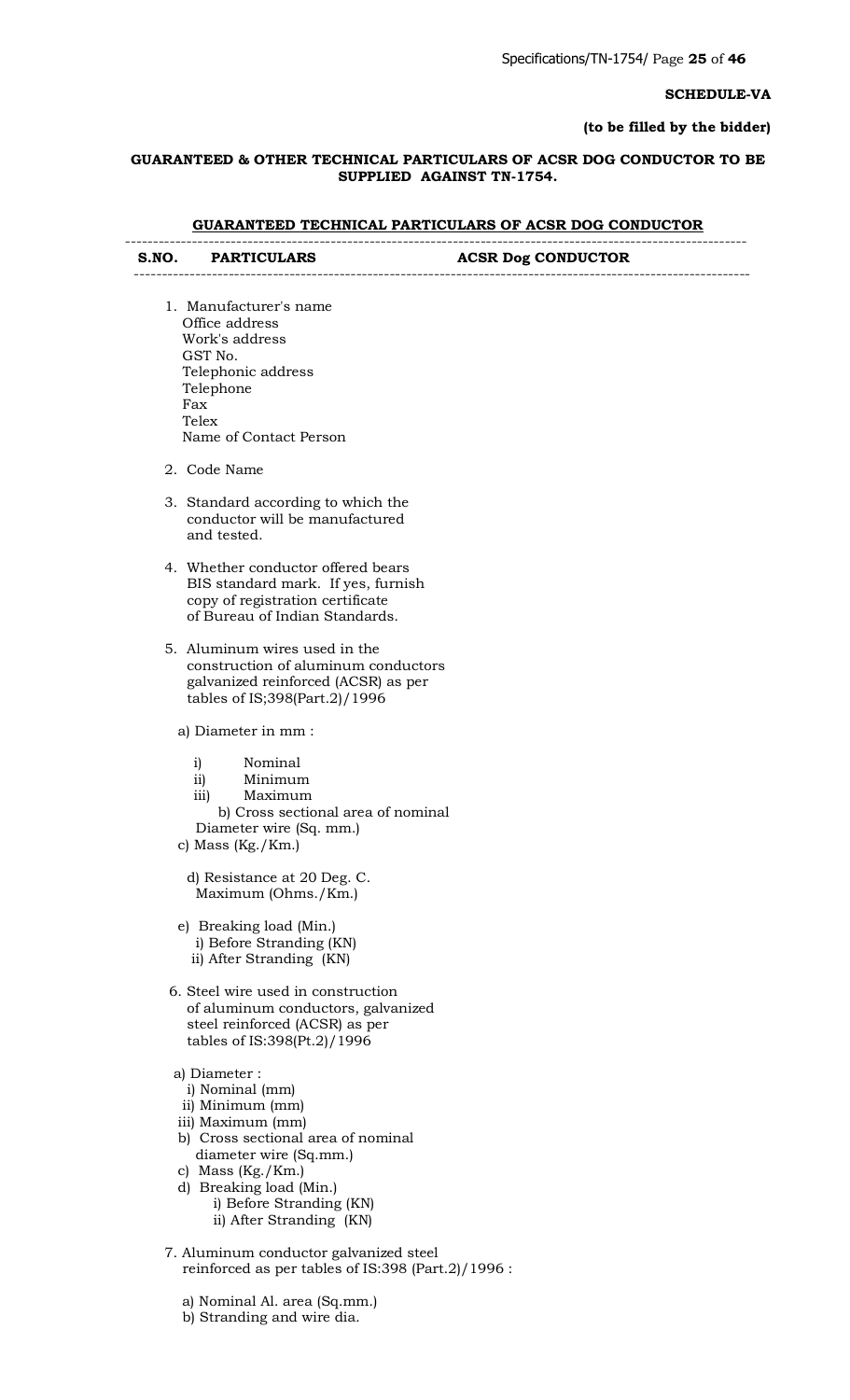# i) Aluminum (mm)

- ii) Steel (mm)
- c) Sectional area of Al. sq.mm.
- d) Total sectional area sq.mm.
- e) Approx. overall diameter mm.
- f) Approx. Mass (Kg./Km.).
- g) Calculated resistance at 20 Deg. C. (Max.)(Ohms./Km.)
- h) Approximate calculated breaking load (KN)
- 8. a) Zinc coating of steel wire IS:4826/
	- 1979 with latest amendments.
	- i) No. of one minute dip.
	- ii) No. of half minute dip. b) Minimum weight of Zinc Coating Gm./Sq. mtr.
- 9. Standard length in Meter
- 10. No. of the short lengths as per Clause No.10 of specification of Schedule-III
- 11. Total length in one drum
- 12. Net Mass of conductor in one drum (Kg.)
- 13. Tare Mass of the drum with lagging (Kg.)
- 14. Gross Weight of the drum including weight of the conductor (Kg.)
- 15. Wooden Drums for ACSR ` Conductor :
	- i) Flange dia.
	- ii) Barrel dia.

iii) Traverse

- 16. Space between outer layer of Conductor and Inner surface of the external protective lagging of the drum after winding complete quantity of conductor in drum.
- 17. Other particulars if any.

## **SIGNATURE**

# **RUBBER SEAL & Date**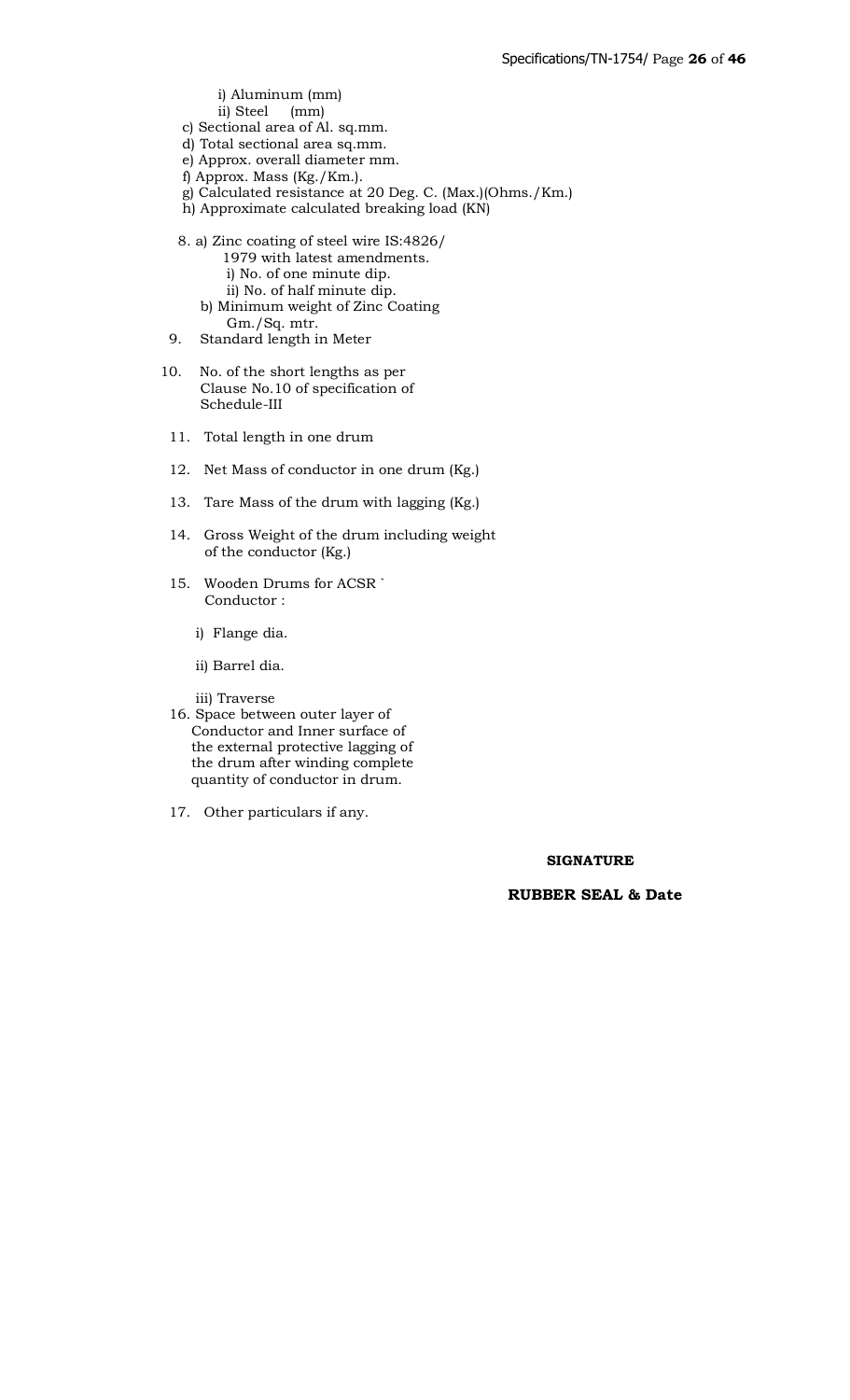

# **SCHEDULE – VI (A) JODHPUR VIDYUT VITRAN NIGAM LIMITED A Govt. of Rajasthan Undertaking DEPARTURE/DEVIATION FROM TECHNICAL SPECIFICATION**

The bidder shall state under this schedule the departure from the Purchaser's specification in respect of technical is as under:-

S.No. Main Deviations from Technical Specification.

Certified that we agree to all the technical specification of the NIT except for the deviation to the extent indicated above.

> **(Signature)** Name & Designation with seal of the bidder.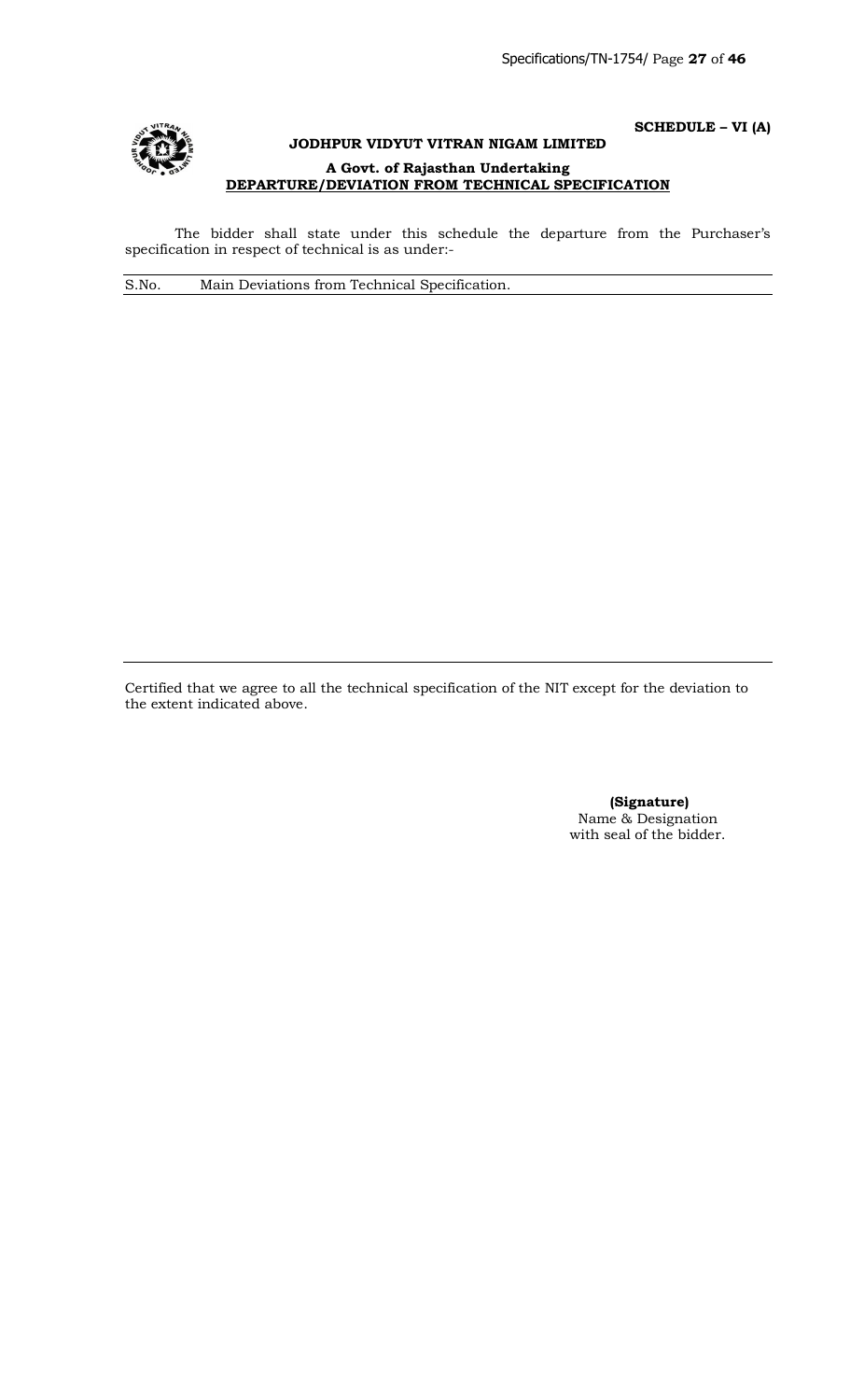**SCHEDULE – VI (B)**



The bidder shall state under this schedule the departure from the Purchaser's specification in respect of Commercial terms & conditions:-

S.No. Main Deviations from Specification.

Certified that we agree to all the commercial terms & conditions as laid down in General Conditions of Contract to the specification except for the deviation to the extent indicated above.

> **(Signature)** Name & Designation with seal of the bidder.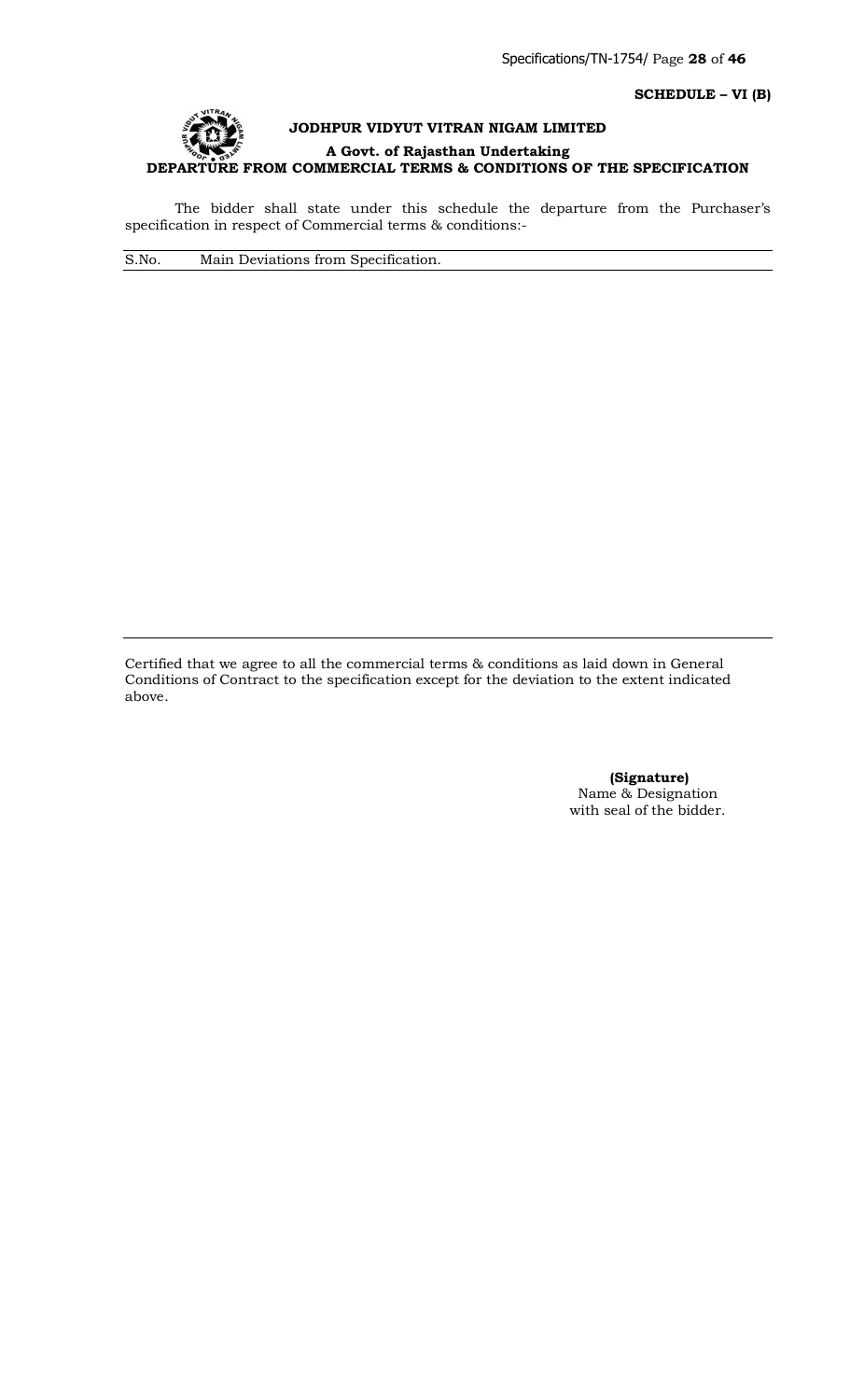#### Specifications/TN-1754/ Page **29** of **46 Schedule – VII**



#### **JODHPUR VIDYUT VITRAN NIGAM LIMITED**

#### **A Govt. of Rajasthan Undertaking LIST OF PAST SUPPLIES**

The bidder shall state under this schedule whether material and equipments, similar to those offered in the tender have been previously supplied by him. A list shall be given of such orders executed by him together with information regarding the names of purchasing organizations, quantities supplied and when the supplies were affected. This list should be in form given below:-

| S. | Details of | Ordered | Order no. | Name & details of | Qty. Supplied | Weather order | Remarks |
|----|------------|---------|-----------|-------------------|---------------|---------------|---------|
| N. | supplied   | Qty. in | & date    | Purchaser         | before tender | completed     |         |
|    | item       | Kms.    |           |                   | opening       |               |         |
|    | 2.         | 3.      | 4.        | 5.                | 6.            | 7.            | 8.      |
|    |            |         |           |                   |               |               |         |
|    |            |         |           |                   |               |               |         |
|    |            |         |           |                   |               |               |         |
|    |            |         |           |                   |               |               |         |
|    |            |         |           |                   |               |               |         |
|    |            |         |           |                   |               |               |         |

**Note:** Separate schedules are to be furnished by the bidder for past supply to the JdVVNL, Jodhpur other State Electricity Boards and other Departments /Organizations.

> **(Signature)** Name & Designation with seal of the bidder.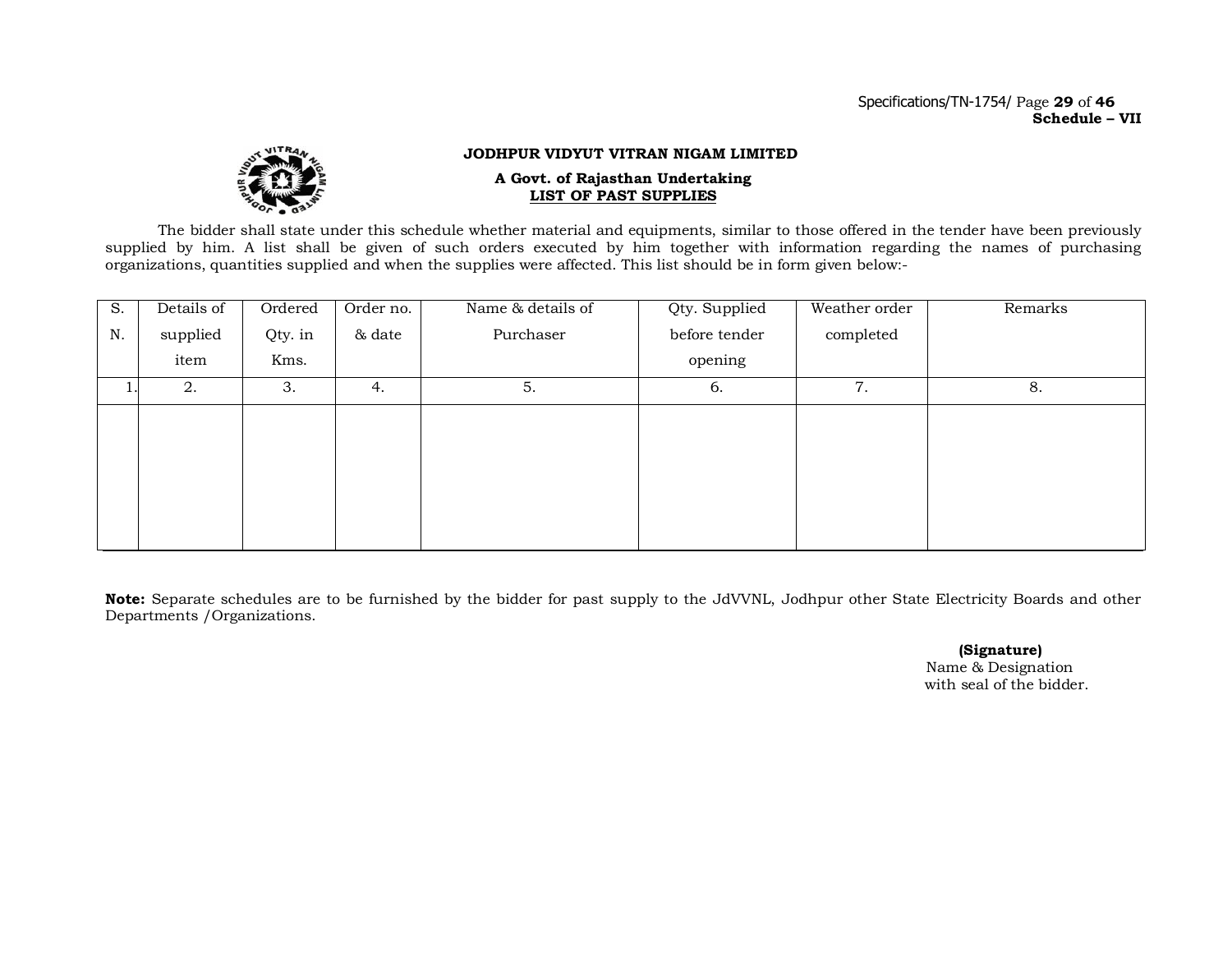#### Specifications/TN-1754/ Page **30** of **46 Schedule VII-A**

#### **TO WHOMSOEVER IT MAY CONCERN**

This is to certify that M/s and the second the state of the serience of the serience of the similar control of the similar similar similar  $\frac{1}{2}$  and supplied similar item/higher rating of tendered material /equipments in last three financial years from the date of opening of Techno-Commercial bid to the Utilities/ Discoms/ Government Department, as detailed out below:-

| S.N. | Financial year in<br>which material<br>supplied | Particulars of<br>items supplied | Name and<br>particulars of<br>purchasing | Order No.<br>& date | Unit | Quantity<br>ordered | Value<br>in<br>Rs. | Actual quantity<br>supplied<br>against the | Value | Remarks |
|------|-------------------------------------------------|----------------------------------|------------------------------------------|---------------------|------|---------------------|--------------------|--------------------------------------------|-------|---------|
|      |                                                 |                                  | authority                                |                     |      |                     |                    | order                                      |       |         |
|      | 2                                               | 3                                | 4                                        | 5                   | 6    | $\overline{7}$      | 8                  | 9                                          | 10    | 11      |
|      |                                                 |                                  |                                          |                     |      |                     |                    |                                            |       |         |
|      |                                                 |                                  |                                          |                     |      |                     |                    |                                            |       |         |
|      |                                                 |                                  |                                          |                     |      |                     |                    |                                            |       |         |
|      |                                                 |                                  |                                          |                     |      |                     |                    |                                            |       |         |
|      |                                                 |                                  |                                          |                     |      |                     |                    |                                            |       |         |

The above particulars are true and correct based on explanations, records and books of accounts produced before us. Further the above certificate issued on the request of the Company.

 ${\rm Signature}$  Signature  ${\rm Signature}$ Name & Designation C.A of Firms No.

With seal of the Bidder **With seal and Membership With seal and Membership** 

UDIN NO:

#### **NOTE- AN UNDERTAKING FOR THE SAME BE FURNISHED AS DETAILED IN ANNEXURE-I**

**Note:- The CA Certificate should be furnished on the letter head of CA and must be signed by the bidder and C.A. firm. The details i.e. address of C.A. & membership No. shall clearly be mentioned on C.A. certificate. In case C.A. certificate is not signed by the bidder/furnished without membership No. & address of C.A. then same may not be considered for which responsibility rests with the bidder**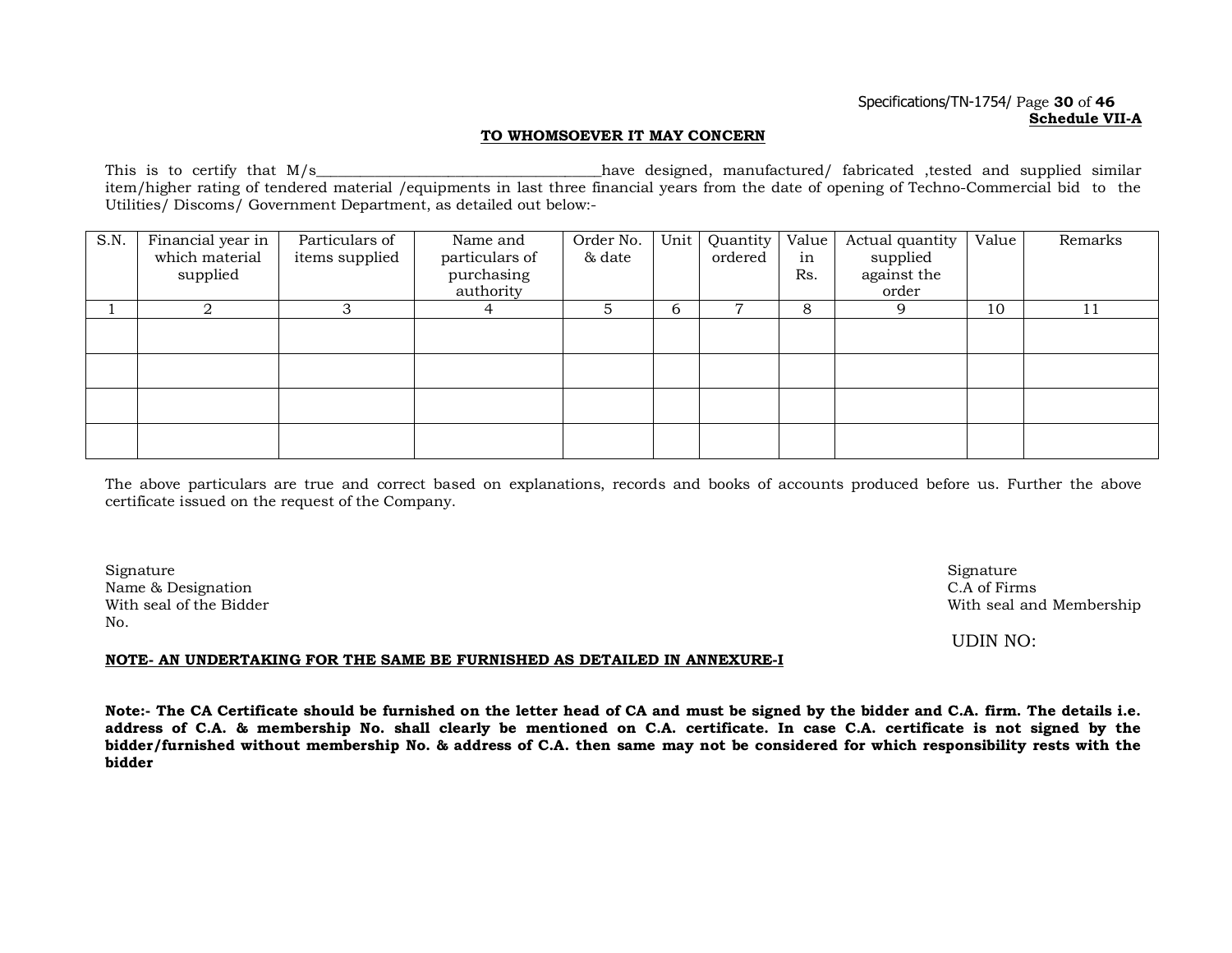## **SCHEDULE-VIII**



# **JODHPUR VIDYUT VITRAN NIGAM LIMITED DELIVERY SCHEDULE**

# **PART-A**

The delivery schedule of the material by the Purchaser is as mentioned hereunder:-

| S.N<br>$\mathbf{o}$ | <b>Particular Of Material</b> | Commencement<br>Period                                | <b>Rate of Supply</b><br>per Month | Period for<br>Completion of<br>delivery of Entire<br>material |
|---------------------|-------------------------------|-------------------------------------------------------|------------------------------------|---------------------------------------------------------------|
|                     | ACSR DOG CONDUCTOR            | After 30 Days from<br>the date of receipt<br>of $P.O$ | In equal monthly<br>installment    | 09(Nine) Months<br>thereafter                                 |

**Note –** In case ordered quantity is different than quoted quantity, then monthly delivery shall be adjusted proportionately. **Tenders in which monthly delivery schedule as above is not indicated, shall be considered as NON-RESPONSIVE.**

# **PART - B**

In case bidder deviates from the delivery schedule mentioned by the purchaser in Part-A, then the delivery Schedule of the material by the bidder shall be indicated / mentioned as under:-

| S.N | <b>Particular Of Material</b> | Commencement<br>Period | Rate Of<br>Supply per<br>Month | Period for Completion of<br>delivery of Entire<br>material |
|-----|-------------------------------|------------------------|--------------------------------|------------------------------------------------------------|
|     |                               |                        |                                |                                                            |

**Note**: (i) During the commencement period, the process of model assembly and submission of B.O.M. for approval shall be got completed.

ii) During the commencement period the contractual formalities shall be got completed.

> **Signature Name & Designation With Seal of the Bidder**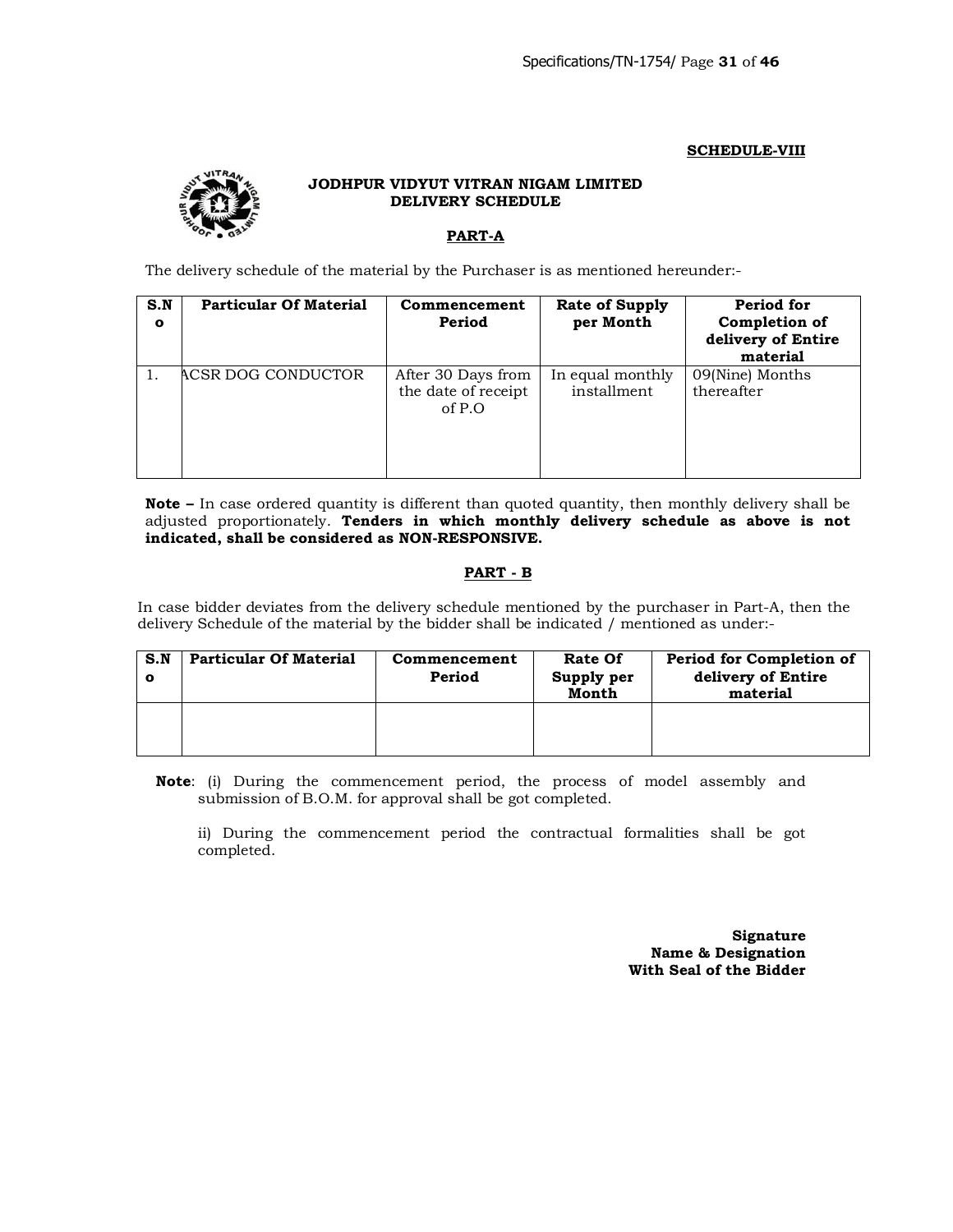#### **SCHEDULE – IX**



# **JODHPUR VIDYUT VITRAN NIGAM LIMITED A Govt. of Rajasthan Undertaking**

#### **List of Equipments and Technical Hands Available with the Firm**

(To be filled in by the bidders & enclosed with the bid)

Manufacturers who are quoting against this bid are requested to furnish the following information along-with the bid. The Purchaser will have the discretion to ignore the bid without the under noted particulars and/or ignore the bid particulars.

- 1. Name and Address of Manufacturer.
- 2. Place where works exist.
- 3. Details of machinery particularly with B.H.P. of each item installed.
- 4. Details of staff employed in the works.
- 5. Date when started the manufacturing of item under reference.
- 6. List of items manufactured.
- 7. Literature and drawings of items manufactured showing their description, size, design and other important technical particulars.
- 8. Details of order so far, executed along with the names of organization to whom supplied.
- 9. Manufacturing capacity.
- 10. Is the workshop open for inspection by the representative of the board, if required?
- 11. Statement of financial resources and Banking Reference along with Balance-Sheet for previous two years.
- 12. Testing facilities available for the manufactured articles in the testing laboratory of works.
- 13. Whether the Firm is a small/medium/large scale industry.
- 14. Registration No. with :
	- i. Small Scale, National/State.
	- ii. DGTD
	- iii. State Industries Department.

 **(Signature)** Name & Designation With seal of the bidder.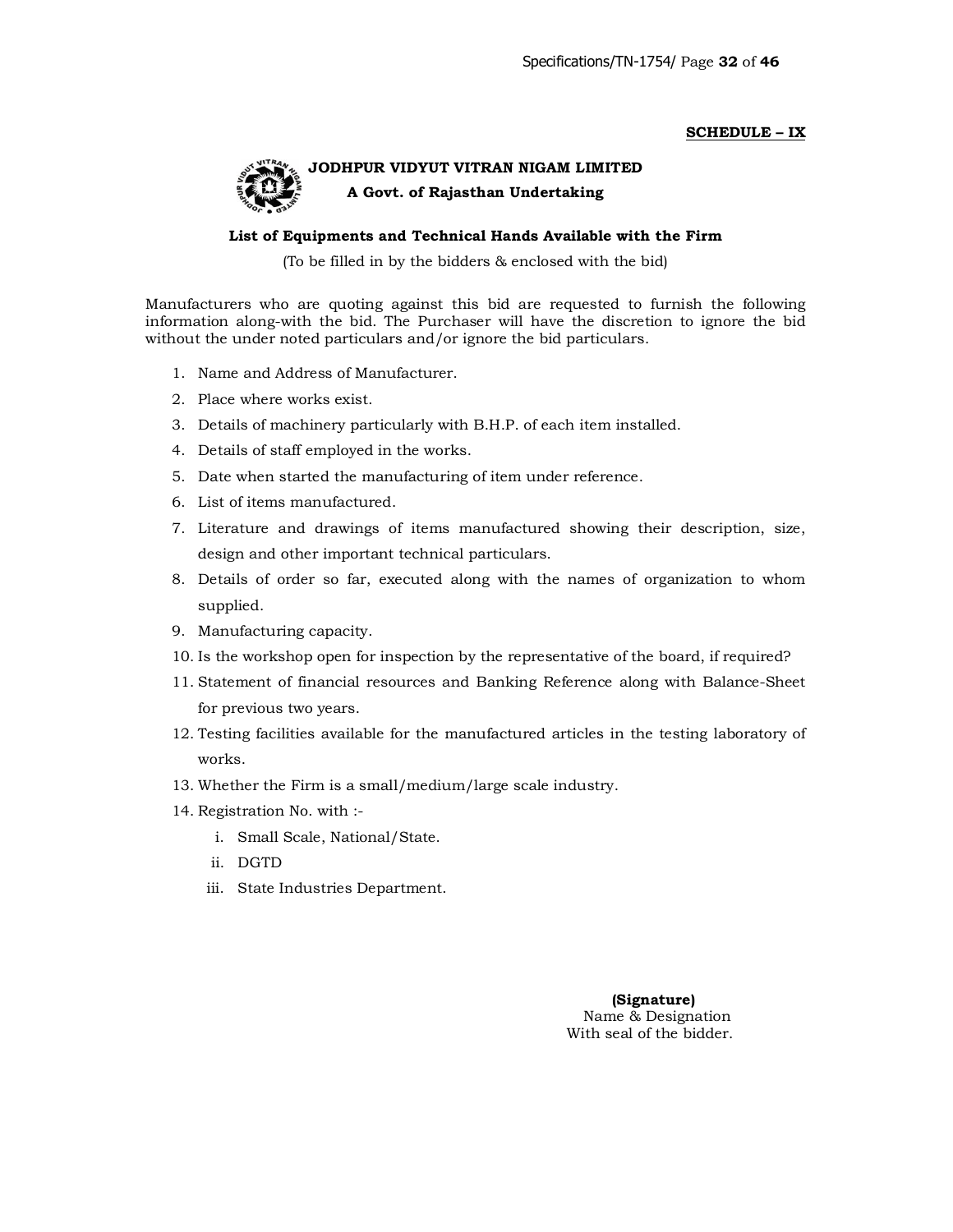## **SCHEDULE – X**

#### **(TO BE FURNISHED ON NON-JUDICIAL STAMP WORTH Rs.100/- & DULY NOTARIZED)**

#### **FORMAT OF AFFIDAVIT**

I\_\_\_\_\_\_\_\_\_\_\_\_\_\_\_\_\_\_\_S/o\_\_\_\_\_\_\_\_\_\_\_\_\_\_\_\_\_\_\_\_\_\_\_Aged\_\_\_\_\_\_\_\_\_Yrs.\_\_\_\_\_\_\_ Residing at \_\_\_\_\_\_\_\_\_\_\_\_\_\_\_\_\_\_\_\_\_\_\_\_\_\_\_\_\_\_\_\_\_\_\_\_\_\_\_\_\_\_Proprietor/Partner/Director of M/s\_\_\_\_\_\_\_\_\_\_\_\_\_\_\_\_\_\_\_\_\_\_\_\_\_\_\_\_\_\_\_ do hereby solemnly affirm and declare that:

(a) My/Our above noted enterprise M/s \_\_\_\_\_\_\_\_\_\_\_\_\_\_\_\_\_\_\_\_\_\_\_\_\_\_\_\_\_has been issued acknowledgement of Entrepreneurial Memorandum Part II by the District Industries Centre\_\_\_\_\_\_\_\_\_\_\_\_\_\_\_\_\_\_\_\_\_\_\_\_\_\_. The acknowledgement No. is \_\_\_\_\_\_\_\_\_\_\_\_\_\_\_dated \_\_\_\_\_\_\_\_\_\_\_\_\_\_\_ and has been issued manufacture of following items:

Name of Items **Production Capacity (Yearly)** 

- (i)
- (ii)
- (iii)
- (iv)
- (v)

(b) My/Our above noted acknowledgement of Entrepreneurial Memorandum Part-II has not been cancelled or withdrawn by the Industries Department and that the enterprise is regularly manufacturing the above items.

(c) My/Our enterprise is having all the requisite plant and machinery and is fully equipped to manufacture the above noted items.

(d) The present status of the firm is as per acknowledgment of Entrepreneurial Memorandum Part-II issued on the date of District Industries Center, \_\_\_\_\_\_\_\_\_\_.

Place\_\_\_\_\_\_\_\_\_\_\_\_\_\_\_\_\_\_

Signature of Proprietor/Director Authorized Signatory With Rubber Stamp and date

#### **VERIFICATION**

I, \_\_\_\_\_\_\_\_\_\_\_\_\_\_\_\_\_\_\_\_\_\_\_\_\_\_\_\_\_\_ S/o \_\_\_\_\_\_\_\_\_\_\_\_\_\_\_ Aged\_\_\_\_ Years residing at \_\_\_\_\_\_\_\_\_\_\_\_\_\_\_\_\_\_\_\_\_\_\_\_\_\_\_\_\_\_\_\_\_\_\_\_\_\_\_ Proprietor/ Partner/ Director of M/s \_\_\_\_\_\_\_\_\_\_\_\_\_\_\_\_\_\_\_\_\_\_\_\_\_\_\_\_\_\_\_\_\_\_\_\_\_\_\_\_\_\_\_\_ verify and confirm that the contents at (a), (b), (c) & (d) above are true and correct to the best of my knowledge and nothing has been

concealed therein. So, help me God.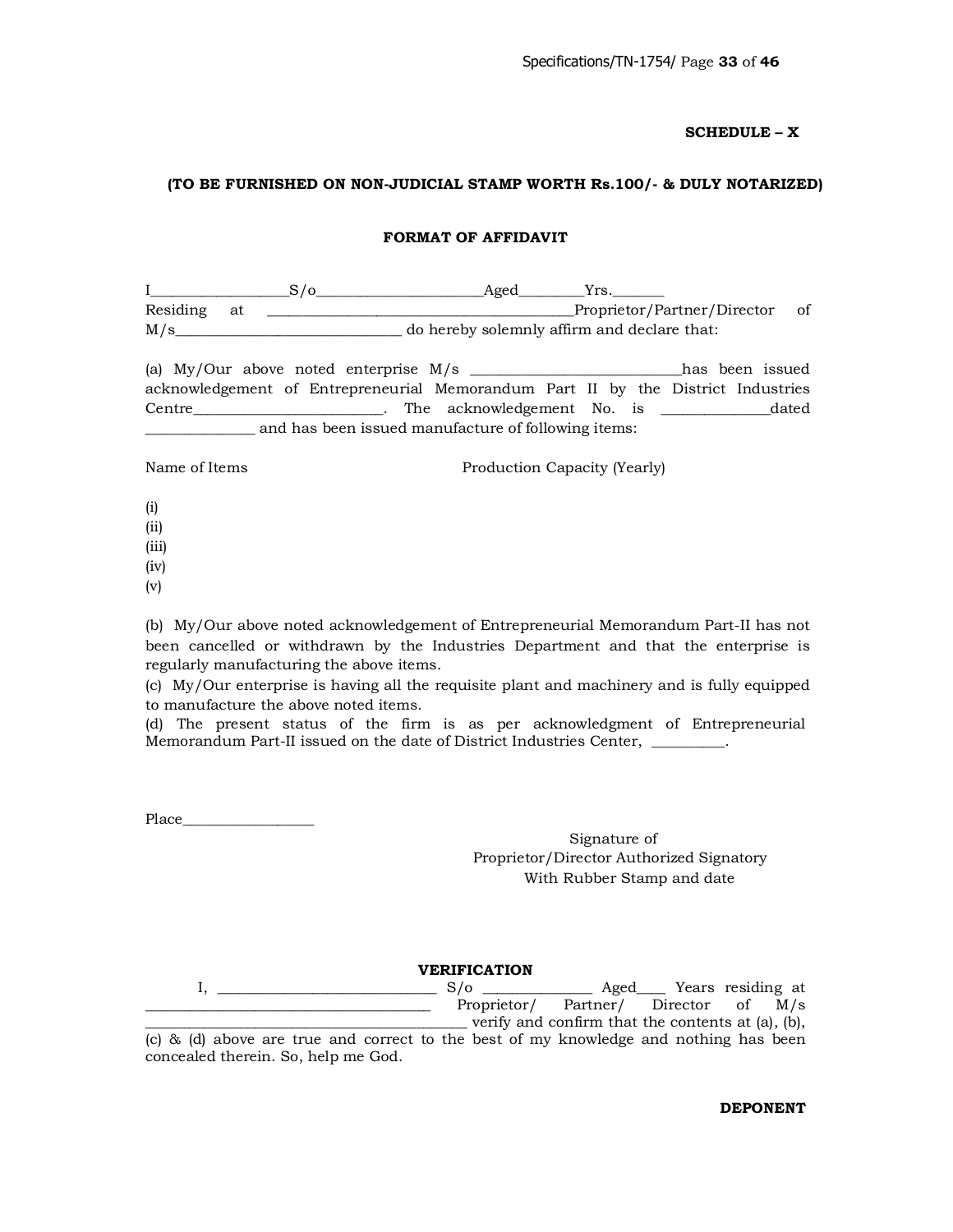

**SCHEDULE-XI**

 **JODHPUR VIDYUT VITARAN NIGAM LIMITED (MATERIAL MANAGEMENT & CONTRACT)**

**NEW POWER HOUSE, INDUSTRIAL AREA, JODHPUR -342003**

**TELEPHONE: 0291-2742223/ FAX: 0291-2746539/E-mail-semmcjdvvnl@gmail.com Corporate Identity Number (CIN)-U40109RJ2000SGC016483 [GST No. 08AAACJ8578R1Z](mailto:semmcjdvvnl@gmail.com)J**

#### **SPECIFICATION FOR SUPPLY OF ACSR DOG CONDUCTOR AGAINST TENDER NOTICE NO: TN-1754**

| Last Date & time for down loading<br>of tenders | 7.03.2022 upto 4.00 PM                         |
|-------------------------------------------------|------------------------------------------------|
| Last Date & time for submitting of<br>tenders   | 8.03.2022 upto 12.00 PM                        |
| Date of opening of tenders                      | 8.03.2022 at 3.00 PM                           |
|                                                 | Rs.2950.00 (Two Thousand Nine Hundred Fifty)   |
| <b>Cost of Specification</b>                    | Only)                                          |
|                                                 | For MSME of Rajasthan Rs. 1475.00              |
|                                                 | <b>One Thousand Four Hundred Seventy Five)</b> |
| <b>Tender Processing fees</b>                   | Rs.1000.00 (One Thousand Only)                 |
| <b>Validity</b>                                 | 1.01.2022                                      |
| Bid security to be deposited                    | <b>General Bidder: Rs 2398426.00</b>           |
|                                                 | Sick Unit of Rajasthan: Rs 1199213.00          |
|                                                 | SSI unit of Rajasthan: Rs. 599606.50*          |
|                                                 | --------------                                 |

Estimated unit FOR price of ACSR DOG CONDUCTOR is Rs. **59960.65** per KM. ----------------------------------------------------------------------------------------------------------------

- 1. The bids not accompanied with qualification requirement , technical requirement indicated in the specification and other requirement given here under will be considered as incomplete offer and sufficient grounds for offer to be passed over:
	- i) Capacity, capability and competency proofing documents.

a) Capacity /orders of similar and higher rating of tendered equipment booked as on date of biding with type and rating and construction details of equipment for which order received be indicated.

b) Copy of purchase orders of Erstwhile RSEB /SEB`S / Electric Utilities / Govt. Departments / Discoms for similar or higher rating equipment latest executed.

- ii) Year wise past experience for last 5 years of similar or higher rating of tendered equipment.
- iii) The details of testing facilities available at the works and copies of latest type test certificates, carried out on similar ITEM.
- iv) Quality assurance plan.
- v) Complete guaranteed technical particulars, out lines and general arrangement drawings along with Bill of Material.
- 2. Bids without Section-I, II, III & Schedules (I to XI) shall be rejected.
- 3. Bids shall be furnished in single copy.
- 4. JdVVNL has the right to reject any offer on the basis of track record of poor performance in execution of previous order / equipment supplied /after sales service while evaluating the Techno-Commercial bid.
- 5. JdVVNL reserves the right to accept minor deviations in standard terms and conditions and also in technical and constructional features as specified in the technical specification (Section-III).
- 6. Deviation of any kind shall not be quoted in BOQ (Bill of quantity) , if found quoted, the same shall be ignored.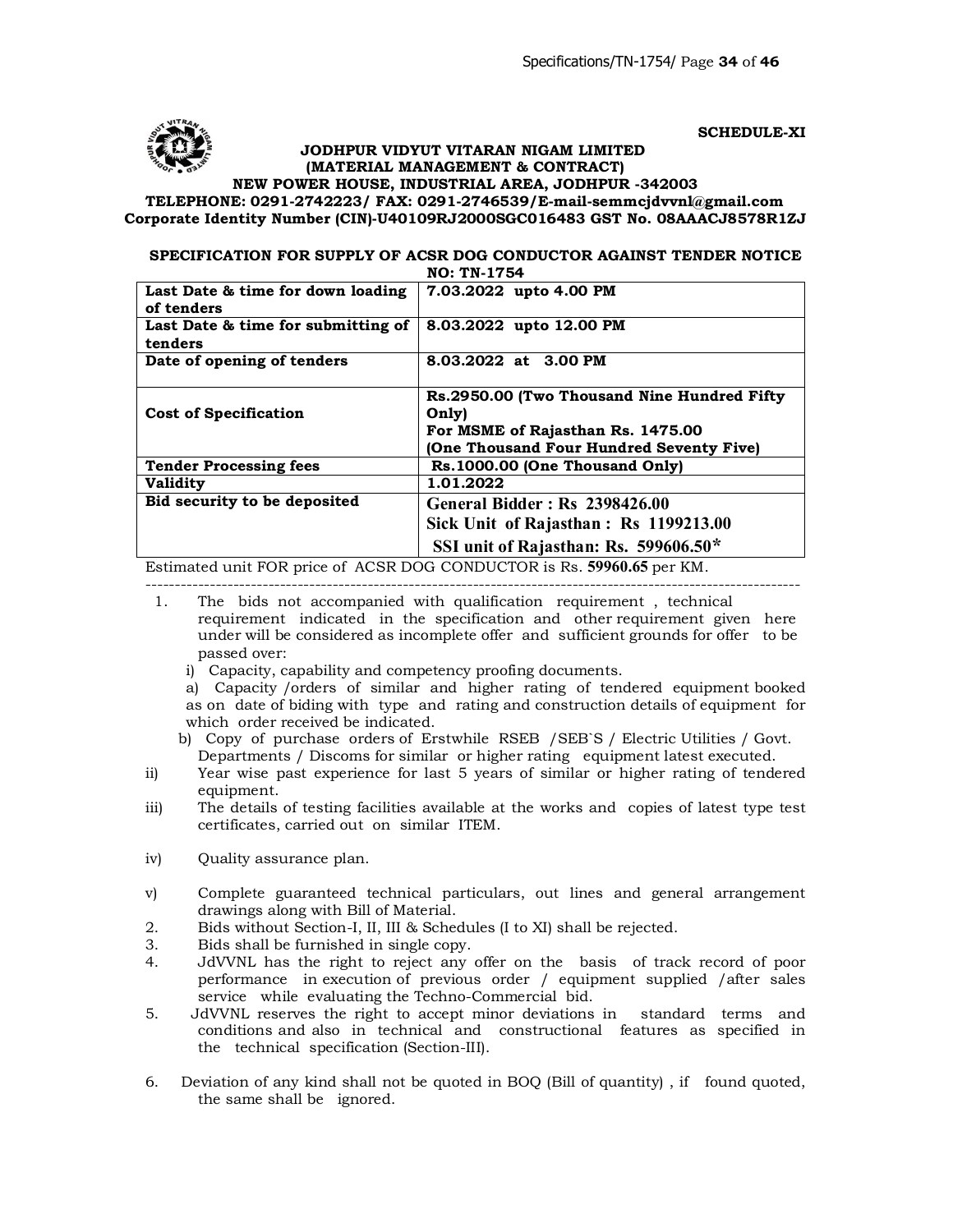7. The following facilities are to be provided by the supplier at his own cost to the inspecting officer of Nigam (JdVVNL).

i) Suitable accommodation.

ii) Local conveyance between arrival point, place of stay, works and departure point.

iii) The supplier shall assist in arranging return ticket and reservation on the request of the inspecting officer for which the payment shall be made by the inspecting officer. In case of joint inspection, single or shared double room accommodation shall be provided.

#### **(Signature)** Name & Designation

with seal of the bidder.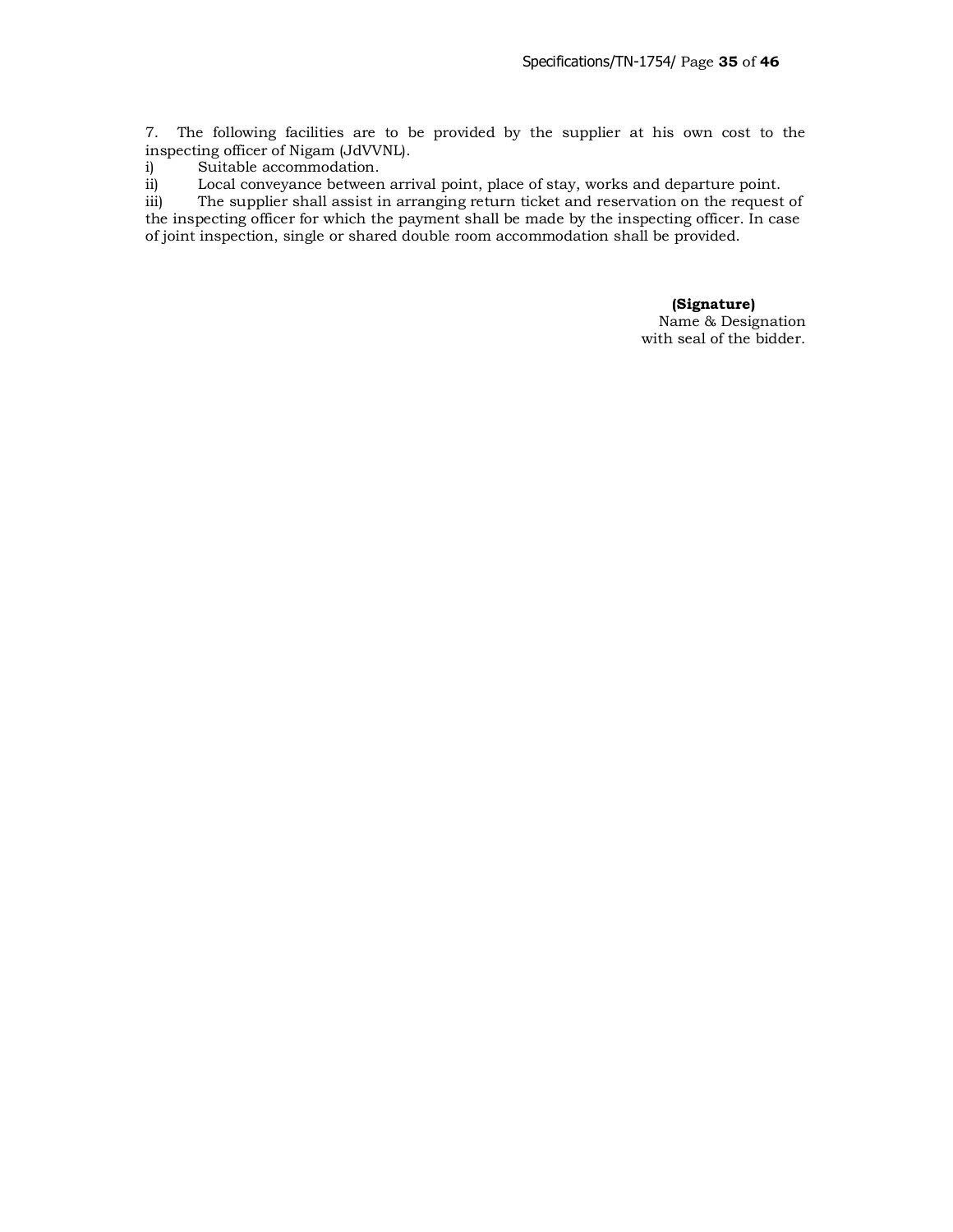#### GENERAL **AMENDMENT IN ITB AND GCC**

**The various clauses wherever appearing in the Instructions to Bidders (ITB), General Conditions of Contract (GCC), Technical Specifications, Qualification Requirements, various Schedules etc., are hereby amended to the extent as under:-**

**1. Wherever EMD and Security Bank Guarantee (SBG), are appearing in the ITB, GCC & other Bidding Documents, same is hereby replaced by BID SECURITY as under:-**

#### **BID SECURITY**

Bid security shall be 2% **of the estimated value of subject matter of procurement put to bid.** In case of Small Scale Industries of Rajasthan it shall be 0.5% of the **quantity offered** for supply and in case of sick industries, other than Small Scale Industries, whose cases are pending with Board of Industrial and Financial Reconstruction, it shall be 1% of the value of bid. Every bidder, if not exempted, participating in the procurement process shall be required to furnish the bid security as specified in the notice inviting bids.

#### **In case SSI unit of Rajasthan quotes the less than the tendered quantity, then they are required to furnish Bid Security @ 0.5% of the value of the quantity offered by them, failing which bid shall be considered non-responsive.**

The Bid Security amount (as applicable) to be paid by Demand Draft/Banker's Cheque in favour of SR. AO (CASH & CPC), JDVVNL, Jodhpur (payable at Jodhpur) 342003 **upto 4.00 p.m. upto one WORKING day prior to schedule date of opening** of respective bid or Bank Guarantee, in specified format, of a scheduled bank in favor of Superintending Engineer (MM&C), JDVVNL, Jodhpur, **upto 4.00 p.m. upto one WORKING day prior to schedule date of opening** of respective bid and obtain a receipt/acknowledgement thereof. No other mode of deposit shall be accepted. At the time of depositing the Bid Security amount or Bank Guarantee, the bidder shall also furnish self attested and duly attested by Notary, the documentary evidence of SSI unit of Rajasthan or of sick unit (as applicable). along with affidavit as per schedule X on non-Judical stamp of Rs. 100/-

The Bank Guarantee against Bid Security be issued by Nationalized / Scheduled Bank. The same may be accepted after confirmation by issuing Bank. If any Bid Security Bank Guarantee is not in proper format / not confirmed by the issuing Bank the same would not be accepted and the bidder would be immediately shorted out from bid process.

The Micro, Small & Medium Scale Industries of Rajasthan and sick industries, other than Small Scale Industries, whose cases are pending before the Board of Industrial and Financial Reconstruction (BIFR) shall furnish self-attested documentary evidence duly attested by Notary to claim the above.

#### **2) Wherever Performance Bank Guarantee (PBG) and Composite Bank Guarantee (CBG) are appearing in the ITB, GCC & other Bidding Documents, same are hereby replaced by PERFORMANCE SECURITY as under:-**

#### **PERFORMANCE SECURITY**

The Performance security wherever appearing in the tender document may be read as under-: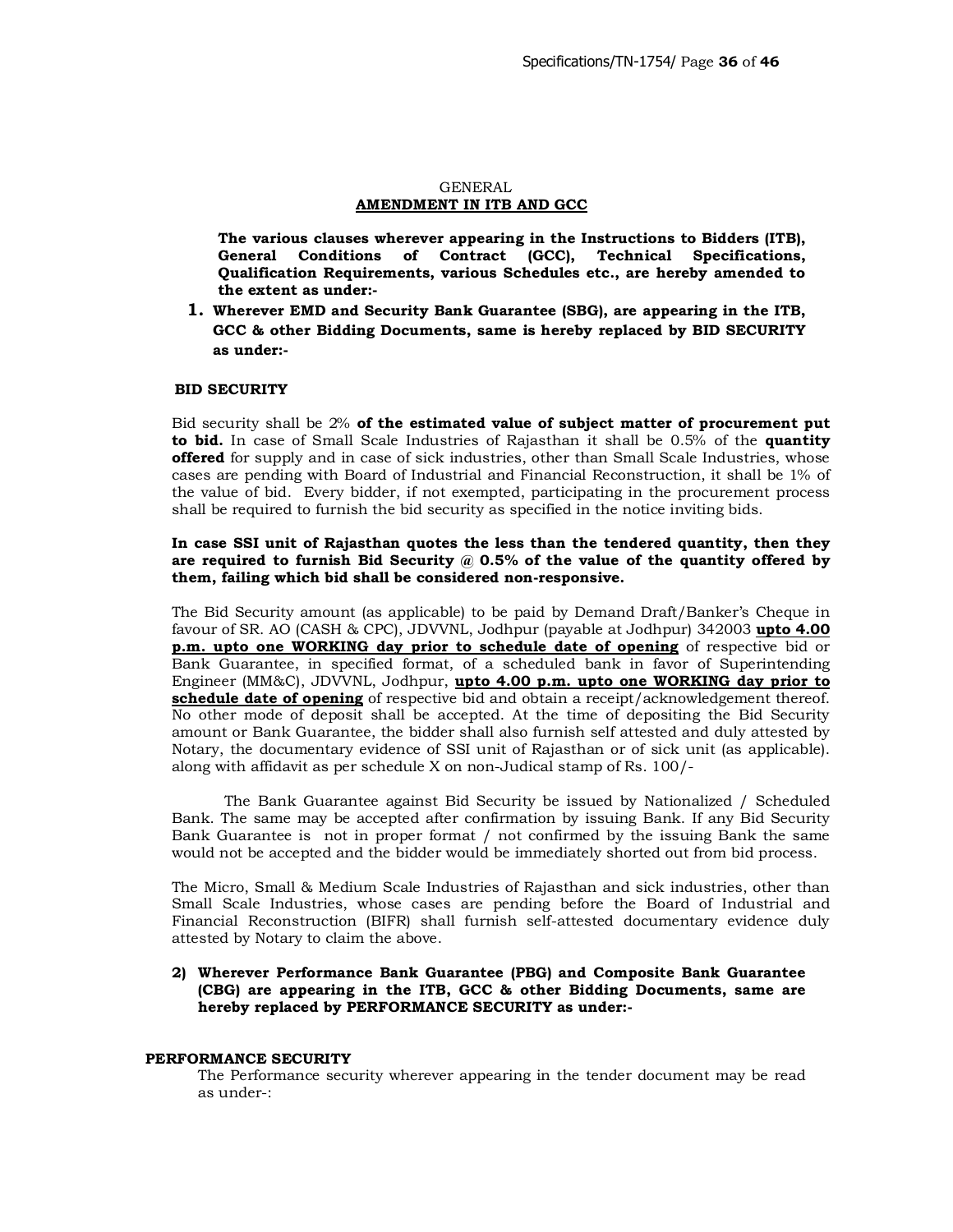(a) 5%, or as may be specified in the bidding documents, of the amount of supply order in case of procurement of goods and services and 10% of the amount of work order, in case of procurement of works;

(b) 1% of the amount of quantity ordered for supply of goods, in case of Small Scale Industries or MSME units of Rajasthan; and

(c) 2% of the amount of supply order, in case of sick industries, other than Small Scale Industries, whose cases are pending before the Board of Industrial and Financial Reconstruction (BIFR); and

In case of successful bidder, the amount of bid security may be adjusted in arriving at the amount of the performance security, or refunded if the successful bidder furnishes the full amount of performance security.

 Performance security shall be solicited from all successful bidders except the department's of the State Government and undertakings, corporations, autonomous bodies, registered societies, co-operative societies which are owned or controlled or managed by the State Government and undertakings of the Central Government. However, a performance security declaration shall be taken from them. The State Government may relax the provision of performance security in particular procurement or any class of procurement.

#### **3) VENDOR REGISTRATION**

**The relaxation/exemption given to the registered vendors of the Nigam in respect of EMD/SBG, wherever appearing in the ITB, GCC & other Bidding documents, are hereby WITHDRAWN.** 

**4) The indirect taxes i.e. Excise Duty, Service Tax, VAT/CST, Entry Tax etc. mentioned in G.C.C., may now be read as G.S.T.** 

#### **5) The following amendment is hereby made in GCC Clause No. 1.43 (Due Date of Payment):**

Payment shall be due and payable by the purchaser in accordance with the provision of the contract within a reasonable period from the date of receipt of each invoice by the contractor / supplier duly supported by a certificate of the Engineer. The purchaser will take all possible effort to make payment to the contractor / supplier generally on **45th day** after receipt of duly verified challans / receipts / bill in the office of paying authority {Sr. Accounts Officer (Cash & CPC) Jodhpur Discom, Jodhpur / Concerned Circle Accounts Officer} and completion of contractual formalities. But in case of delay in payment the purchaser shall not be liable to pay any interest on the outstanding amount to the contractor / supplier.

6) The GST will be charge extra at the prevailing rate on all the settlement fees as applicable and amended time to time.

## **7) APPEAL**:

i. If any Bidder or prospective bidder is aggrieved that any decision, action or omission of the procuring entity is in contravention to the provisions of this Act or the rules or guidelines issued there under, he may file 1st & 2nd appeal under section 38 of RTPP Act-2012 to the following appeal authorities **within a period of ten days from the date of such decision or action, omission, as the case may be, clearly giving the specific ground or grounds on which he feels aggrieved:** 

| Sr.No | Type of Appeal | Name & Designation of appellate authority  |  |
|-------|----------------|--------------------------------------------|--|
|       | First appeal   | Chairman, Discoms                          |  |
|       |                |                                            |  |
|       | Second appeal  | Energy Department, Government of Rajasthan |  |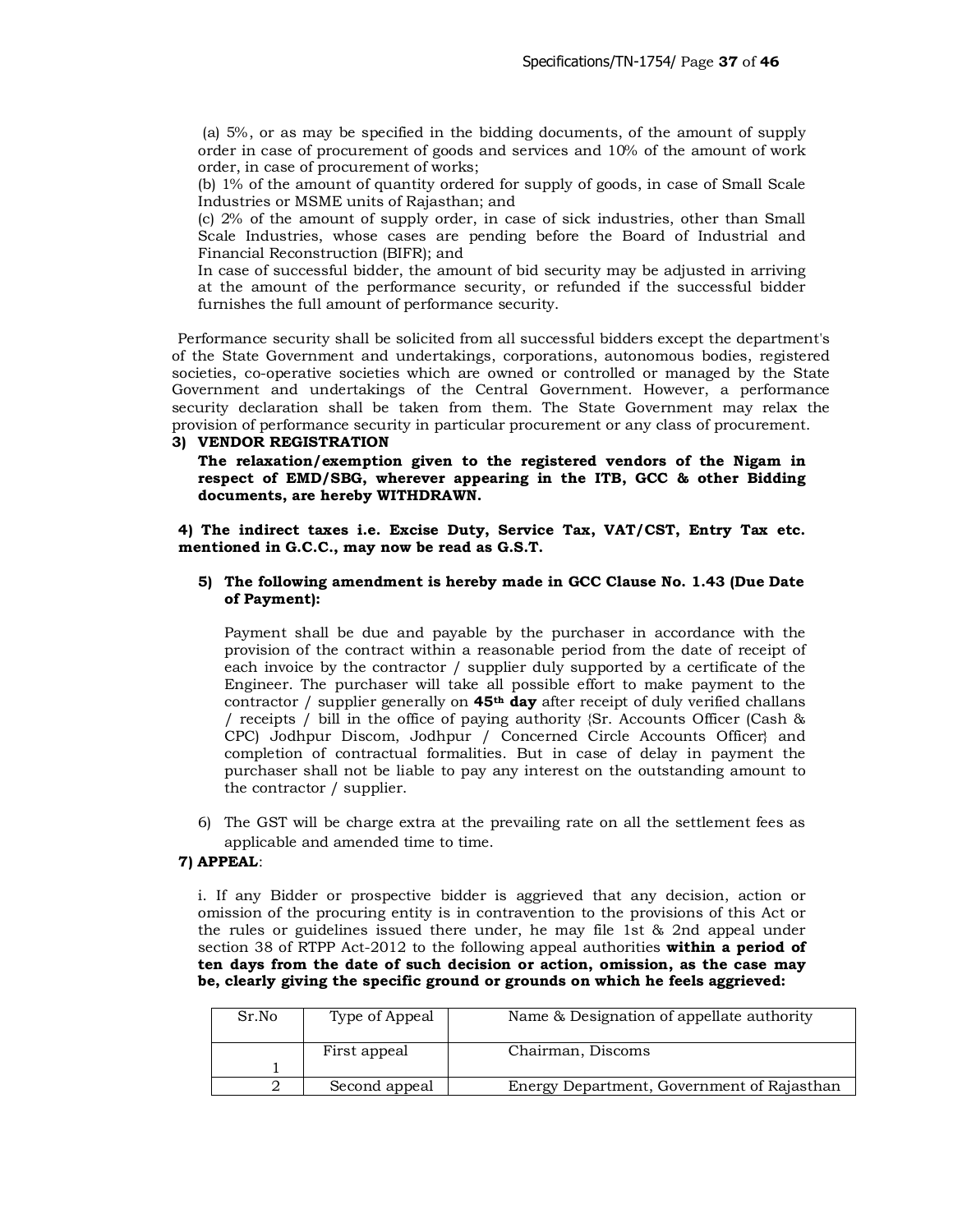ii) The form of appeal shall be as per Rule 83 of RTPP Rules, 2013 and memorandum of appeal shall be filled as per form-1 as prescribed under RTPP Rules, 2013.

Fee for appeal: - Subject to rule 84 of the RTTP Rule 2013 the fee shall be as under:-

a. For First Appeal:- Rs. 2,500/- (Rupees Two Thousand Five Hundred Only)+GST. b. For Second Appeal:- Rs. 10,000/- (Rupees Ten Thousand Only)+GST.

iii) It is further intimated that the fee shall be paid in the form of Demand Draft of Bankers Cheque of a Scheduled Bank payable in the name of Sr. Accounts Officer (Cash & CPC), JdVVNL, Jodhpur.

iv) Provided that after the declaration of a Bidder as successful the appeal may be filed only by a Bidder who has participated in procurement proceedings:

v) Provided further that in case a Procuring Entity evaluates the Technical Bids before the opening of the Financial Bids, an appeal related to the matter of Financial Bids may be filed only by a Bidder whose Technical Bid is found to be acceptable.

vi) The officer to whom an appeal is filed under para (1) shall deal with the appeal as expeditiously as possible and shall endeavour to dispose it of within thirty days from the date of the appeal.

vii) If the officer designated under para (1) fails to dispose of the appeal filed within the period specified in para (2), or if the Bidder or prospective bidder or the Procuring Entity is aggrieved by the order passed by the First Appellate Authority, the Bidder or prospective bidder or the Procuring Entity, as the case may be, may file a second appeal to Second Appellate Authority specified in the Bidding Document in this behalf within fifteen days from the expiry of the period specified in para (2) or of the date of receipt of the order passed by the First Appellate Authority, as the case may be.

8) The bidders should be qualified, not be insolvent, not be in receivership, not be bankrupt or being wound up, should not have affairs administered by a court or a judicial officers, should not have business activities suspended, should not be blacklisted or debarred by any utility/ government agency, should not have a conflict of interest. For this bidder is required to furnish a Declaration as per Appendix-B, on Rajasthan Non-Judicial Stamp Paper of Rs. 100/ (excluding surcharge on Stamp Paper, as per rules)."

**9)** In case the terms & conditions mentioned in PO, ITB & GCC are modified/differ from RTPP Act, then RTPP Act shall supersede.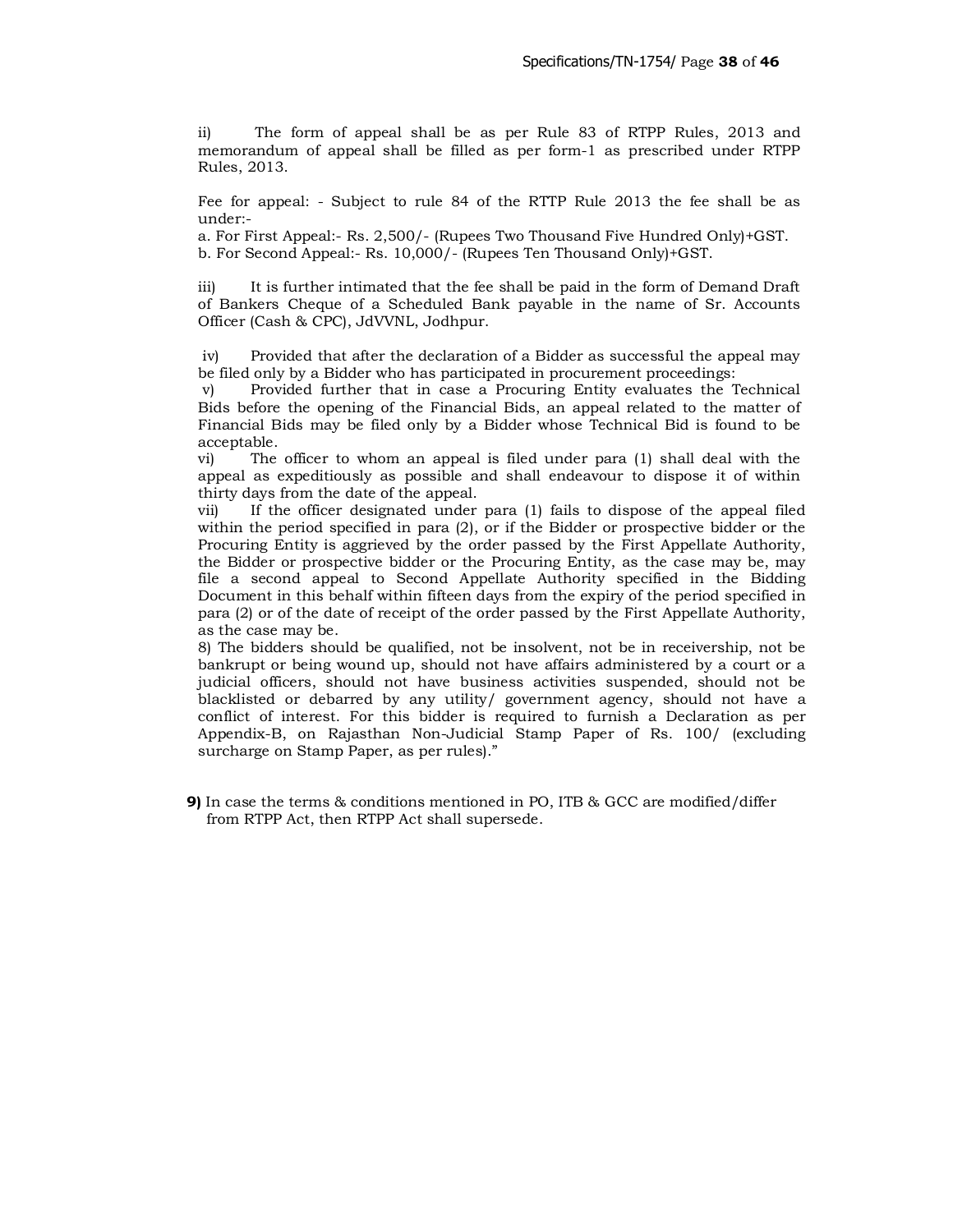# **Addendum in the provision of Instruction to bidder (ITB) in the clause No. 1.12.2 for quantity allocation as per award criteria of purchase manual in accordance to the clause no. 74 of RTPP rules:**

#### **1.12.2(A) for quantity allocation**

#### **(i) Trial order under Para No. 22.17 (a) & (b) of purchase manual**

(a) Any bidder located within or outside the state of Rajasthan has participated for the first time in a particular Discom & meeting minimum qualification requirement and has supplied the tendered material/or of higher rating in other utility shall be treated as an old supplier. Rajasthan's firms although supplied in past but not meeting minimum quantity supplied criterion including altogether new units which have not supplied any quantity but having adequate & required manufacturing and testing facility and technical know-how of the tendered material shall be considered as new firms and would be eligible for trial order only. In case of supply made to the licensed power utility out side India, the C.A. certificate furnished by firm shall be considered.

**Note: -** The material supplied and accepted for same/higher rating for turnkey project(s) to a licensed power utility/Govt. shall be considered for the purpose of evaluating criteria. The certificate given by C.A. shall indicate above quantity separately.

(b) (i) The trial order for a particular item shall not generally exceed 10 % of the total quantity considered for placement of order. This ceiling may, however, be relaxed by the corporate level purchase committee up to the extent of 30 %, to take the advantage of lower price where situation of differential prices offering is arising.

(ii) The capacity & capability assessment of a bidder located outside state of Rajasthan who otherwise qualifies but is participating for the first time shall not be carried out. Similarly, For the tendered item(s) where the valid BIS license is an essential qualification requirement and the bidder possesses the valid BIS but new to the utility. The capacity/capability assessment of such a bidder shall also not be carried out.

#### **(iii)Award criteria under Para No. 10.2 (iii) of purchase manual**

(a) In case of distribution transformers of rating 40 KVA and below, LT cables & conductors and fabricated steel items, order quantity may be distributed in the following manner: -

```
 20% to L1
15% to L2
10% to L3
05% to L4
```
50% to be distributed equally among other firms subject to the condition that not more than 5% of the quantity to be purchased will be allotted to any one of such firms. The balance, if any will be distributed in the same proportion as indicated above among the first four firms.

(b) In case of other items except poles, order quantity may be distributed in the following manner:

**40% to L1 20% to L2 10% to L3 06% to L4**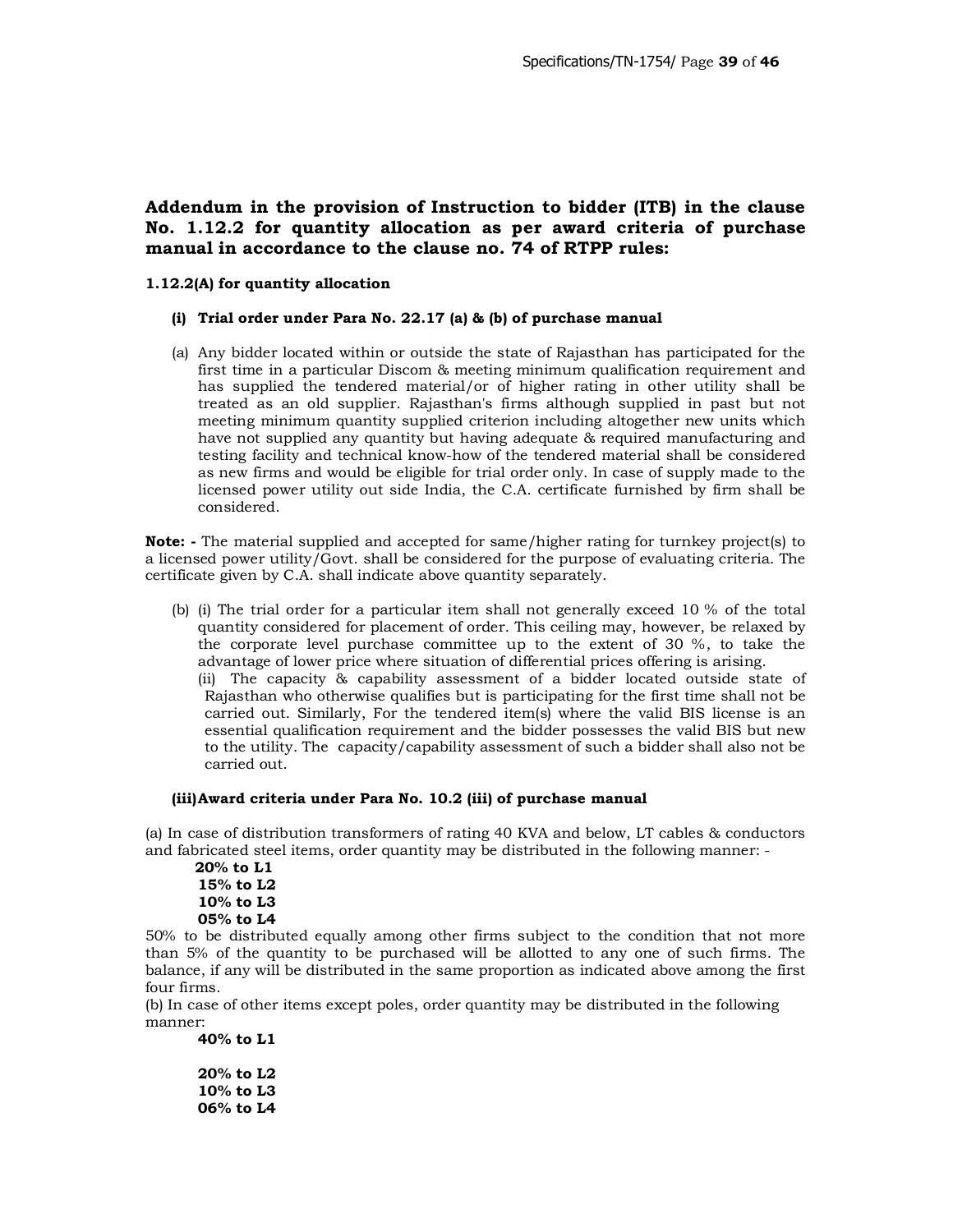The balance quantity may be equally distributed among other firms subject to the condition that not more than 4% of the quantity to be purchased will be allotted to any such firm. The balance, if any, will be distributed in the same proportion as indicted above the first four firms.

(c) In case of poles, the order may be awarded on the basis of landed cost (material and transportation taken together). The allocation of quantity location/destination wise may be made among the eligible firms in equal proportion as far as possible.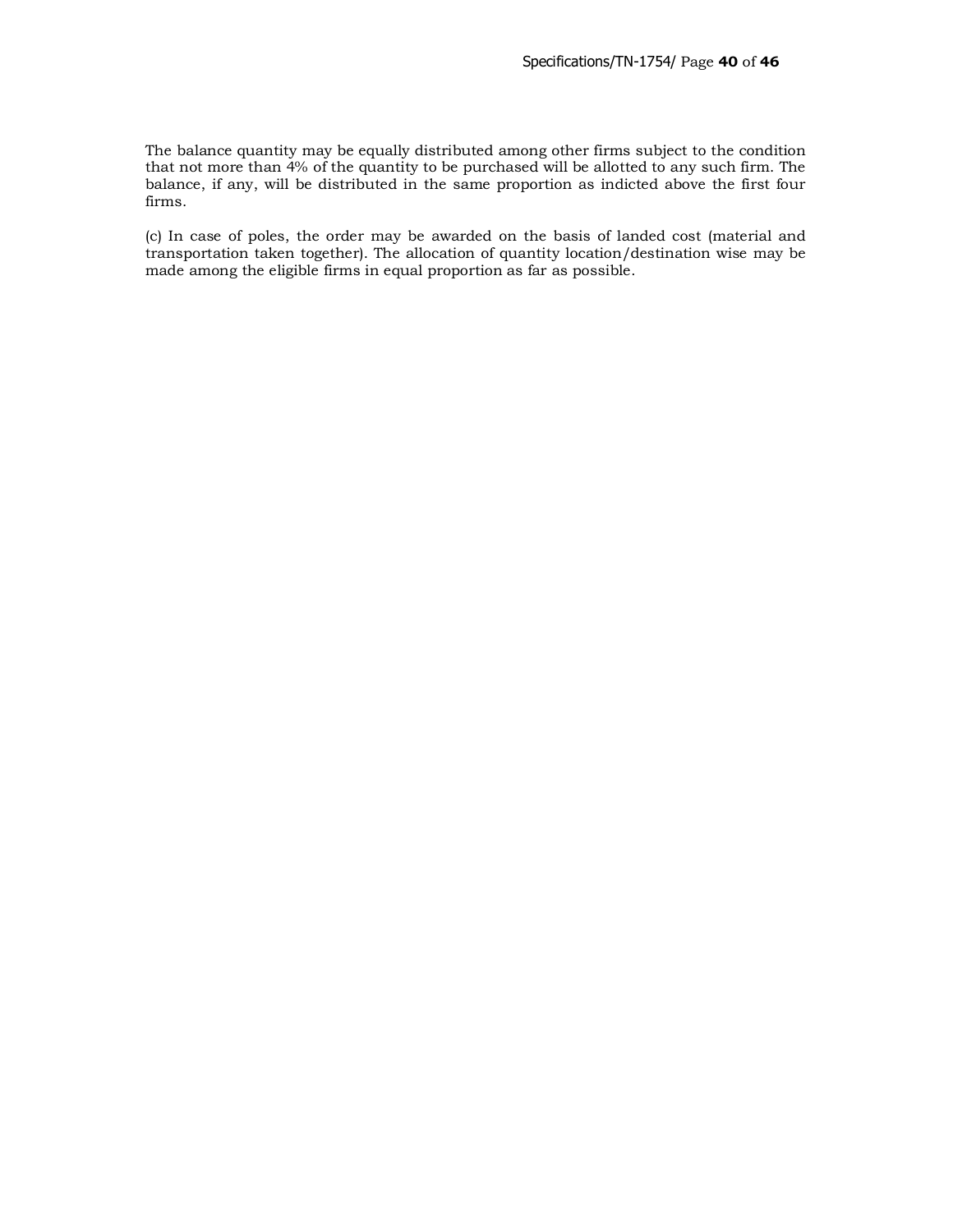#### APPENDIX-A

#### **Bank Guarantee No. \_\_\_\_\_\_\_.**

Security Amount : \_\_\_\_\_\_\_\_.

Issued on dated : \_\_\_\_\_\_\_\_.

Valid upto :  $\qquad \qquad$ .

Claim upto / Grace period: \_\_\_\_\_\_\_\_.

#### PERFORMA OF BANK GUARANTEE FOR BID SECURITY

(Bank Guarantee in lieu of bid Security on non-judicial Stamp Paper of Rajasthan State of 0.25% of the B.G. value or Rs.25,000/-, whichever is less)

To,

The Superintending Engineer (MM&C), Jodhpur Vidyut Vitaran Nigam Limited, Jodhpur.

- 1. Whereas \_\_\_\_\_\_\_\_\_\_\_\_\_\_ (name of the Bidder) (hereinafter called other Bidderö) has submitted its bid dated \_\_\_\_\_ (date of submission of bid) for (name of contract/ name of the material with Bid no. / TN No.  $\qquad \qquad$ ) (hereinafter called  $\pm$ the Bidö).
- 2. KNOW ALL PEOPLE by these presents that WE \_\_\_\_\_\_\_\_\_\_\_\_ (name and address of branch of Bank ) of \_\_\_\_\_\_\_\_\_ (name of country), having our registered office at \_\_\_\_\_\_\_\_\_\_\_\_\_\_\_\_\_\_\_\_\_\_ (addresses of bank) (hereinafter called  $\pm$ he Bankö), are bound unto \_\_\_\_\_\_\_\_\_\_\_\_\_\_\_\_ (name of Purchaser) (hereinafter called  $\ddot{\text{o}}$ the Purchaser $\ddot{\text{o}}$ ) in the sum of Rs.  $*$ payment well and truly to be made to the said Purchaser, the Bank binds itself, its successors, and assigns by these presents sealed with the Common Seal of the said Bank this  $\_\_\_\_\_\$  day of  $\_\_\_\_$  20 $\_\_\_\_\$ .
- 3. THE CONDITIONS of this obligation are :
	- i. If the bidder withdraws its Bid during the period of bid validity specified by the Bidder in the Bid Form; or
	- ii. If the bidder refuses to accept the correction of error in his Bid; or
	- iii. If the bidder, having been notified of the acceptance of its Bid by the purchaser during the period of bid validity:
	- a. Fails or refuses to execute the Contract Agreement within the time specified in purchase / work order, if required, or
	- b. Fails or refuses to furnish the performance security within the time specified in purchase / work order in accordance with the GCC, or
	- c. Fails to commence supply of goods or services or execute work as per purchase / work order within time specified.
	- iv. If the bidder breaches any provision of the Code of integrity specified in the RTPP Act and Chapter VI of the RTPP Rules.
- 4. We undertake unconditionally and irrevocably to guarantee as primary obligator and not as surety merely to pay to the purchaser a sum of Rs.  $\qquad \qquad$  (in words Rs. \_\_\_\_\_\_\_\_\_\_\_\_\_\_\_\_\_\_\_\_\_\_\_\_\_\_\_\_\_\_\_\_\_\_\_\_\_\_) upon receipt of its first written demand, without the purchaser having to substantiate its demand,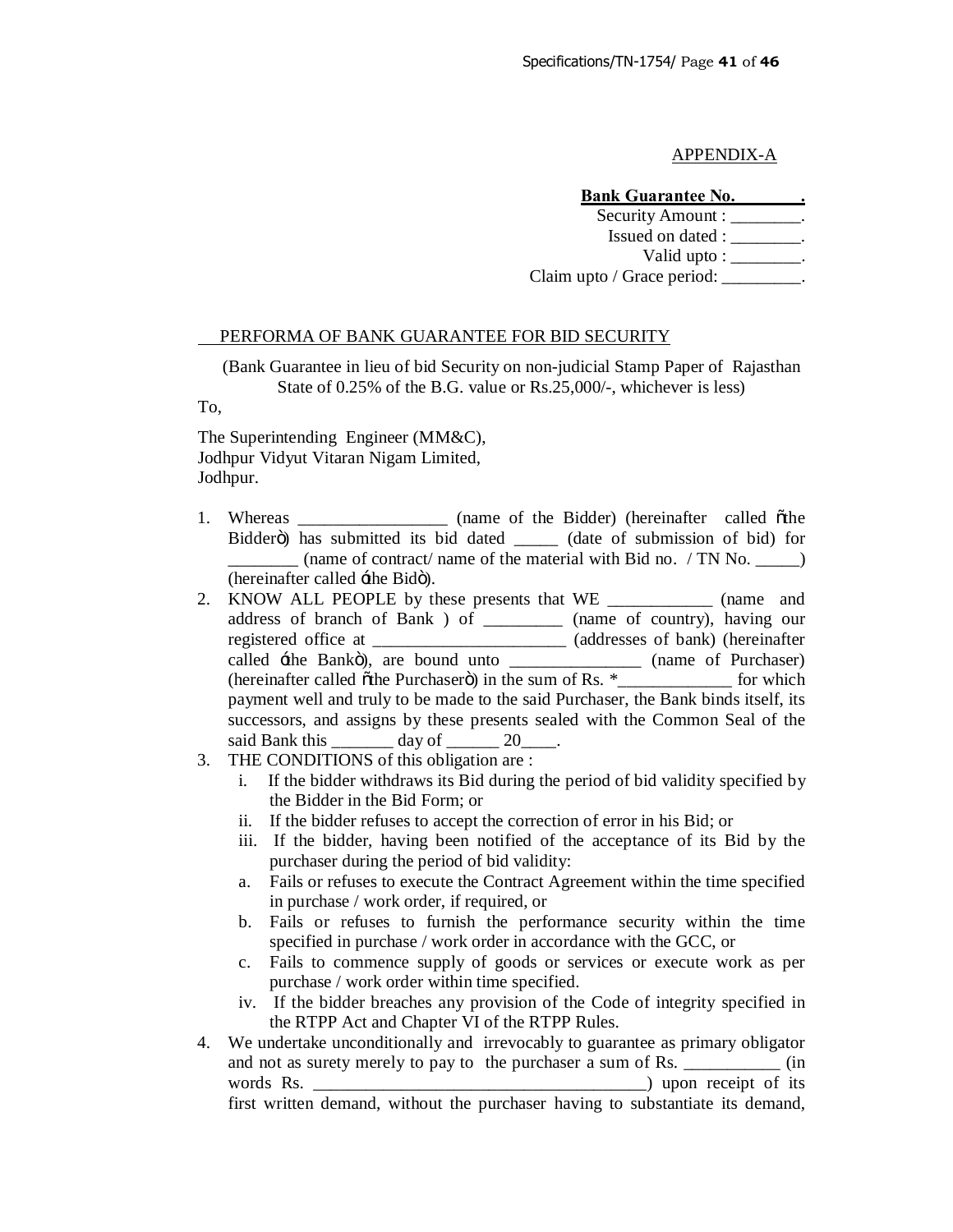provided that in its demand the Purchaser will note that the amount claimed by it is due to it owing to the occurrence of one or all of the above three conditions specifying the occurred condition or conditions.

- 5. The decision of the Superintending Engineer (MM&C), Jodhpur Vidyut Vitaran Nigam Limited, Jodhpur shall be final whether breach has been committed on the right to demand the amount of guarantee from us which has accrued to the purchaser.
- 6. This guarantee shall not cease or determine, if the purchaser grants time or indulgence or vary the terms of the contract with the Contractor or without our consent or knowledge.
- 7. The guarantee herein contained shall not be affected by any change in the constitution of the Contractor.
- 8. We **Solution** (Bank Name) further undertake not to revoke this guarantee during its currency except with the previous consent of the Superintending Engineer (MM&C), Jodhpur Vidyut Vitaran Nigam Limited, Jodhpur.
- 9. All disputes arising under the said guarantee between the Bank and the Nigam or between the Contractor and the Nigam pertaining to the guarantee, shall be subject to the jurisdiction of the Courts in Jodhpur, Rajasthan alone.
- 10. This guarantee will remain in force up to and including one hundred eighty (180) days after the date of the opening of bids, i.e. upto \_\_\_\_\_\_\_\_, with a further grace period of Ninety (90) days and any demand in respect thereof should reach the Bank not later than the above date.

Yours faithfully, Bankers (EXECUTANT) Signed by the above named Bank in presence of : (signature with full Name and Address)

Witness :

.

1. \_\_\_\_\_\_\_\_\_\_\_\_\_\_\_\_\_\_\_. 2. \_\_\_\_\_\_\_\_\_\_\_\_\_\_.

Attested by Notary Public, First Class Magistrate or directly confirmed by the executing Bank.

\* The Bidder should insert the amount of the guarantee in words and figures denominated in the currency of bid.

**Note** : In case the bid is submitted by a Joint Venture, the Bid Bank guarantee shall be in the name of Lead partner or in the name of joint venture partners submitting the Bid covering all the partners of the joint venture.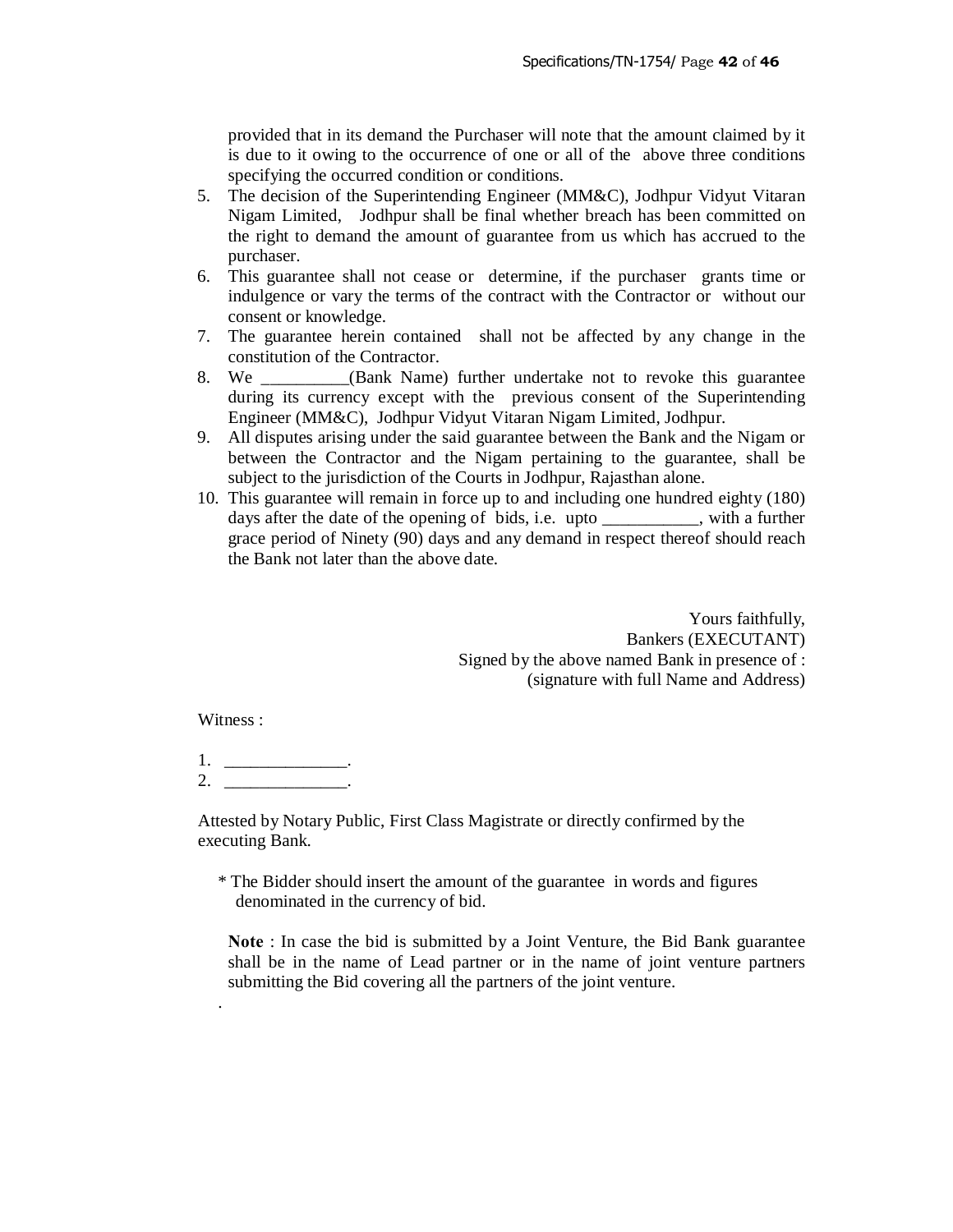## **APPENDIX-B**

# **Declaration by the Bidder**

(On Rajasthan Non-Judicial Stamp Paper worth Rs.100/- + Surcharge on Stamp Paper as per rules)

In relation to my/ our bid submitted to SE (MM&C) JdVVNL, Jodhpur,

For procurement of \_\_\_\_\_\_\_\_\_\_\_\_\_\_\_\_\_\_\_\_\_\_\_\_\_\_\_\_\_\_\_\_\_\_\_\_\_\_\_\_\_\_\_\_\_\_\_\_\_\_\_\_\_\_\_

in response to their notice inviting bids under TN- \_\_\_\_\_\_\_\_\_\_\_\_\_\_ I/We hereby declare that : -

We are qualified, not insolvent, not in receivership, not bankrupt or being wound up, not have affairs administered by a court or a judicial officers, not have business activities suspended, not blacklisted or debarred by any utility/ government agency, not have a conflict of interest.

| Signed |  |
|--------|--|
| Name   |  |

In the capacity of \_\_\_\_\_\_\_\_\_\_\_\_\_\_\_\_\_\_\_\_\_\_\_\_\_\_\_

Duly authorized to sign the bid for an on behalf of :

Dated on \_\_\_\_\_\_ day of \_\_\_\_\_\_\_\_\_\_\_\_\_\_\_\_

Corporate Seal \_\_\_\_\_\_\_\_\_\_\_\_\_\_\_\_\_\_\_\_\_\_\_\_\_\_\_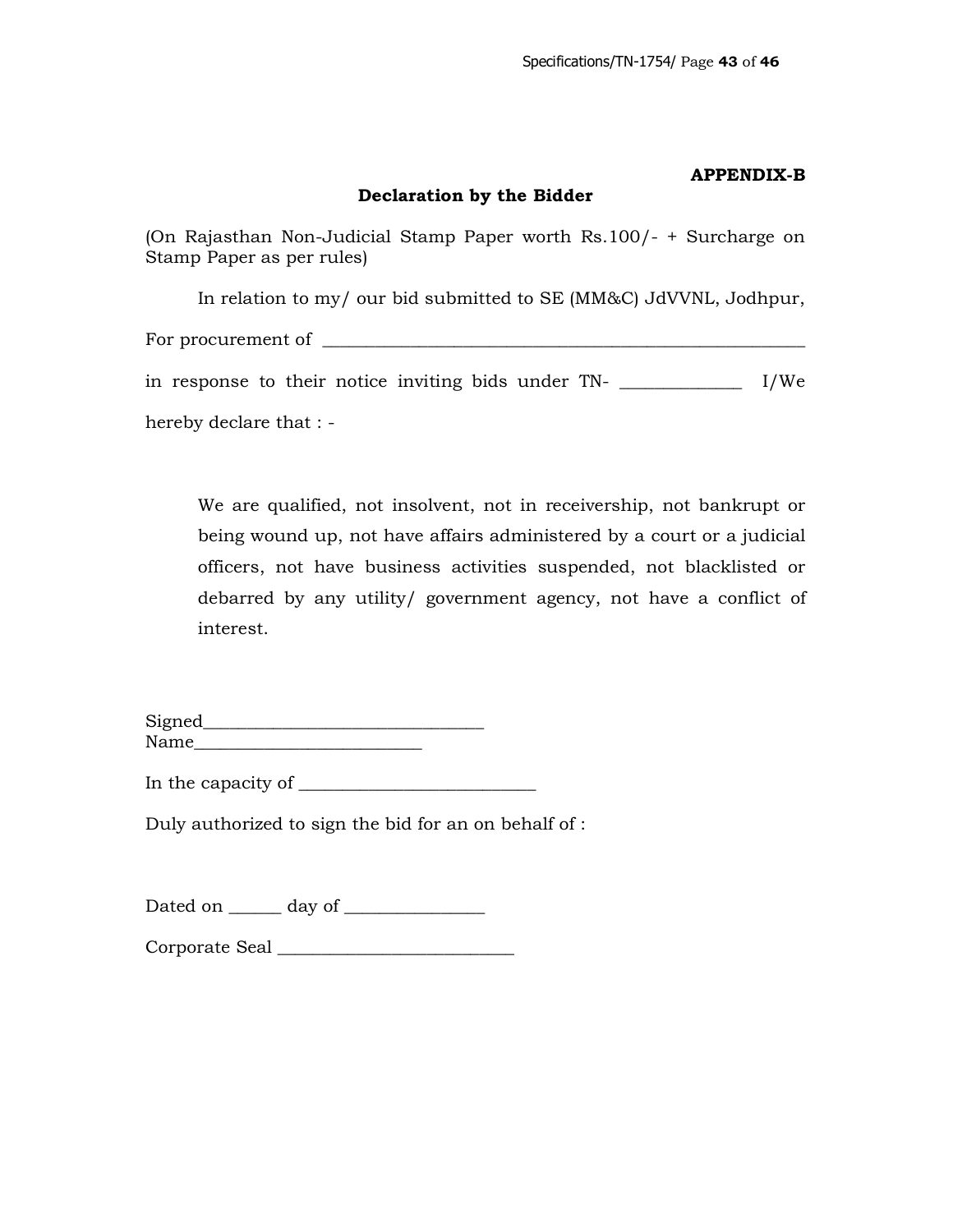#### **Annexure 'A'**

#### **SELF ATTESTED UNDERTAKING TO BE GIVEN ON FIRM'S LETTER HEAD**

#### **We, the undersigned declare that:**

- **1. Our firm, its affiliates of subsidiaries including any subcontractor or suppliers for any part of the contract have not debarred by the state government or the procuring entity or a regulatory authority under any applicable law.**
- **2. We declare that we have complied with and shall continue to comply with the provision of the code of integrity including conflict of interest as specified for bidders in the RTPP Act 2012, RTPP Rules 2013 and the bidding document during the procurement process and execution of contract till completion of all our obligation under contract.**
- **3.** I/We possess the necessary professional, technical, financial and managerial resources and competence required by the bidding document issued by the procuring entity.
- **4.** I/We have fulfilled my/ our obligation to pay such of the taxes payable to the Union and the State Government or any local authority as specified in the bidding document.
- **5.** I/We are not insolvent, in receivership, bankrupt or being wound up, not have my/ our affairs administered by a court or a judicial officer, not have my/ our business activities suspended and not the subject of legal proceeding for any of the foregoing reasons.
- **6.** I/We do not have, and our directors and officers not have, been convicted of any criminal offence related to my/ our professional conduct or the making of false statements or misrepresentations as to my/ our qualifications to enter into a procurement contract within a period of three years preceding the commencement of this procurement process, or not have been otherwise disqualified pursuant to debarment proceedings.
- **7.** I/We do not have a conflict of interest as specified in the Act, Rules and the bidding document, which materially affects fair competition.

 **Firm's Name Seal & Signature**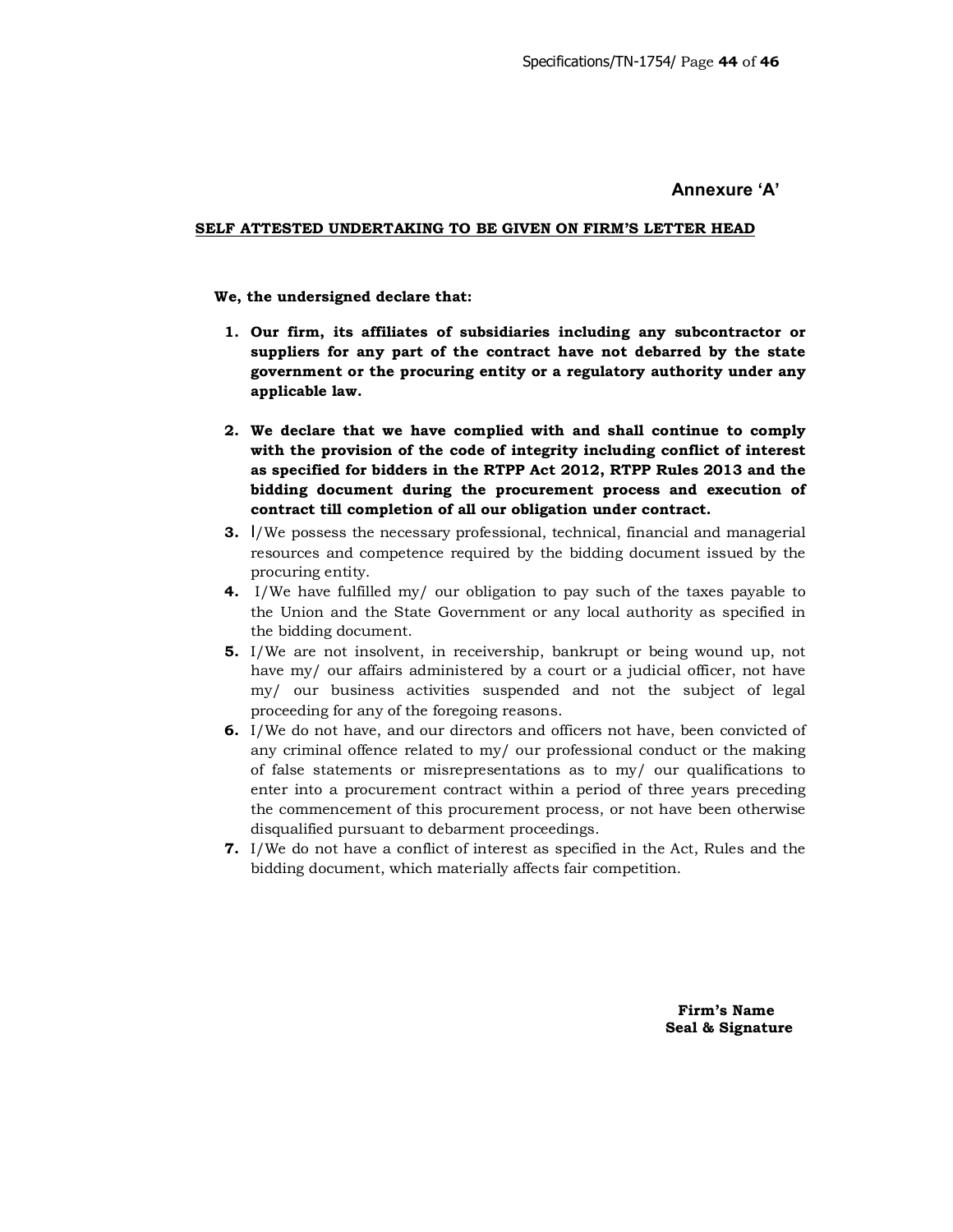#### **ANNEXURE-I**

## **UNDERTAKING FOR CA CERTIFICATE (TO BE FURNISHED ON NON-JUDICIAL STAMP WORTH Rs.100/- & DULY NOTARIZED)**

 I/WE UNDERTAKE THAT THE CA CERTIFICATE SUBMITTED AS PER THE REQUIREMENT OF PRE-QUALIFICATION REQUIREMENTS, FOR ADJUDGING THE PAST SUPPLIES ,UNDER THE SUBJECT TENDER, TN-\_**\_\_\_\_\_\_\_\_\_\_\_** , IS CORRECT AND I, UNDERSIGNED WILL BE SOLELY RESPONSIBLE FOR ANY DEVAITION/ DISCREPANCY/ IN-CORRECT INFORMATION , IF EVER NOTICED IN THE CA CERTIFICATE.

 FURHER, IN CASE, IF ANY DEVAITION/DISCREPANCY/IN-CORRECT INFORMATION IS NOTICED IN THE CA CERTIFICATE FURNISHED WITH THE BID, AT ANY STAGE DURING PROCESSING/ CURRENCY OF TENDER, DISCOM CAN TAKE THE ACTION AGAINST THE FIRM  $M/s$ 

\_\_\_\_\_\_\_\_\_\_\_\_\_\_\_\_\_\_\_\_\_\_\_\_\_\_\_\_\_\_\_\_\_\_\_\_\_\_\_\_\_\_\_\_\_\_\_\_\_\_\_\_AS PER THE RULES & REGULATIONS.

 **(SIGNATURE)** NAME & DESIGNATION WITH SEAL OF THE BIDDER